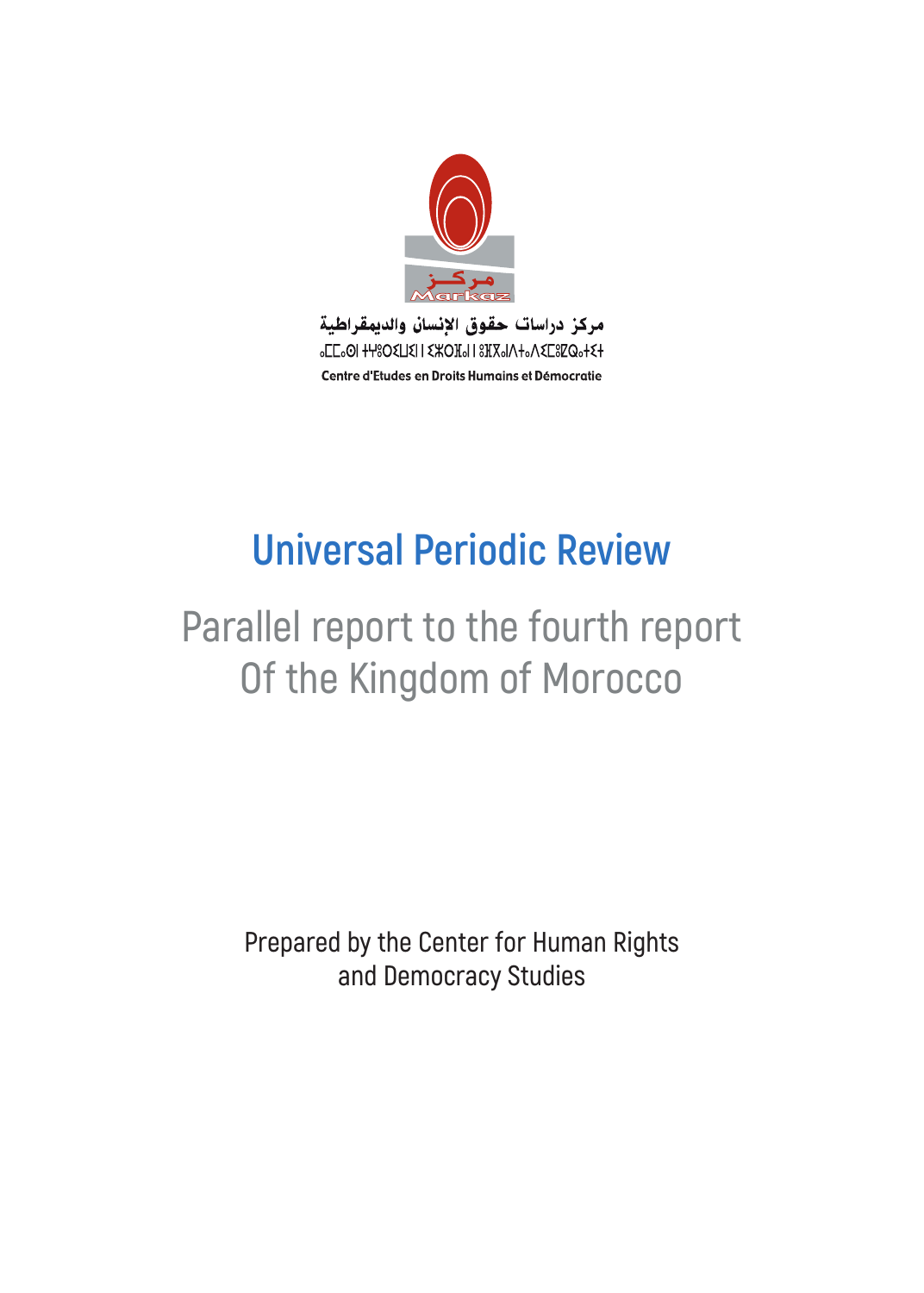- − This report was produced by the Center for Human Rights and Democracy Studies with the support of the United Nations Population Fund and Global Affairs in Canada.
- − The content of the report is the sole responsibility of the Center for Human Rights and Democracy Studies and does not reflect the point of views of the United Nations Population Fund and Global Affairs in Canada

<sup>−</sup> March 2022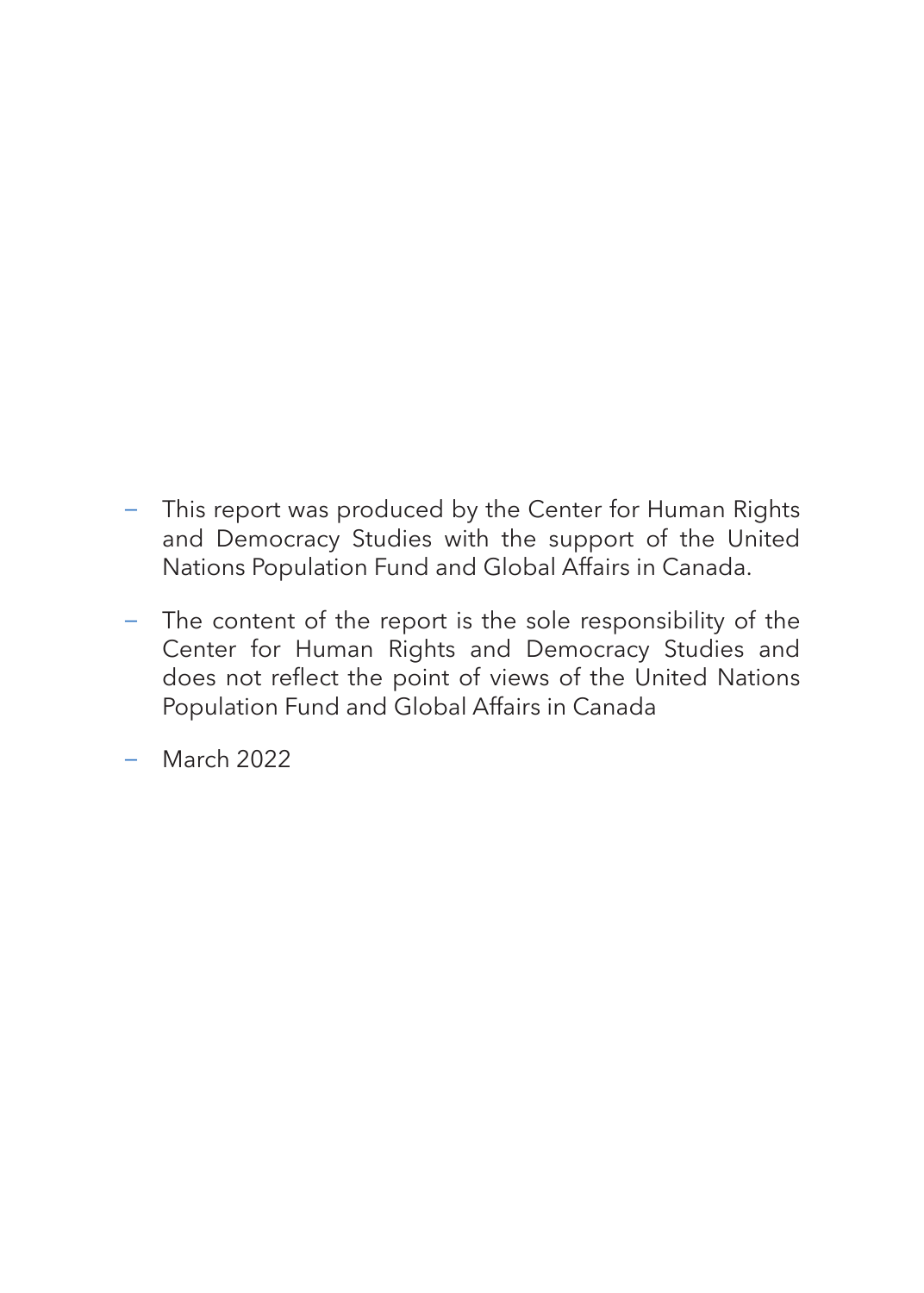## Introduction

The Center for Human Rights and Democracy Studies is embarking on a new phase in its advocacy for the advancement of human rights, the strengthening of the foundations of the rule of law and the harmonization of national legislation with international obligations, by submitting the first parallel report as part of the fourth cycle of the Universal Periodic Review before the Human Rights Council.

The aim of this contribution is to support our country's involvement in the international dynamic of human rights by holding the government accountable for its implementation of its international obligations, putting forward proposals and recommendations aimed at consolidating the gains and calling for the formulation of public policies that translate the Kingdom of Morocco's choice to commit to human rights as they are internationally recognized.

The Center, alone or in cooperation with organizations sharing the same concerns and goals, will carry on with this human rights-focused exercise to complement the advocacy strategy that the Center is implementing within the country in the various fields of its work through the studies, reports and seminars that it conducts and submits to the competent authorities as a reflection of the role played by civil society for the promotion and protection of human rights.

Finally, we would like to thank the United Nations Population Fund and Global Affairs of Canada for its support, which has enabled the Center to complete and publish this report, for which the Center for Human Rights and Democracy Studies bears full responsibility.

#### Habib Belkouch

President of the Center for Human Rights and Democracy Studies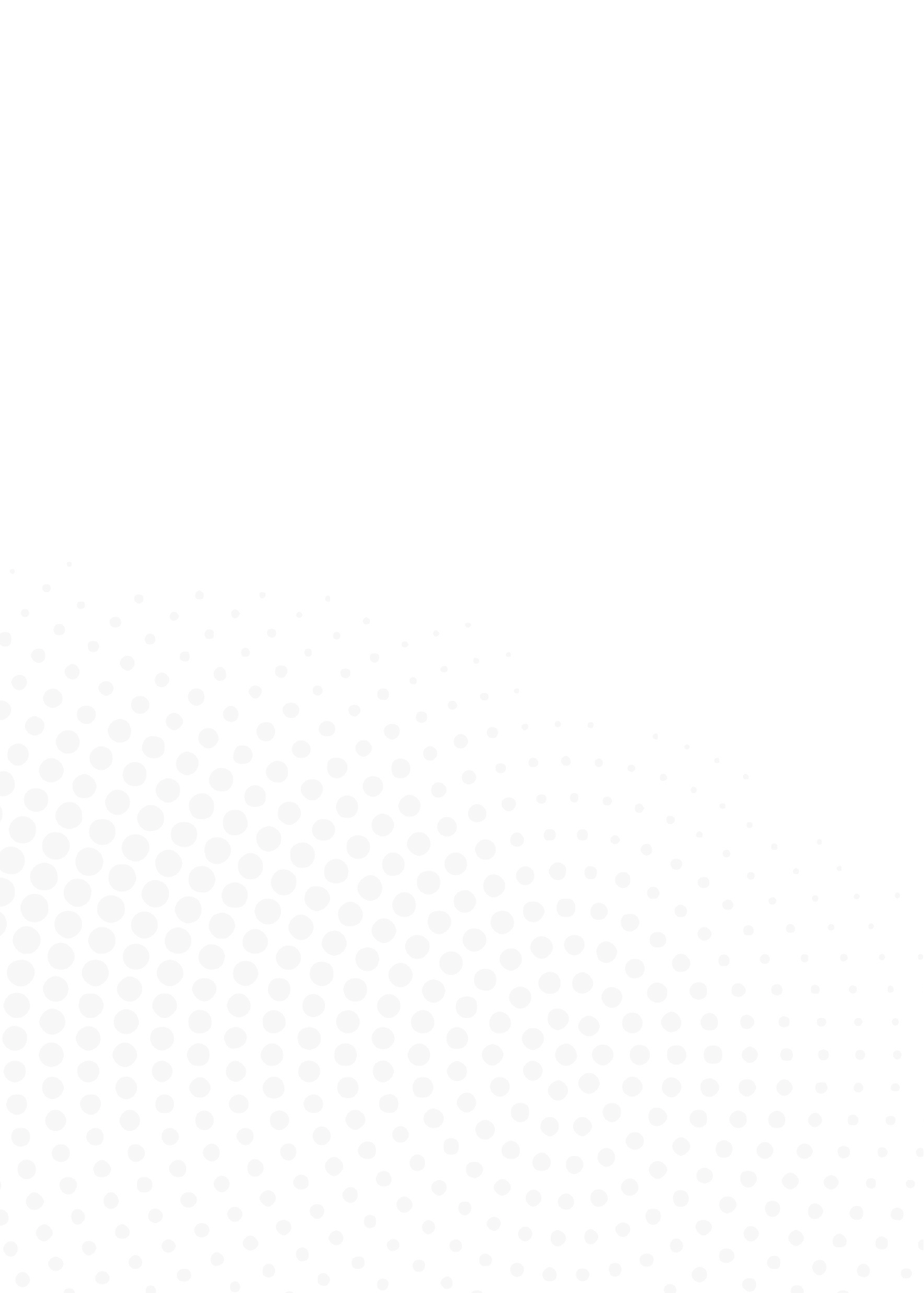## Introduction

The Center for Human Rights and Democracy Studies was established in December 2005 in Rabat/Morocco as an independent non-governmental organization, to be a space for reflection and promotion of human rights culture through seminars, training workshops and realization of human rightsfocused studies and guides. This parallel report seeks to assess public policies and advocate for law and programs reform in a manner that will contribute to putting Morocco's international commitments into practice. So far, the Center has organized tens of seminars and training workshops and has issued about fifty books and specialized magazines. Hundreds of law enforcement officials, civil actors, parliamentarians, youth, women among other actors have benefited from its activities and publications, with the support of and in partnership with several international and local entities.

On that basis, the Center for Human Rights and Democracy Studies is presenting this parallel report as part of the current cycle of the universal periodic review.

## 1. Interacting with the universal periodic review mechanism

In accordance with the provisions of UN Resolution No. 60.251 issued by the General Assembly in March 2006, Morocco submitted to the relevant team, as part of its commitments in this regard, three national reports in the UPR rounds in 2008, 2012, and 2017. It also submitted a progress report in 2019.

The Kingdom of Morocco is expected to submit the fourth report four years after the third report, but until the time of preparation of this parallel report, it has not yet been submitted.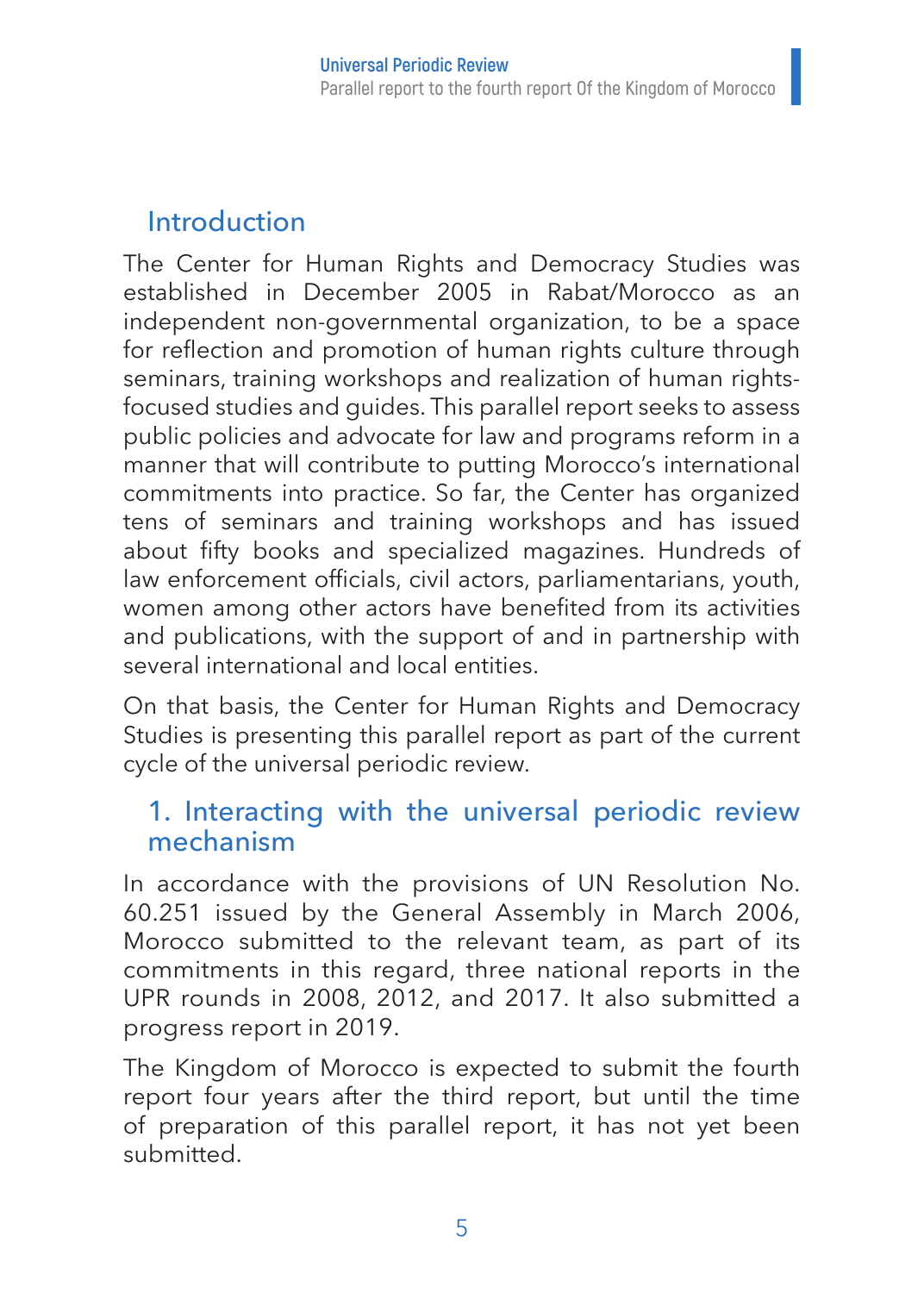#### Recommendation:

Submit the fourth report of the comprehensive international review in accordance with the Kingdom's commitments.

## 2. Establishing and strengthening the institutions set forth in the Constitution

In this regard, articles 161 to 170 of the Moroccan constitution set forth numerous entities: some are concerned with the protection and promotion of human rights; some seek to advance human and sustainable development and participatory democracy, and others focus on good governance and regulations. More than a decade after the emergence of the new Moroccan constitution, some of these entities have not yet started working. These entities are:

- The Authority for parity and fight against all forms of discrimination, which has not yet been created despite the publication of Law 74.79 establishing it in 20171.
- − The Advisory Council for Youth and Associations, despite the publication in the Official Gazette<sup>2</sup> of the Law 15.89 establishing it.
- − The Consultative Council for the Family and Childhood, despite the issuance of Law No. 14.78 relating to the Consultative Council for the Family and Childhood in the Official Gazette3.

#### Recommandation:

− To expedite the establishment of these three entities and them with the means to function.

<sup>1</sup>. Official Gazette No. 6612 (October 12, 2017) p. 5823

<sup>2</sup>. Official Gazette No. 6640 (January 18, 2018) p. 436

<sup>3</sup>. Official Gazette No. 6640 (January 18, 2018) p. 436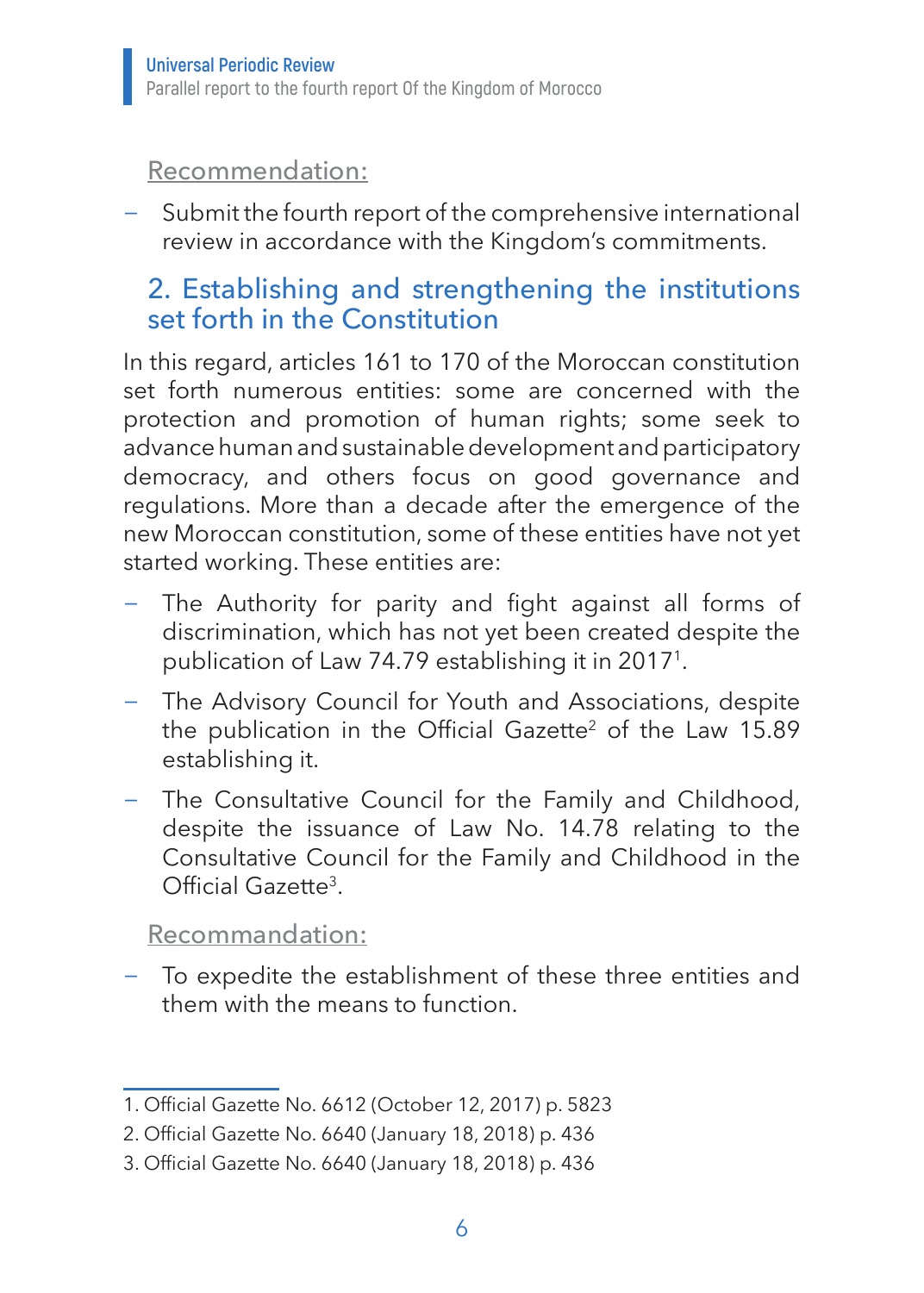# 3. Reform of the judicial system

It was expected that the Criminal Code and the Code of Criminal Procedure would be amended as part of the justice system reform in Morocco, but the House of Representatives received a request from the Moroccan Prime Minister of the current government to withdraw bill N° 16.10 which aims at completing and changing all of the criminal law<sup>4</sup>, the reason given were the intent to prepare a comprehensive reform project instead.

It is to be noted that although the Moroccan Constitution provides for the right to life with the non-implementation of the death penalty in Morocco since 1993, Moroccan laws contain provisions that carry the death penalty.

Furthermore, Morocco has not acceded to the Rome Statute of the International Criminal Court either.

#### Recommendations:

Accelerating the reform of the Moroccan criminal system to achieve the following objectives:

- − Accelerate the reform of the Moroccan criminal system in order to to ensure that criminal convictions are based on evidence other than the confessions of the accused;
- − Ensure that impartial and effective investigations are conducted into all allegations related to torture, arbitrary arrest and detention and that those responsible for such offenses and those who bear responsibility for it are brought to justice;
- Strengthening judicial oversight of the work of the judicial police;
- Enabling the arrested person to have access to a lawyer as of the arrest and allowing the lawyer to see the full file, in

<sup>4.</sup> https://www.chambredesrepresentants.ma/ar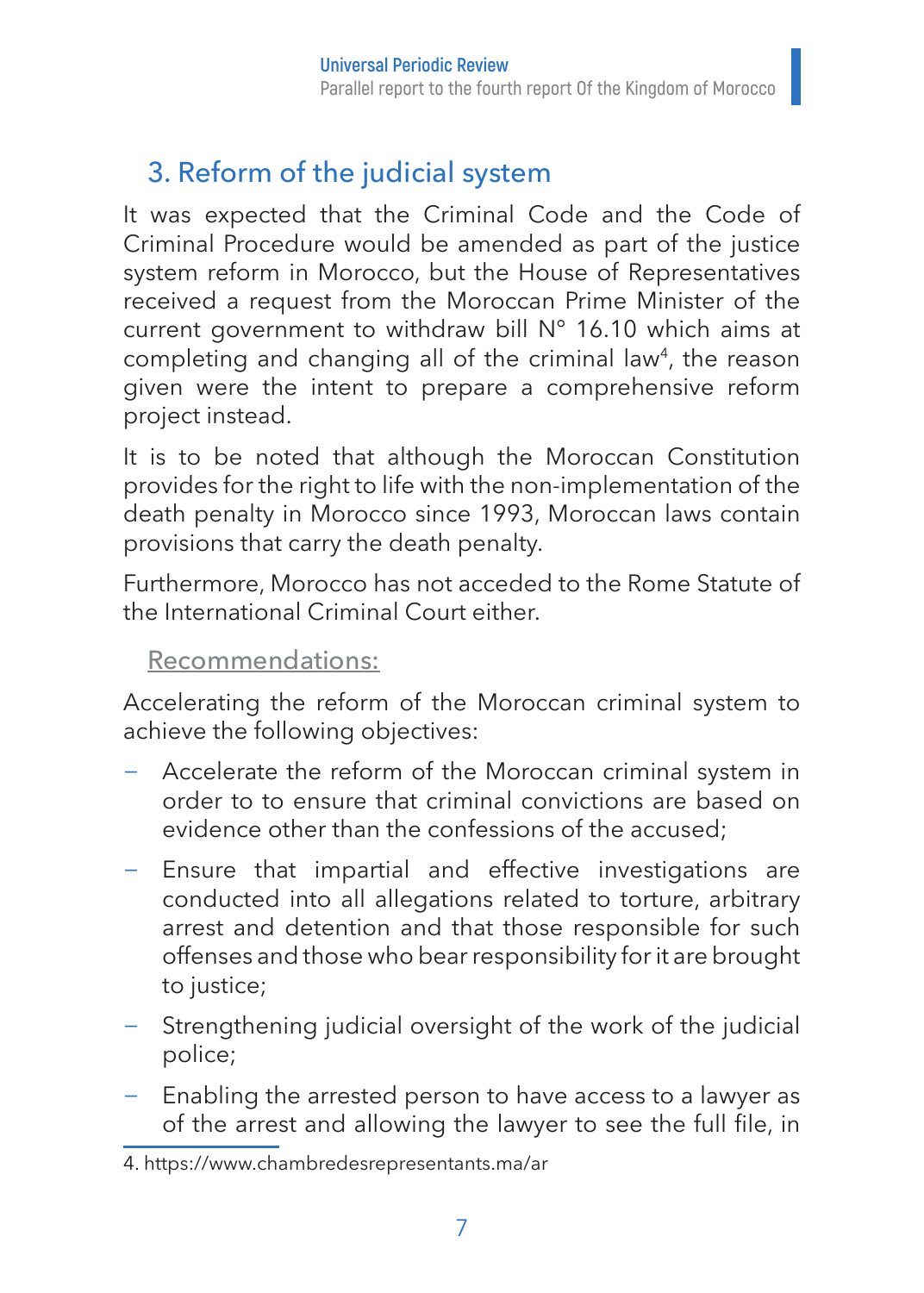addition to providing access to an independent doctor as of the moment of the arrest, and respecting the right of the arrested person to inform his/her family of the arrest and of the place where the person is being held and where he/she will be brought before a judge;

- − Reducing the time spent in custody for crimes with time periods up to 96 hours that could be extended;
- − Decriminalizing minor misdemeanors and applying alternative penalties;
- − Legal abolishing of the death penalty;
- − Joining the Rome Statute of the International Criminal Court.

## 4. Training and human rights education

If the project to reform the justice system in Morocco has given special attention to the material aspect leading to noticeable improvement in the judges' quality of life and court facilities, the training and human rights education did not receive the same degree of attention, both for basic and on-going training.

Recommendation:

− Adoption of a comprehensive and integrated training strategy which highlights the importance of basic training in the university as well as the provisions to further upgrade law enforcement officers training institutes, while providing continuous training sessions open to real life issues linking the theoretical dimension to the professional practice and international developments as well as judicial jurisprudence.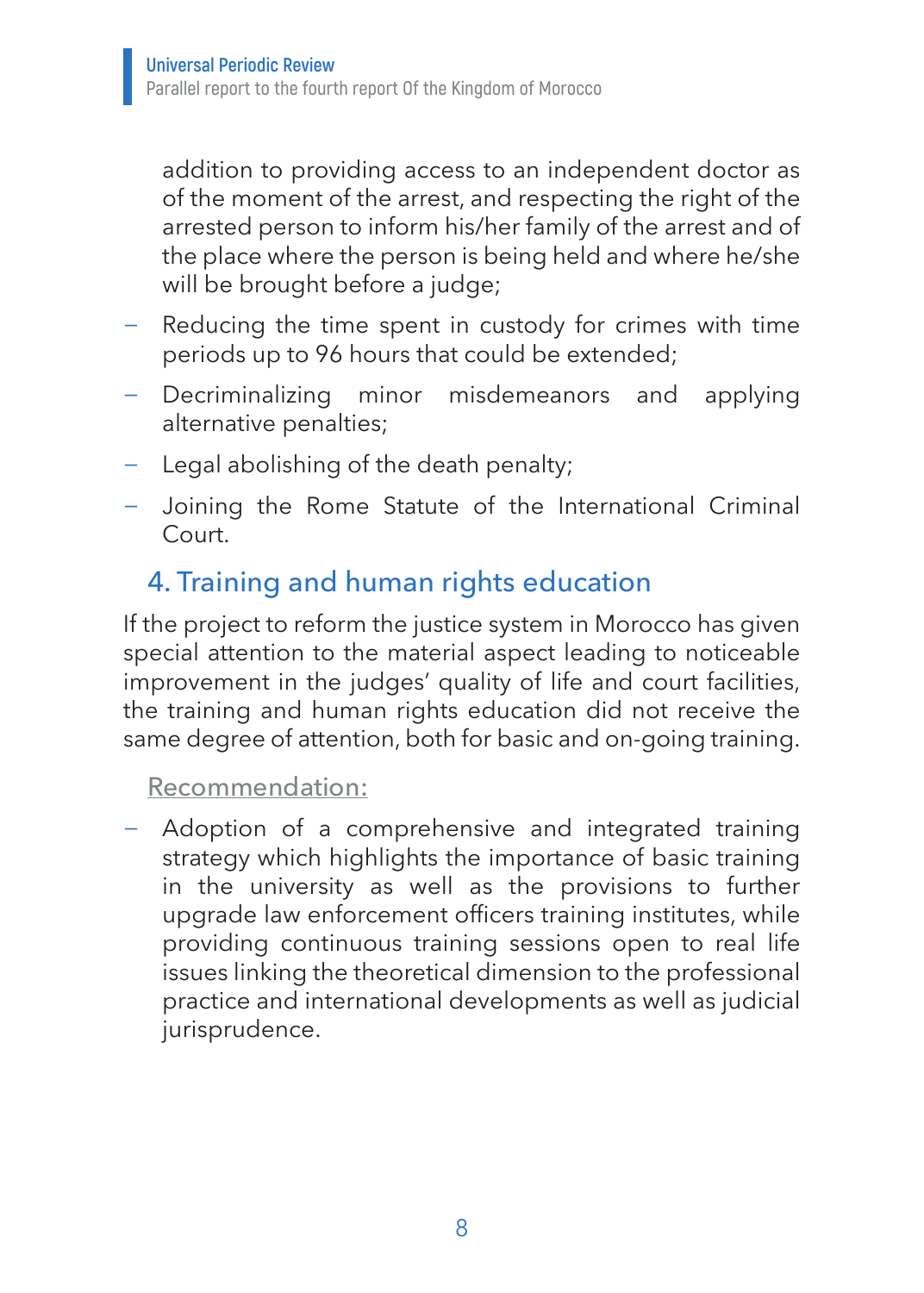# 5. The situation of prisons<sup>5</sup>

It seems that the increase of the number of prison institutions with new prisons to improve detention conditions is still hampered by overcrowding and pretrial detention which limits the implementation of life humanization programs in prisons and better implementation of rehabilitation programs for prisoners to enable them to enjoy their rights and respect their dignity.

#### Recommendations:

#### **Strengthening the normative aspect:**

- − Adoption of alternative penalties;
- − Reconsidering the procedures and provisions related to pardon and conditional release and the role of the penalty execution…;
- − Implementing the new law for prison institutions;
- − Qualitative improvement in the judiciary's monitoring of prisons, the improvement of its reports, and the follow-up of the implementation of its recommendations.

#### **Strengthening health care:**

Strengthening expertise in the field of mental health,

#### **Improving prison conditions and humanizing them:**

- Reducing the excessive use of pretrial detention and revising the legal concept that frames it;
- − Adoption of alternative penalties with the actual application of them;
- Implementing the gender approach and providing care to vulnerable groups, especially women, juveniles, prisoners

<sup>5.</sup> We have relied in this regard on a study-report made by the Center for Human Rights and Democracy Studies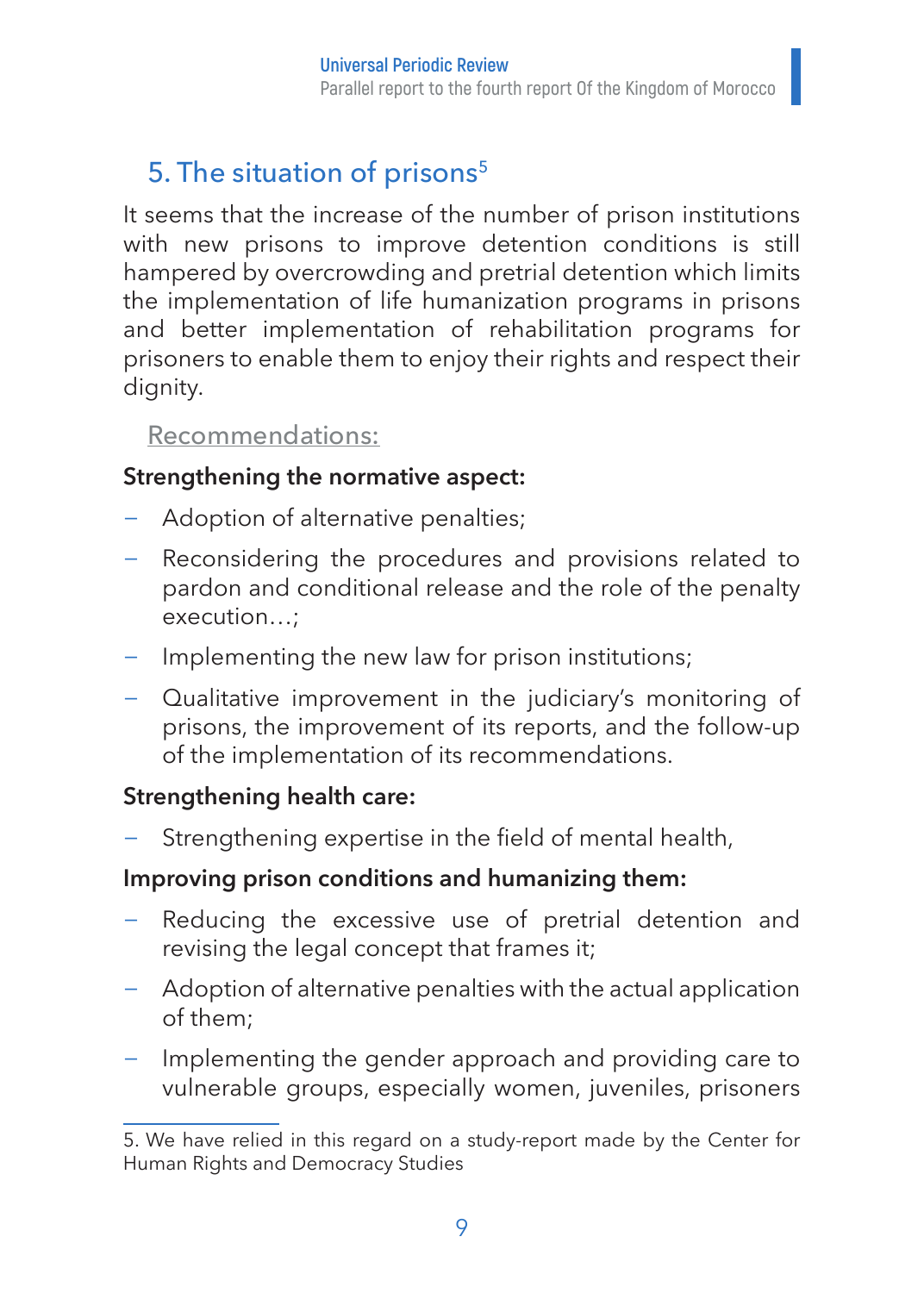with disabilities and foreign prisoners in Morocco, in the criminal system and the law governing prisons;

− Making detention an exception for juveniles in conflict with the law.

#### **Improving human resources:**

- Boosting human resources to improve the percentage of multi-qualified supervision in prison institutions and improve the material and moral conditions of employees;
- − Qualifying male and female employees in prison institutions and raising their capabilities (n) to keep pace with the various legal, communicative and job developments.

## 6. Consolidating parity and gender equality in public policies

During the last two decades, important reforms have been implemented at the political, institutional and legal levels to achieve equality and parity. This period was also marked by the strategies, visions and projects launched for economic, social and environmental development with new approaches including the gender approach.

More than a decade after the adoption of the new constitution, which enshrines the principle of equality and the State's responsibility to implement parity, discrimination and violation of women's rights still exist, and the political, economic and societal representation of women is still weak, falling far short of announced ambitions. This is evident at the level of government (7 women ministers out of 28), the two chambers of parliament (24% and 8%), the presidency of district councils '1 out of 12' and the collective councils of major cities (3 cities), and in positions of responsibility in the public service 23.5%. The number of women appointed by decree to senior positions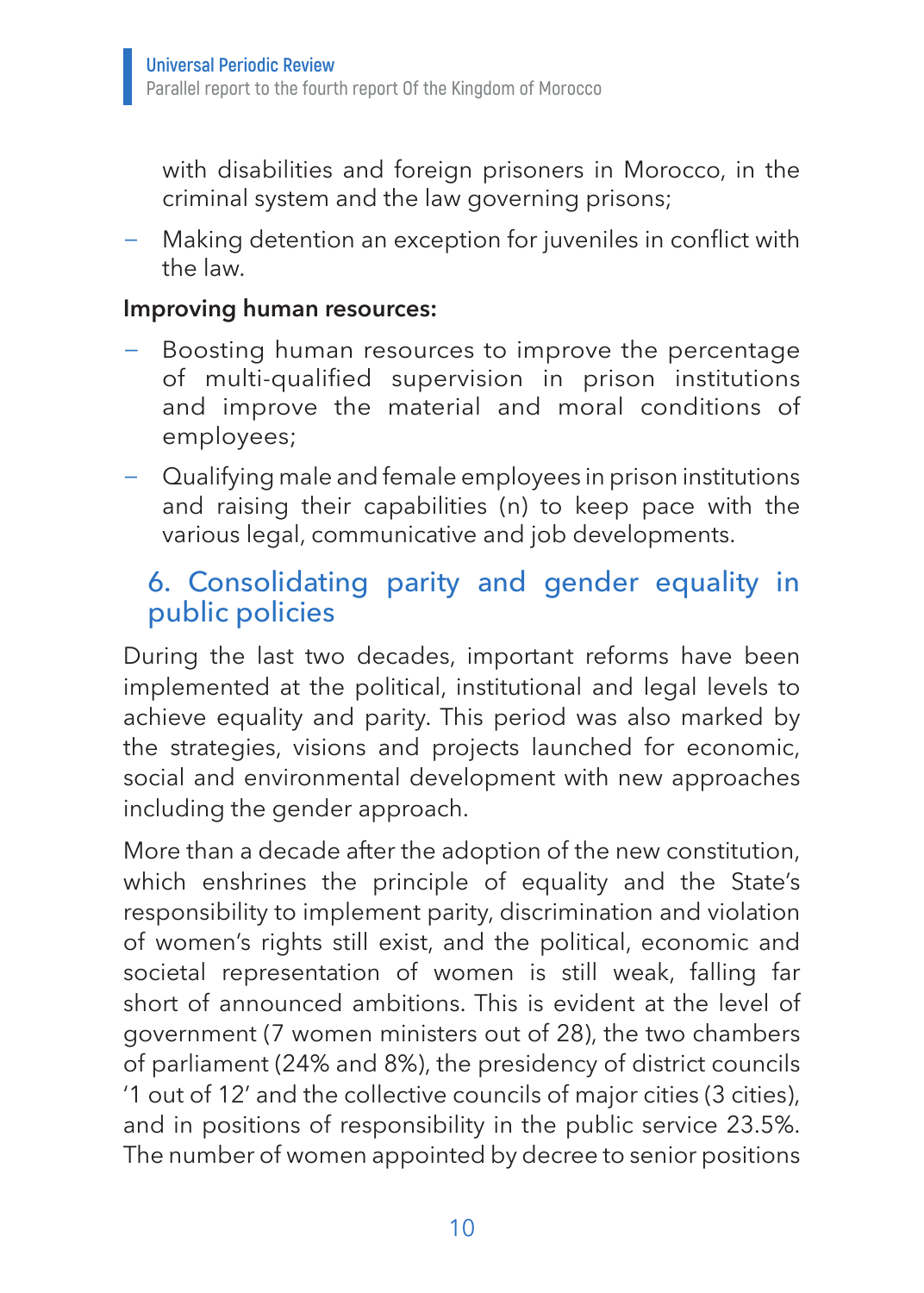did not exceed 137 out of a total of 1,160 positions for the period 2012-2020, i.e., a rate of 11.8%<sup>6</sup>

### Recommendations:

- − Taking effective and specific measures of positive discrimination aimed at ensuring equal access to positions of responsibility;
- − Raising the number of women holding senior positions from 11.4 to 35 percent by 2035; as per the new development model project.

# 7. Other fundamental rights of women

In 2004, Morocco adopted a new family code, which at that time constituted a major advance in the field of women's rights. After two decades as Morocco ratified many international conventions related to human rights, it has a new constitution which enshrines the principle of equality and calls for the compatibility of national laws with the international obligations, and that's the reason why it has become necessary to introduce various reforms including:

#### **Guardianship of children**

The Family Code in its fourth law that the purpose of marriage is to establish a stable family under the care of the spouses, and that the care of the children is the responsibility of both the father and the mother. The father is the legal guardian of the children even when the custody of the children is entrusted to the mother, who cannot take any administrative action regarding the child without the permission of the legal guardian. This contradicts the articles that define the responsibility of spouses in the family code (particularly articles 4 and 5), article 19 of the

<sup>6.</sup> See the report of the ministry of Economy and Finance related to the preparation of the budget for the year 2021, website:

https://www.finances.gov.ma/Publication/db/2020/PLF2021-20218\_ Rapport%20RH\_AR.pdf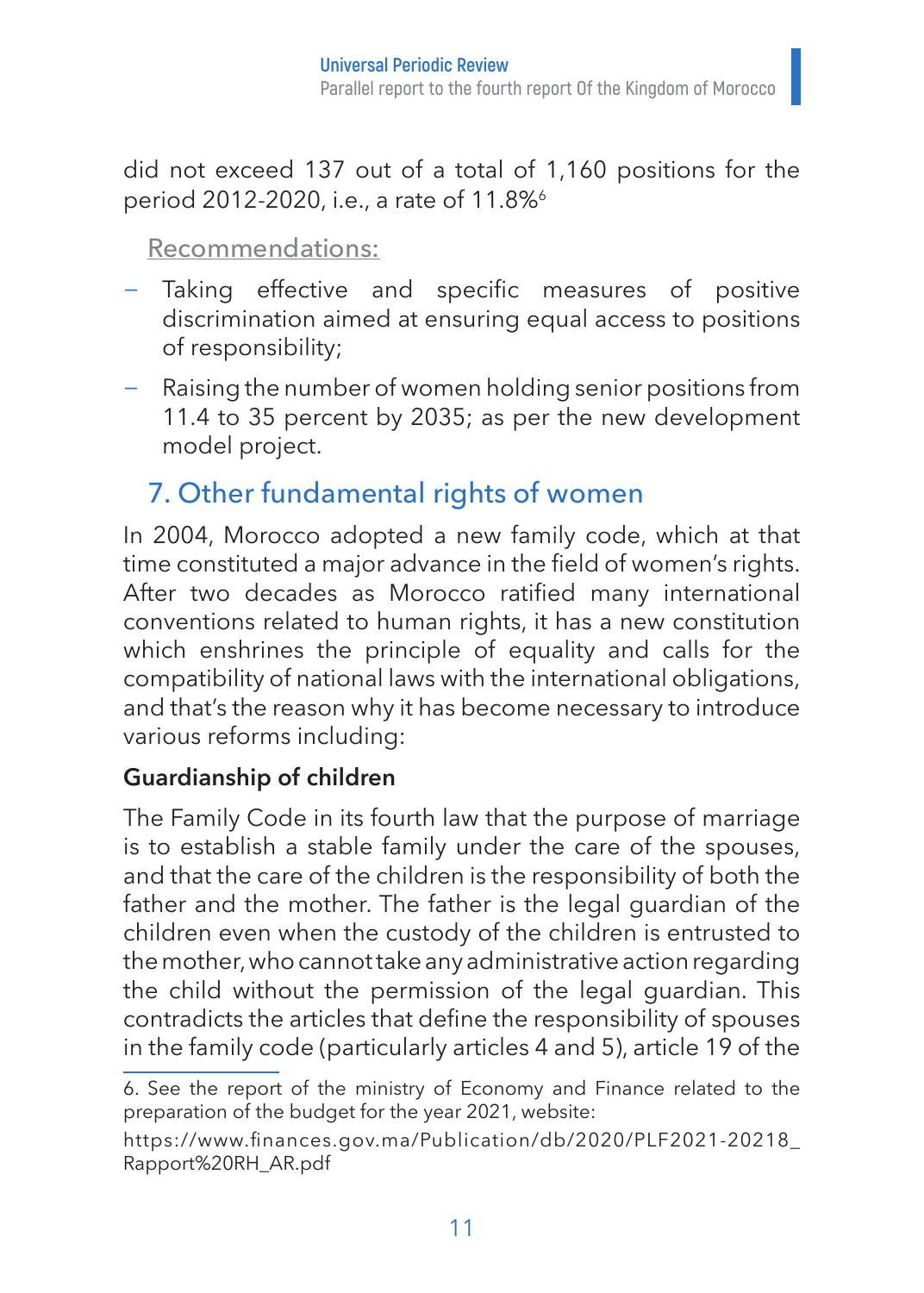Moroccan constitution and article 16 of the Convention on the Elimination of All Forms of Discrimination against Women.

### Recommendations:

- A suitable Family Code providing for the guardianship of mothers and fathers together over their children, in a way that guarantees the best interests of the child.
- Full respect of the mother's right to rebuild her marital life and not to forfeit her right to custody of her children in the event of her marriage.

### **Early marriage**

Article 19 of the Family Code is that the eligibility for marriage is complete when a male person and a female person who are of full mental capacities have completed eighteen solar years. However, Article 19 of the same Code grants the family judge the possibility of marrying off minors under certain conditions, and this contradicts Article 23 of the International Covenant on Civil and Political Rights and Article 16 of the Convention on the Elimination of All Forms of Discrimination against Women, which expressly stipulates the need to set a minimum age for marriage and legal abolition of child marriage.

#### Recommendation:

− Enact strict laws without the slightest exception prohibiting marriage before the age of eighteen for both sexes, and apply deterrent and injunctive penalties for anyone who marries a girl before the legal age of marriage.

#### **Polygamy**

The Moudawana (family code) lays down the conditions to permit polygamy, including the consent of the first wife. However, the published figures reveal that many husbands marry more than one woman, either as a result of the consent of the first wife or by resorting to tricks.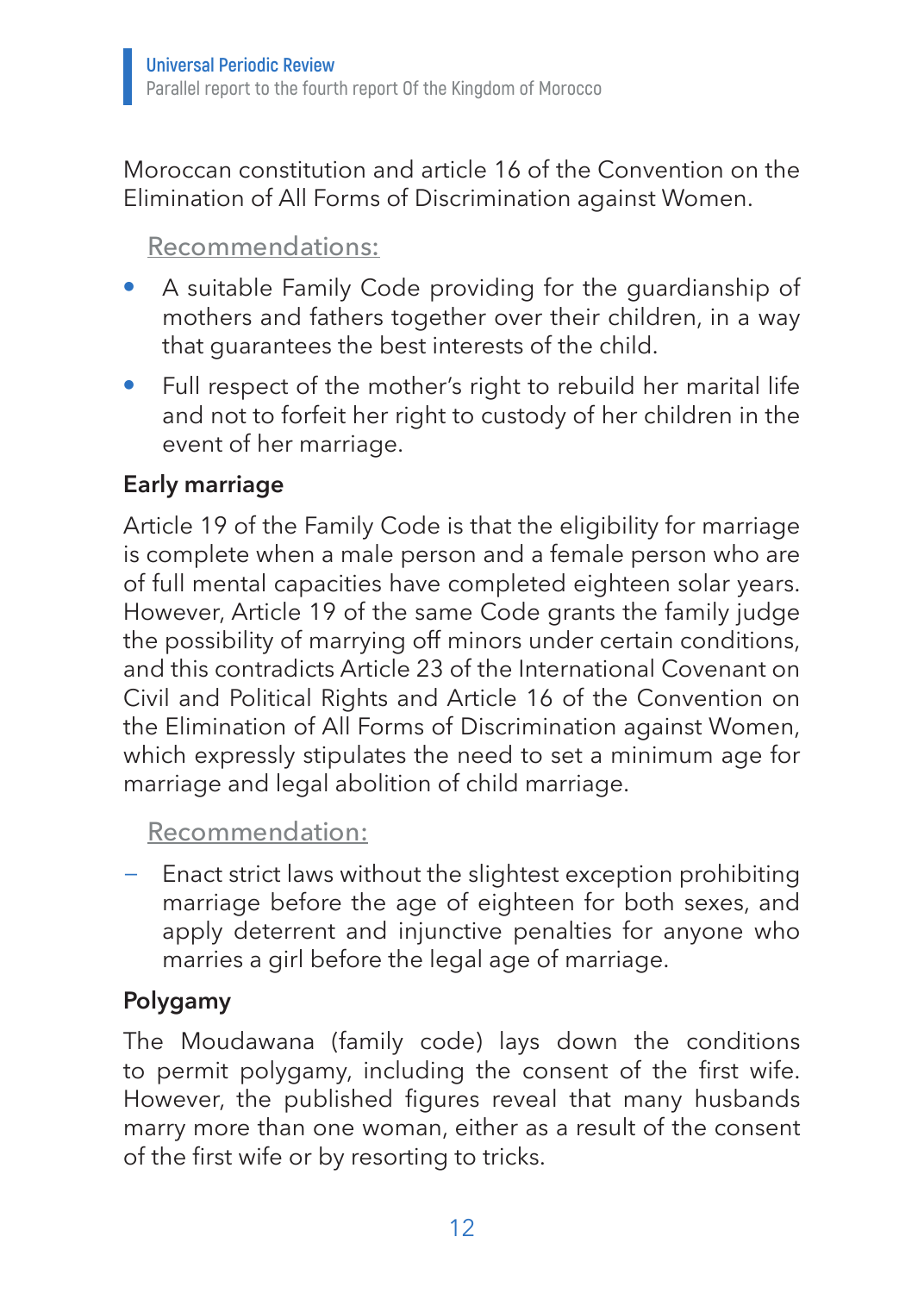### Recommendation:

The enactment of clear texts prohibiting polygamy, as it does not respect women's feelings, humanity and rights, does not protect the family and children, and is not in line with Morocco's international obligations.

## **Property acquired during marriage:**

Domestic work for a woman during marriage is not recognized and results in the wife being deprived of her share of property acquired during married life when she is unable to prove her direct contribution to the development of family property.

### Recommendation:

− Adopting the obligatory family property management contract as part of the documents necessary for the marriage file, explicitly stipulating the consideration of the role of domestic work and child rearing in evaluating the contribution of women.

#### **Miscarriage**

Article 453 of the Moroccan Penal Code talks about permissible abortions, when the pregnancy is the result of rape, when the fetus suffers deformity, or when the life or health of the mother is at risk.

## Recommendation:

A clear definition of the concept of health in the legal text that also includes mental health and social status, in accordance with the definition given by the World Health Organization.

## **Violence against women and girls**

Violence against girls and women is a widespread phenomenon in Morocco. According to research conducted by the High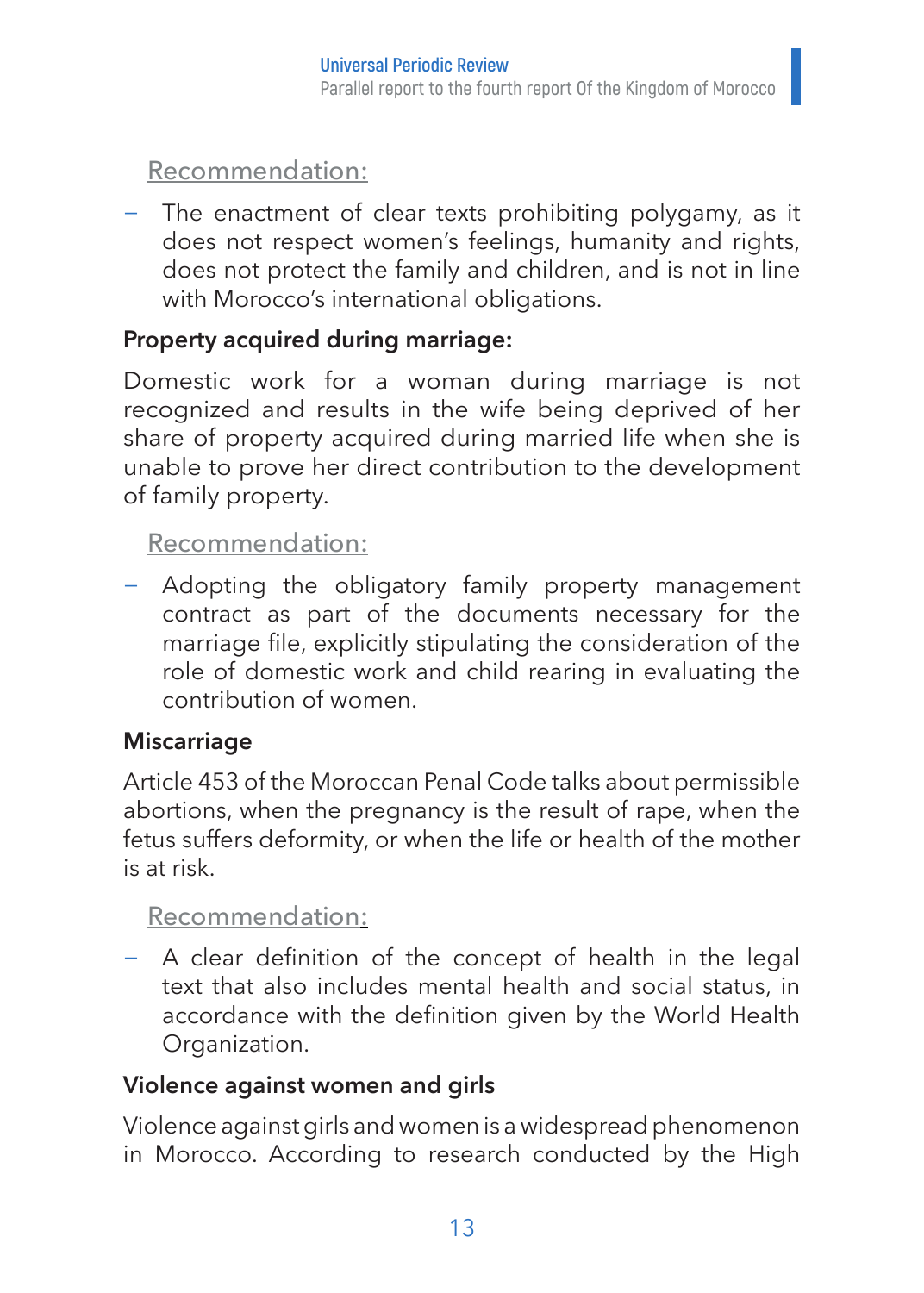Commission for Planning, in 2019, 57% of women have experienced at least one form of violence.

Yet these measures did not have a tangible effect in order to reduce and eliminate the severity of the phenomenon, according to the opinion of the Economic, Social and Environmental Council for the year 20207.

#### Recommendations:

- − Given the above-mentioned situation, the Center recommends:
- Making the issue of combating violence against women and girls a priority to be translated into a comprehensive and cross-cutting public policy based on a sustainable and specific budget.

#### **Sexual harassment**

Sexual harassment is at the forefront of the types of violence women are subjected to in the public space in Morocco. In a "Memorandum on Violence against Women and Girls" published by the High Commission for Planning, out of 12.6% of women who experienced violence in public places within a period of twelve months, 7.7% were victims of sexual violence. It is to be noted that the number of cases of violence is increasing in the public sphere, in the workplace, and in institutions that are supposed to protect women from violence.

Moroccan law on combating violence against women, which came into force in September 2018, punishes sexual harassment in public spaces, whether by "acts, words or gestures of a sexual nature or for sexual purposes." The penalty ranges from one month to six months in prison and a fine of Two thousand to ten thousand dirhams, or one of the two penalties.

<sup>7.</sup> The Economic, Social and Environmental Council, eliminating violence against girls and women: a national urgency, self-referral, 2020, available on the website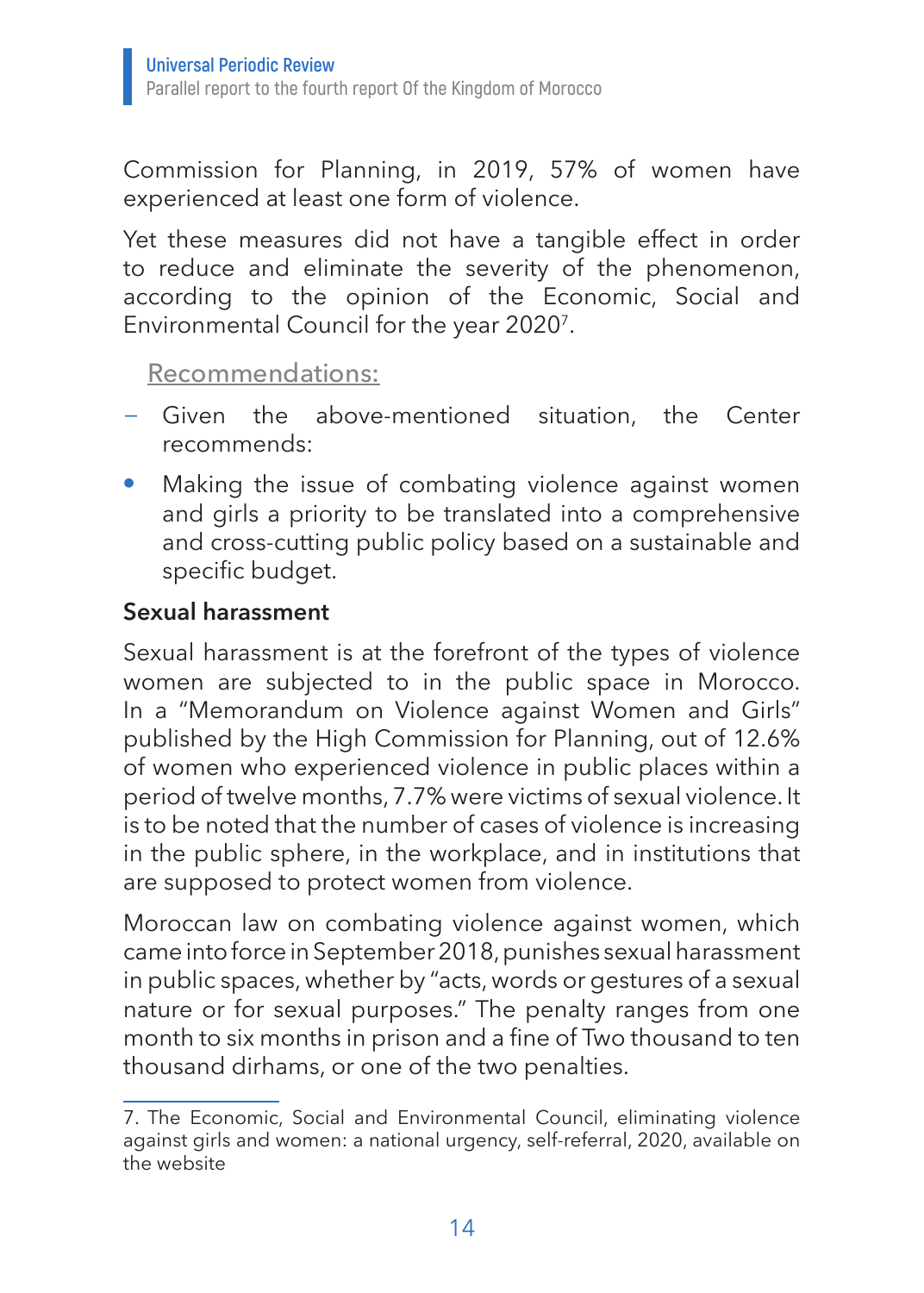However, in many cases, victims of sexual harassment are unable to report what they have been exposed to, due to the difficulty of providing proof, and the weakness of mechanisms to ensure that women are listened to when reporting.

## Recommendations:

- Strengthening the legal framework for combating moral and sexual harassment against women in public and private spaces;
- Inclusion of women's safety and protection from violence and harassment in public transportation and in public space in the policies of the city, urban planning, housing programs, etc.

#### **Rape**

According to Article 486 of the Moroccan Penal Code, the term "rape" means "the intercourse of a man with a woman without her consent," and is punishable by 5 to 10 years in prison according to the aforementioned article.

The criminal code considers that rape requires the absence of marital relationship between the accused and the victim. defloration is one of the elements increasing the severity of the penalty.

Law 486 states that "if the victim is under eighteen years of age, the offender shall be liable to imprisonment ranging from ten to twenty years." Also, Law 484 addresses "indecent assault" and stipulates a prison sentence between two and five years for every "indecent assault or attempted indecent assault of a minor…, whether male or female."

#### Recommendations:

• Create a special Code for the child to protect him/her from all dangers;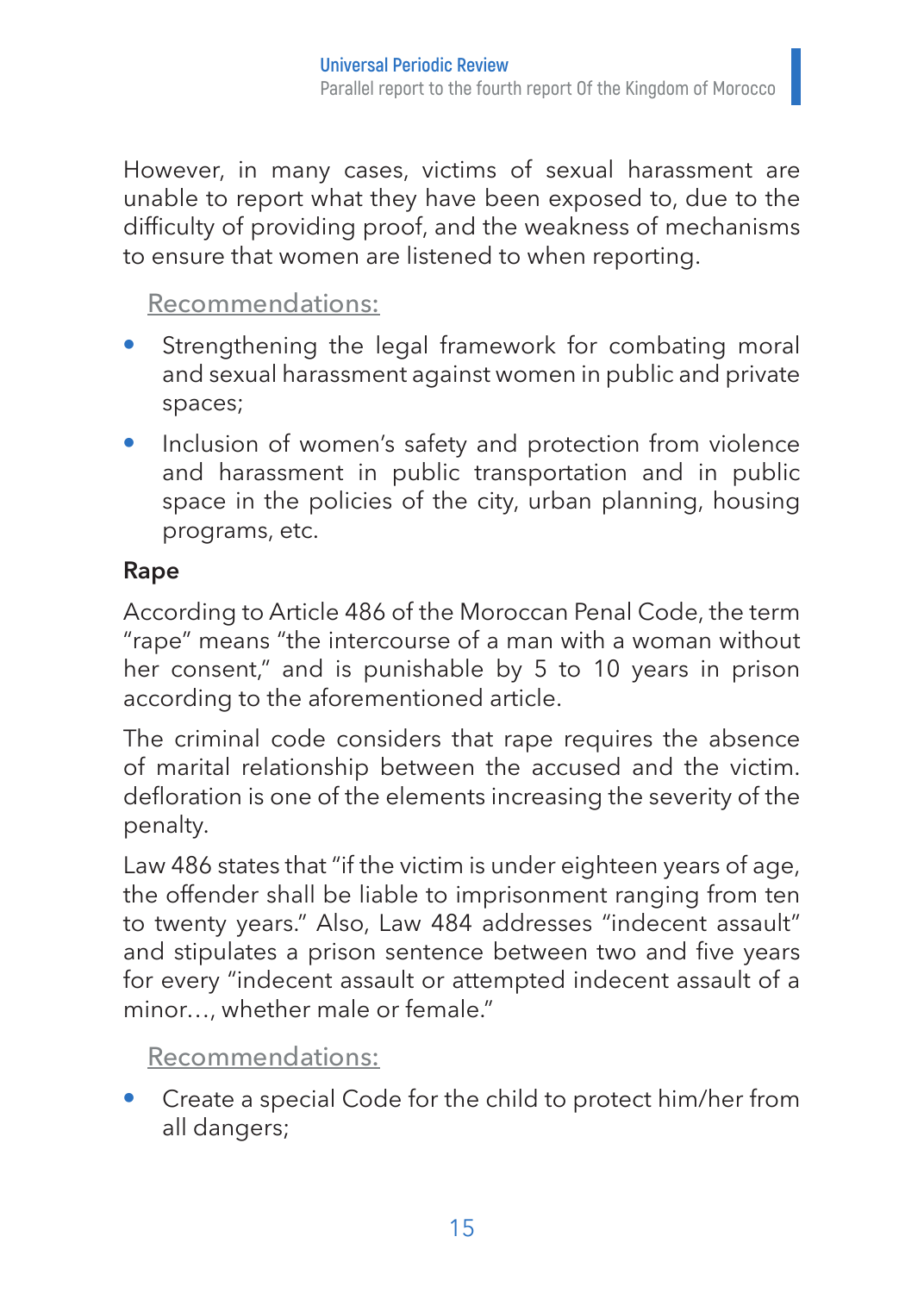- Not to consider breaking the fast a condition for aggravating the penalty, but rather to tighten it in all cases of rape;
- Clarify the phrase "without her consent" in Law 486 to include all forms of violence that the abuser may engage in (moral, verbal, physical and psychological) as elements that emphasize the victim's lack of consent;
- Criminalizing marital rape by amending Law 486 to include this type of rape;
- Not applying mitigating circumstances for cases of sexual assaults against minors, even without violence;

The report is touching on these issues due to the priority given to them in the work of the Center. The report does not negate the various other commitments of Morocco, including the recommendations it approved before the Human Rights Council.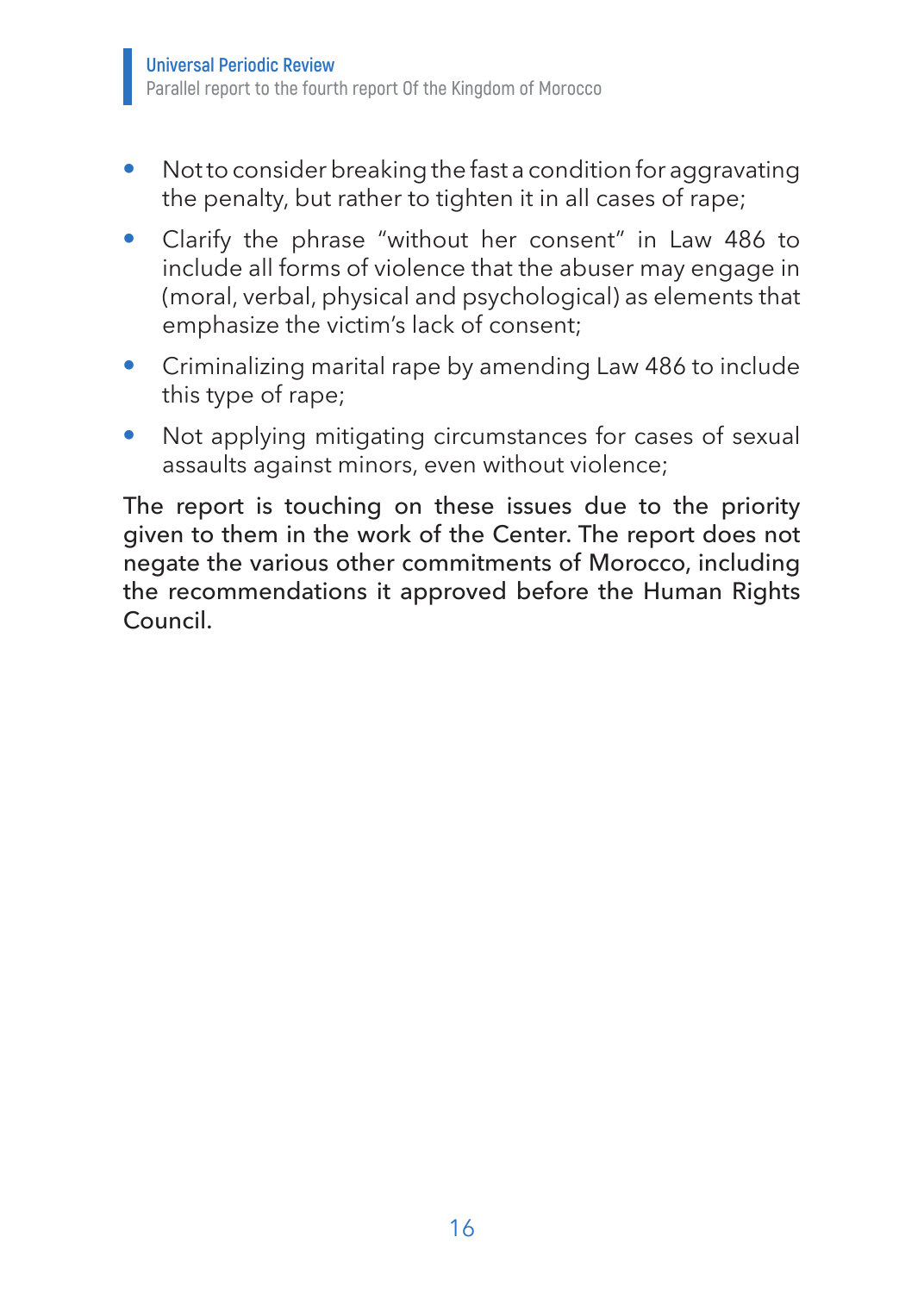

مركز دراسات حقوق الإنسان والديمقراطية **GELGOI +Y8OELIEI | EXOIGI | 8HXGIA+0AEE8EQ0+E+** Centre d'Etudes en Droits Humains et Démocratie

# **Examen Périodique Universel**

# **Rapport parallèle au quatrième rapport du Royaume du Maroc**

**Elaboré par le Centre d'Etudes en Droits Humains et Démocratie (CEDHD)**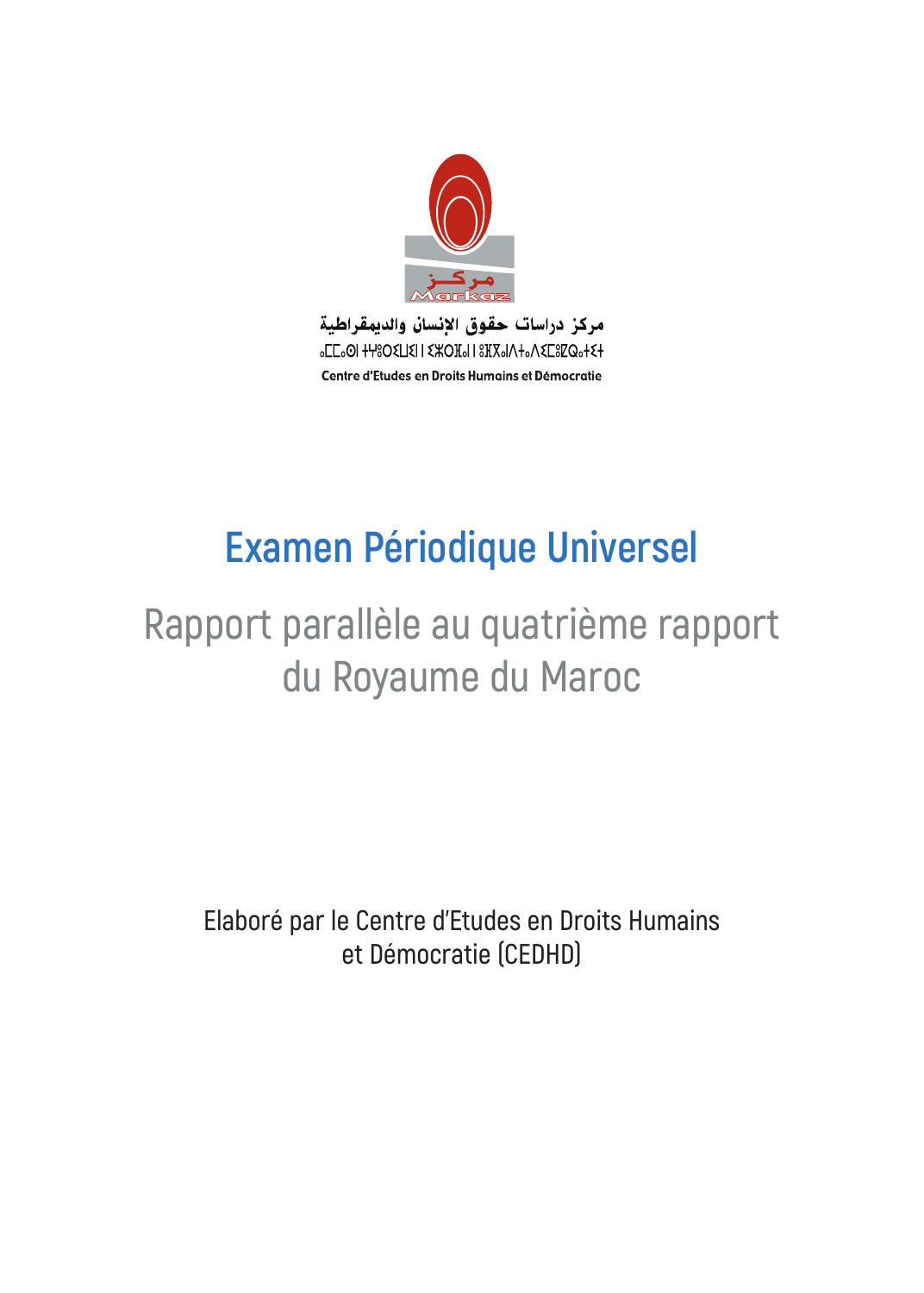- − Ce rapport a été élaboré par le Centre d'Etudes en Droits Humains et Démocratie (CEDHD), avec le soutien du Fonds des Nations Unies pour la Population et des Affaires Mondiales du Canada.
- − Le contenu du rapport relève de la responsabilité du CEDHD et ne peut être considéré comme reflétant le point de vue du Fonds des Nations Unies pour la Population et des Affaires Mondiales du Canada.

− Mars 2022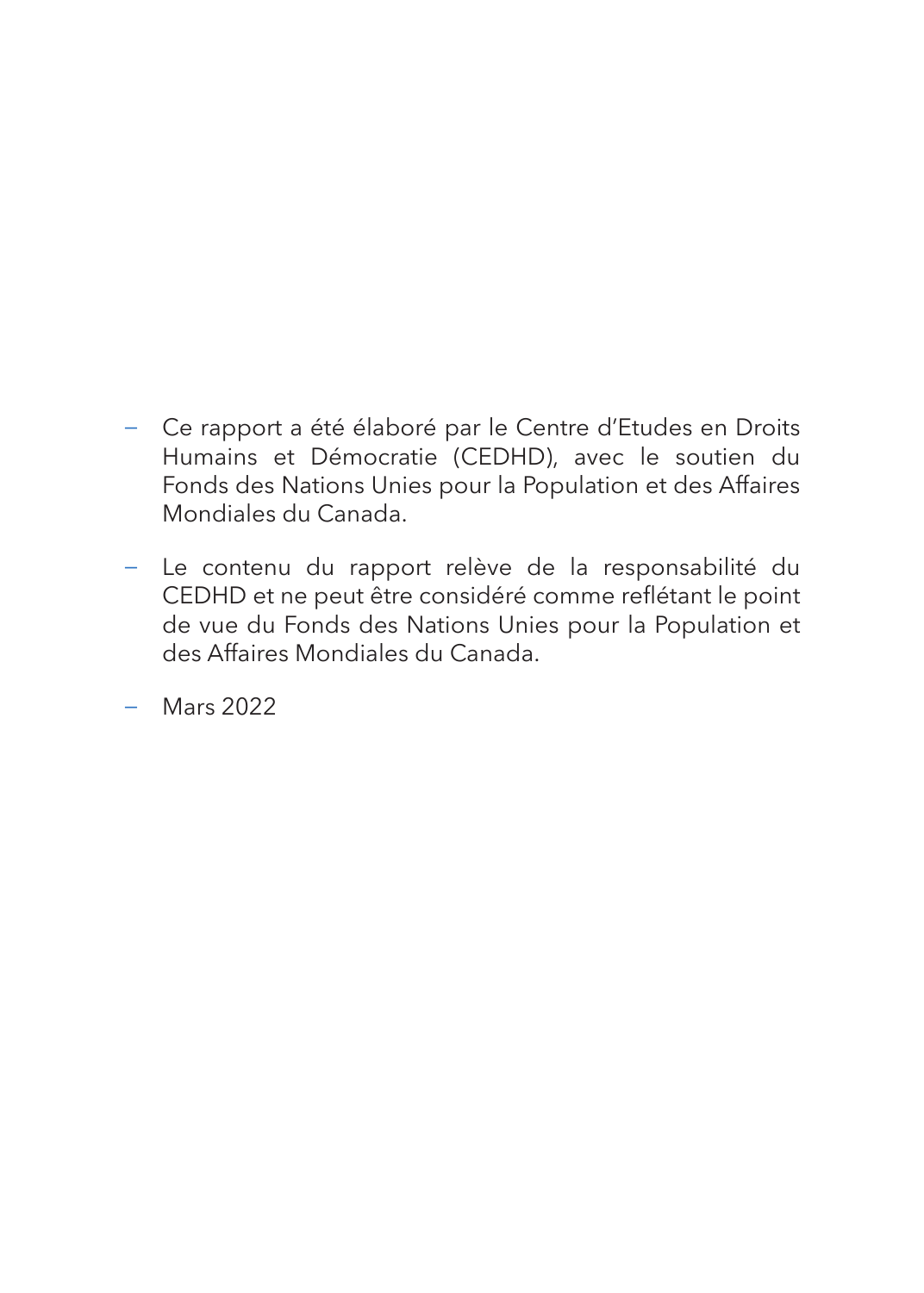# Préface

Le Centre d'Etudes en droits Humains et Démocratie (CEDHD) entame une nouvelle phase dans le domaine du plaidoyer pour la promotion des droits humains, le renforcement de l'Etat de droit et l'harmonisation de la législation nationale avec les engagements internationaux, et ce en présentant pour la première fois un rapport parallèle dans le cadre de la 4e session de l'examen périodique universel (UPR).

L'objectif de cet exercice est d'accompagner l'engagement du Maroc dans la dynamique international des droits de l'homme à travers l'interpellation du gouvernement sur la mise en œuvre des dispositions contractées et en présentant des propositions et recommandations visant la consolidation des acquis et l'appel à l'élaboration des politiques publiques qui traduisent l'attachement du Royaume du Maroc aux droits humains tels qu'il sont universellement reconnus.

Le CEDHD continuera - seul ou avec d'autres ONG qui partagent avec lui les mêmes préoccupations et objectifs - cet exercice comme composante de sa stratégie de plaidoyer qu'il n'a cessé de faire à l'intérieur du pays dans les divers domaines de son mandat et ce à travers les études, les rapports, les séminaires et les mémorandums qu'il réalise et adresse aux autorités compétentes comme contribution d'un acteur de la société civile à la promotion et la protection des droits humains.

A noter que le volume de ce rapport répond aux conditions définies (nombre de mots) par le Conseil des droits de l'homme pour la recevabilité des rapports parallèles présentés par les ONG dans le cadre de l'UPR.

Nous tenons à remercier le Fonds des Nations Unies pour la Population (FNUAP) et les Affaires Mondiales du Canada pour leur appui qui a permis la réalisation et la publication de ce rapport dont l'entière responsabilité incombe au CEDHD.

> EL Habib BELKOUCH Président du Centre d'Etudes en Droits Humains et Démocratie (CEDHD)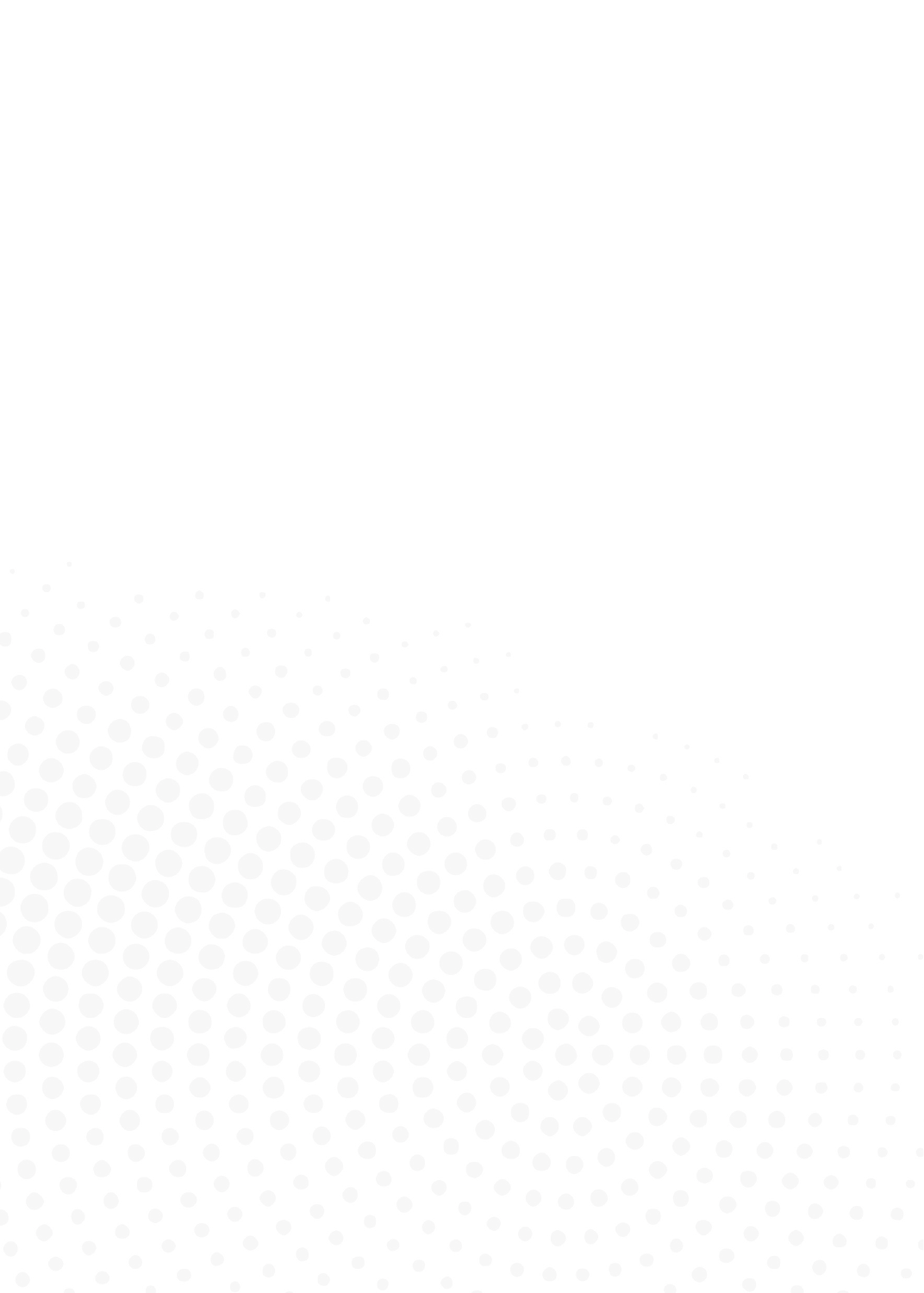## Introduction

Le Centre d'Etudes en Droits Humains et Démocratie a été fondé, en tant qu'organisation non gouvernementale indépendante, en décembre 2005 à Rabat (Maroc). Il se veut un espace de réflexion et de promotion de la culture des droits humains à travers l'organisation de séminaires et ateliers de formation, ainsi que la réalisation d'études thématiques. Ce travail vise à évaluer les politiques publiques et à plaider pour la réforme des lois et des programmes de manière à traduire dans les faits les engagements internationaux du Maroc.

Jusqu'à présent, le CEDHD a organisé, avec le soutien et le partenariat d'organismes nationaux et internationaux, des dizaines de séminaires et d'ateliers et a publié une cinquantaine d'ouvrages et une revue spécialisée. Plusieurs centaines de responsables de l'application des lois, acteurs civils, parlementaires, jeunes, femmes et autres ont bénéficié de ses activités et publications.

Dans cette optique, le CEDHD soumet ce rapport parallèle dans le cadre du quatrième cycle de l'Examen Périodique Universel (EPU).

## 1. Interaction avec le dispositif de l'EPU

Conformément aux dispositions de la Résolution n° 251.60 adoptée par l'Assemblée générale de l'ONU en Mars 2006, le Maroc, vu ses engagements en la matière, a soumis à trois rapports nationaux dans le cadre des cycles de l'EPU, et ce en 2008, 2012 et 2017. Il a également soumis un rapport d'étape en 2019.

Le Royaume du Maroc était censé soumettre le quatrième rapport quatre ans après le troisième. Cela n'a pas eu lieu jusqu'au moment même où le présent rapport était en préparation.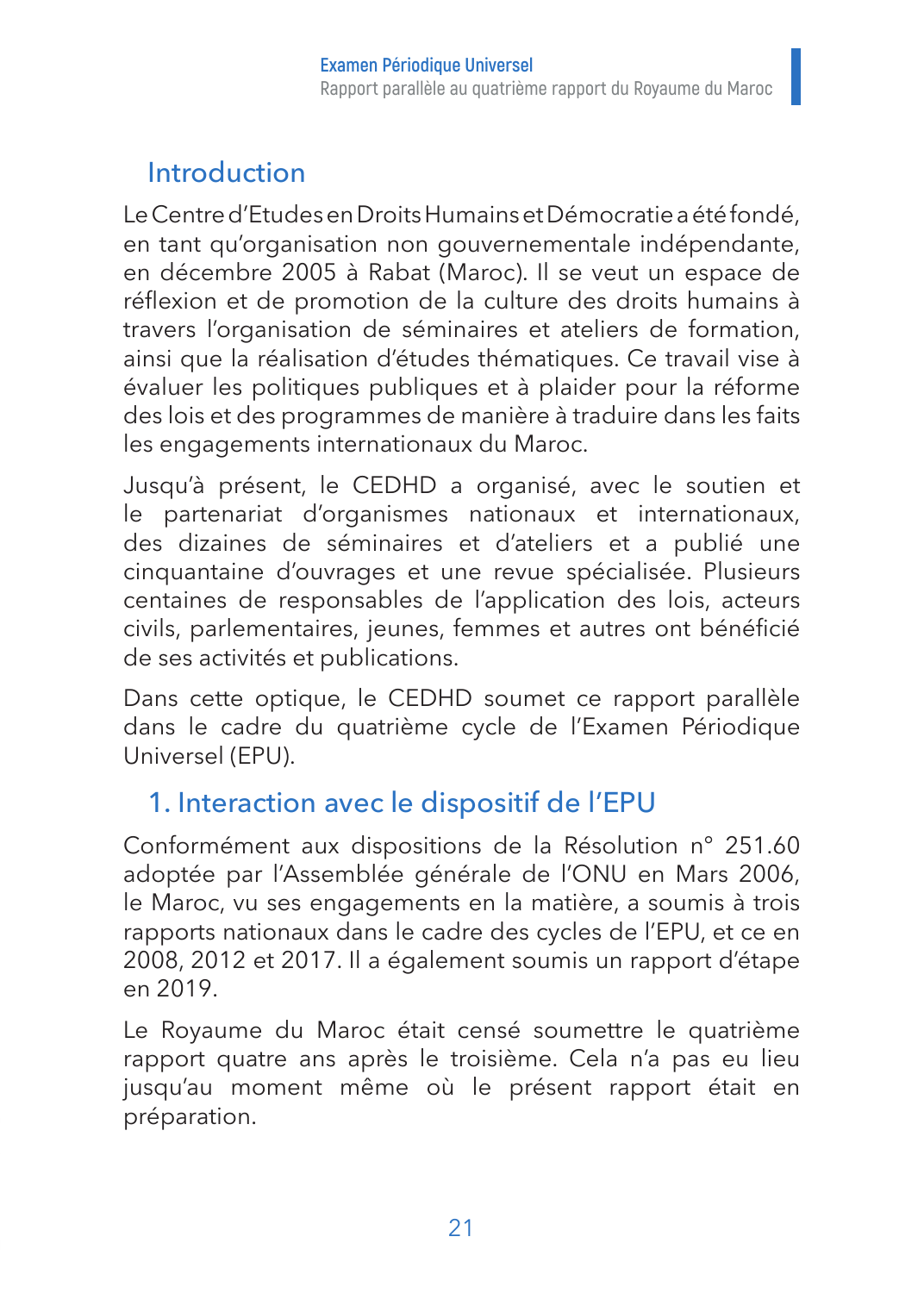#### Recommandation:

− Soumettre le quatrième rapport de l'EPU conformément aux engagements du Royaume.

## 2. Création et renforcement des institutions prévues par la Constitution

Les articles 161 à 170 de la Constitution marocaine évoquent un certain nombre d'instances, notamment celles chargés de la protection et de la promotion des droits de l'Homme, du développement humain, de la démocratie participative, de la bonne gouvernance et de régulation. Plus d'une décennie après la promulgation de la Constitution, certaines instances n'ont toujours pas vu le jour. Il s'agit de :

- − L'Autorité chargée la parité et de la lutte contre toutes les formes de discrimination malgré la promulgation de la loi 79.14 l'instituant en 20171 ;
- − Le Conseil consultatif de la jeunesse et l'action associative, bien que la loi n° 89.15 y afférente ait été publiée au Bulletin  $off$ iciel<sup>2</sup> :
- − Le Conseil consultatif de la famille et de l'enfance en dépit de la publication de la loi n° 78.14 y afférente au Bulletin officiel3.

Recommandation:

− Accélérer la mise en place de ces trois instances constitutionnelles et en assurer le fonctionnement.

# 3. Réforme du système judiciaire

Il était prévu de procéder à l'amendement du Code pénal et du Code de la procédure pénale dans le cadre de la réforme

<sup>1</sup>. Bulletin officiel n° 6612 (12 octobre 2017), p. 5823.

<sup>2</sup>. Bulletin officiel n° 6640 (18 janvier 2018), p. 436.

<sup>3</sup>. Bulletin officiel n° 6640 (18 janvier 2018), p. 436.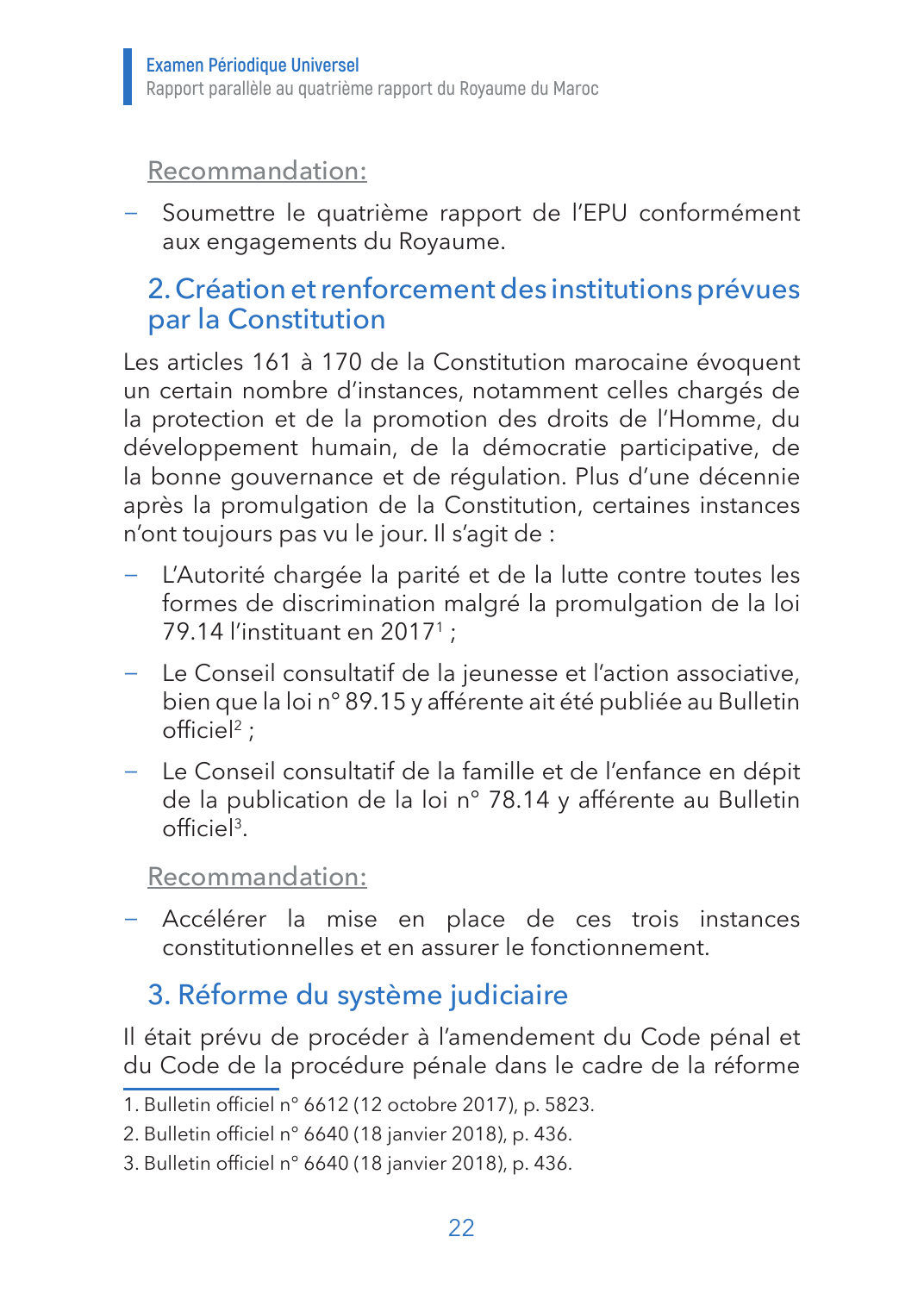de la justice au Maroc, mais la Chambre des représentants a reçu une requête émanant de l'actuel Chef du gouvernement du Maroc appelant à retirer le projet de loi n° 10.16 modifiant et complétant le Code pénal<sup>4</sup>, arguant de vouloir préparer une réforme plus exhaustive.

Il est à noter que bien que la Constitution marocaine prévoie le droit à la vie et que la peine de mort n'ait pas été appliquée depuis 1993, les lois marocaines contiennent toujours des dispositions concernant l'application de la peine capitale.

Le Maroc n'a pas non plus ratifié le Statut de Rome de la Cour pénale internationale.

#### Recommandations:

- − Accélérer la réforme du système pénal marocain de manière à :
- − Veiller à ce que les condamnations pénales soient fondées sur des preuves autres que les aveux de l'accusé et à ce que les déclarations extorquées sous la contrainte ne soient pas prises en compte.
- − Veiller à ce que des enquêtes impartiales et efficaces soient diligentées concernant les allégations de torture, d'arrestation et de détention arbitraires, à ce que les responsables soient traduits en justice et à ce que le contrôle judiciaire du travail de la police judiciaire soit renforcé.
- Permettre à la personne en détention d'être assisté, dès son arrestation, par un avocat, faire en sorte que celuici consulte le dossier de son client, et veiller à ce que le détenu ait également la possibilité de consulter un médecin indépendant dès son arrestation, en plus de respecter ses droits d'informer sa famille de son lieu de détention et de comparaître devant un juge.

<sup>4.</sup> https://www.chambredesrepresentants.ma/ar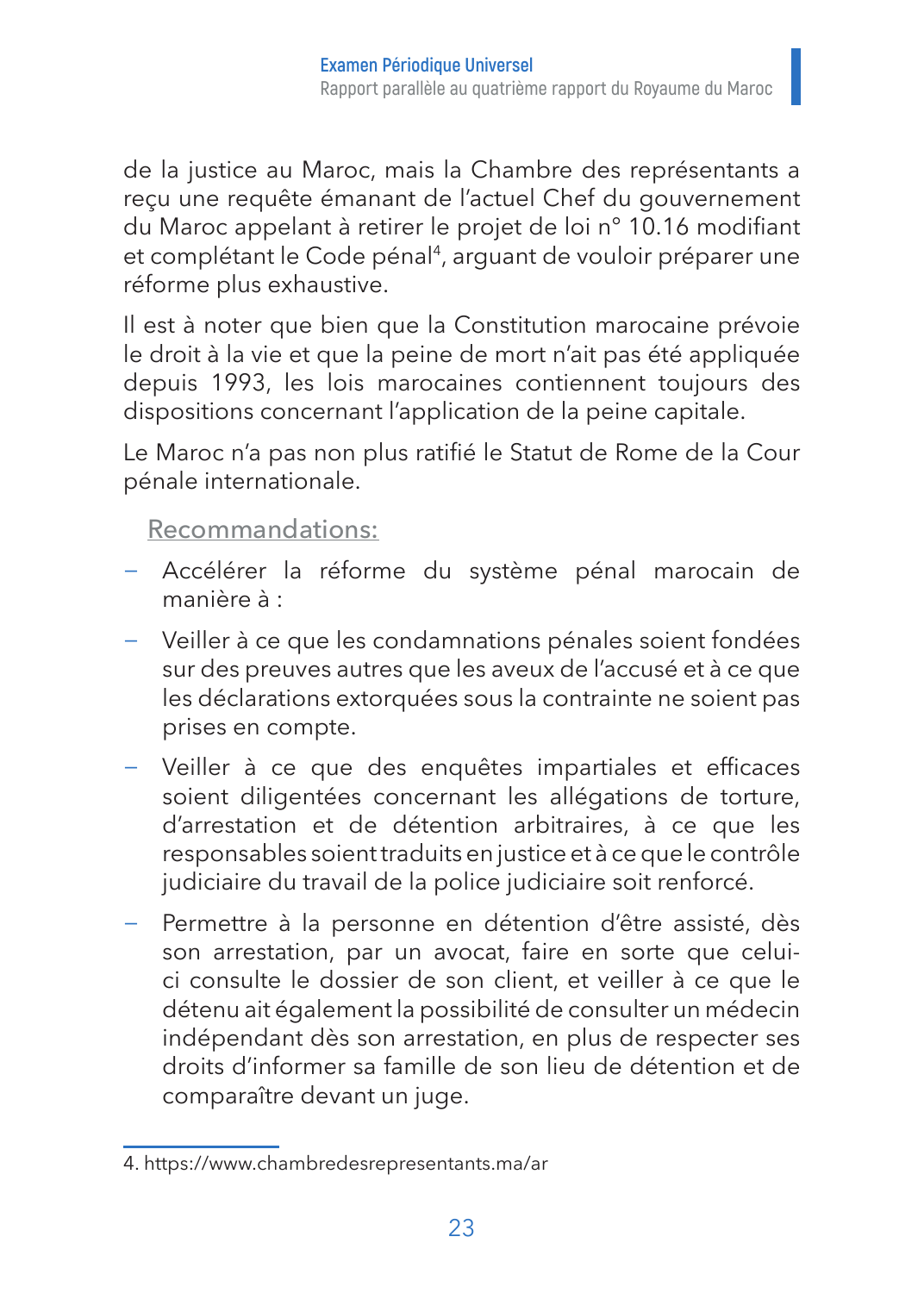- − Réduire la période de la garde à vue pour les crimes pour lesquels les périodes définies pouvant aller jusqu'à 96 heures, sous réserve de prolongation.
- − Veiller à statuer la non prescription pour tout acte lié aux crimes contre les libertés et droits fondamentaux.
- − Dépénaliser les délits mineurs et instituer des peines alternatives.
- − Abolir, de façon légale, la peine de mort
- − Ratifier le Statut de Rome de la Cour pénale internationale.

## 4. Formation et sensibilisation en matière des droits de l'Homme en faveur des juges

La formation et la sensibilisation en matière des droits de l'Homme suscite toute l'attention des organes compétents des Nations Unies, en particulier le Conseil des Droits de l'Homme.

Si le chantier de la réforme de la justice au Maroc a accordé un intérêt particulier à l'aspect matériel, qui s'est traduit par une amélioration importante de la vie des magistrats et des espaces judiciaires, la formation et l'éducation aux droits humains n'a pas reçu autant d'attention particulière, qu'il s'agisse de la formation initiale ou continue.

Le CEDHD a mené une étude portant sur cette question et a formulé des recommandations pour le renforcement de la formation et la mise à niveau de ses programmes, étant donné qu'il s'agit d'un pilier essentiel pour la réussite de tous les projets de réforme du système de justice. Le CEDHD a bénéficié également, à cet égard, des recommandations de dizaines d'ateliers de formation organisés au profit des responsables de l'application des lois, y compris les juges, agents de la sureté nationale, médecins et fonctionnaires des établissements pénitentiaires entre autres.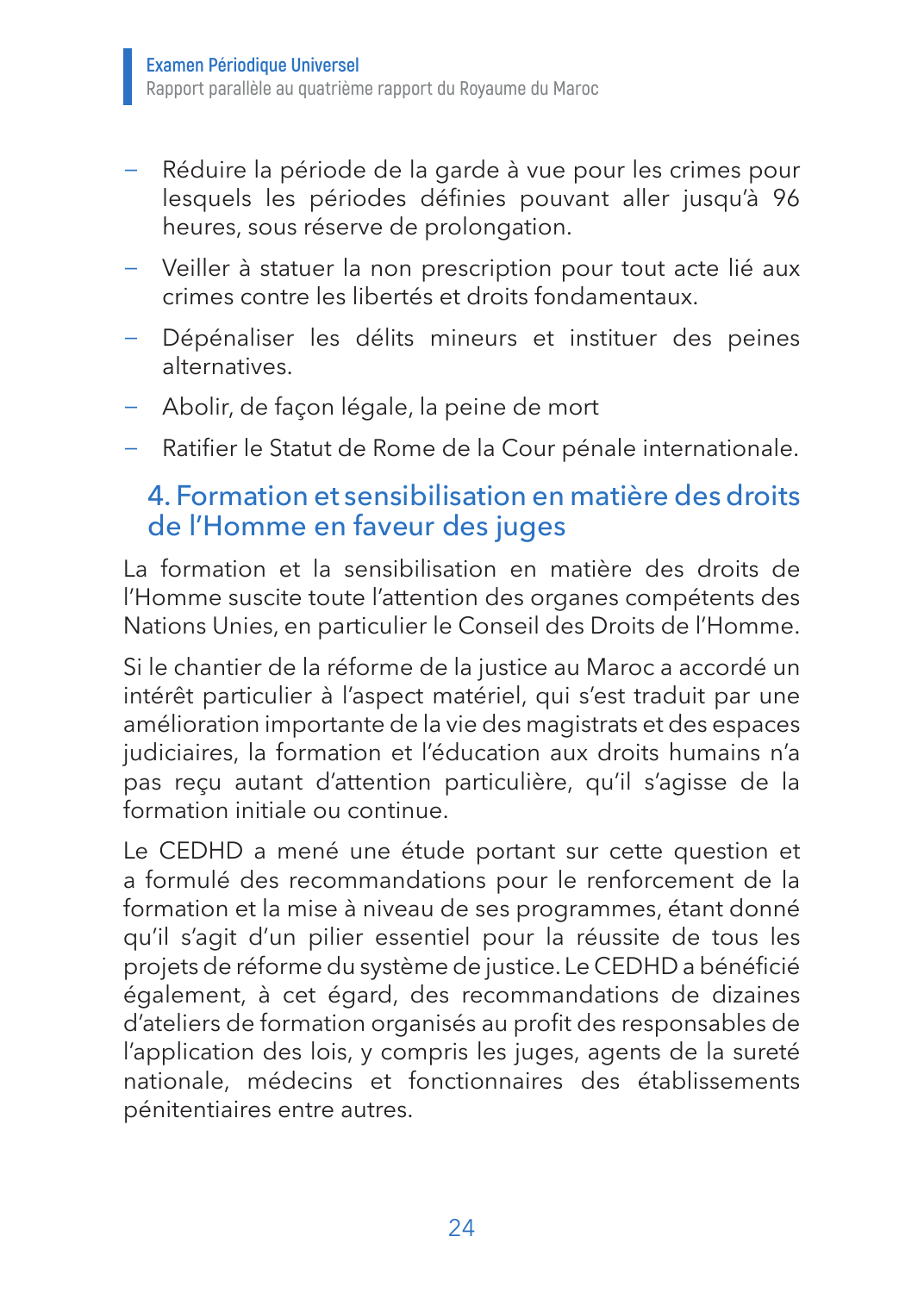#### Recommandation:

− Adopter une stratégie de formation inclusive et intégrée qui tient compte de l'importance de la formation fondamentale à l'université et de l'impératif de son enrichissement dans les instituts de formation des cadres chargés de l'application de la loi, en veillant à la renforcer par une formation continue ouverte aux problématiques d'actualité et en associant les aspects théoriques à la pratique professionnelle et à l'évolutions du droit international et de la jurisprudence.

## 5. La situation des prisons et des détenu-e-s5

Il apparaît que l'élargissement de la capacité d'accueil des nouveaux établissements pénitentiaires pour améliorer les conditions de détention se heurte à la surpopulation et à la détention préventive, ce qui limite la mise en œuvre des programmes d'humanisation dans les prisons et une meilleure mise en œuvre des programmes de réinsertion des détenus à même de leur permettre de jouir de leurs droits et de se prévaloir de leur dignité. Ces répercussions sont d'autant plus exacerbées par la stagnation des fonds alloués au secteur et l'insuffisance de l'encadrement en dépit des efforts déployés par la Délégation Générale à l'Administration Pénitentiaire et à la Réinsertion.

#### Recommandations:

#### **Renforcement de l'aspect normatif :**

Tenir compte des dispositions de la Constitution et des engagements internationaux du Maroc, notamment ceux relatifs à la prévention de la torture, de la maltraitance et aux droits des détenus ;

<sup>5.</sup> Nous nous sommes basés ici sur une étude-rapport réalisé par le CEDHD avec le soutien du DCAF Genève.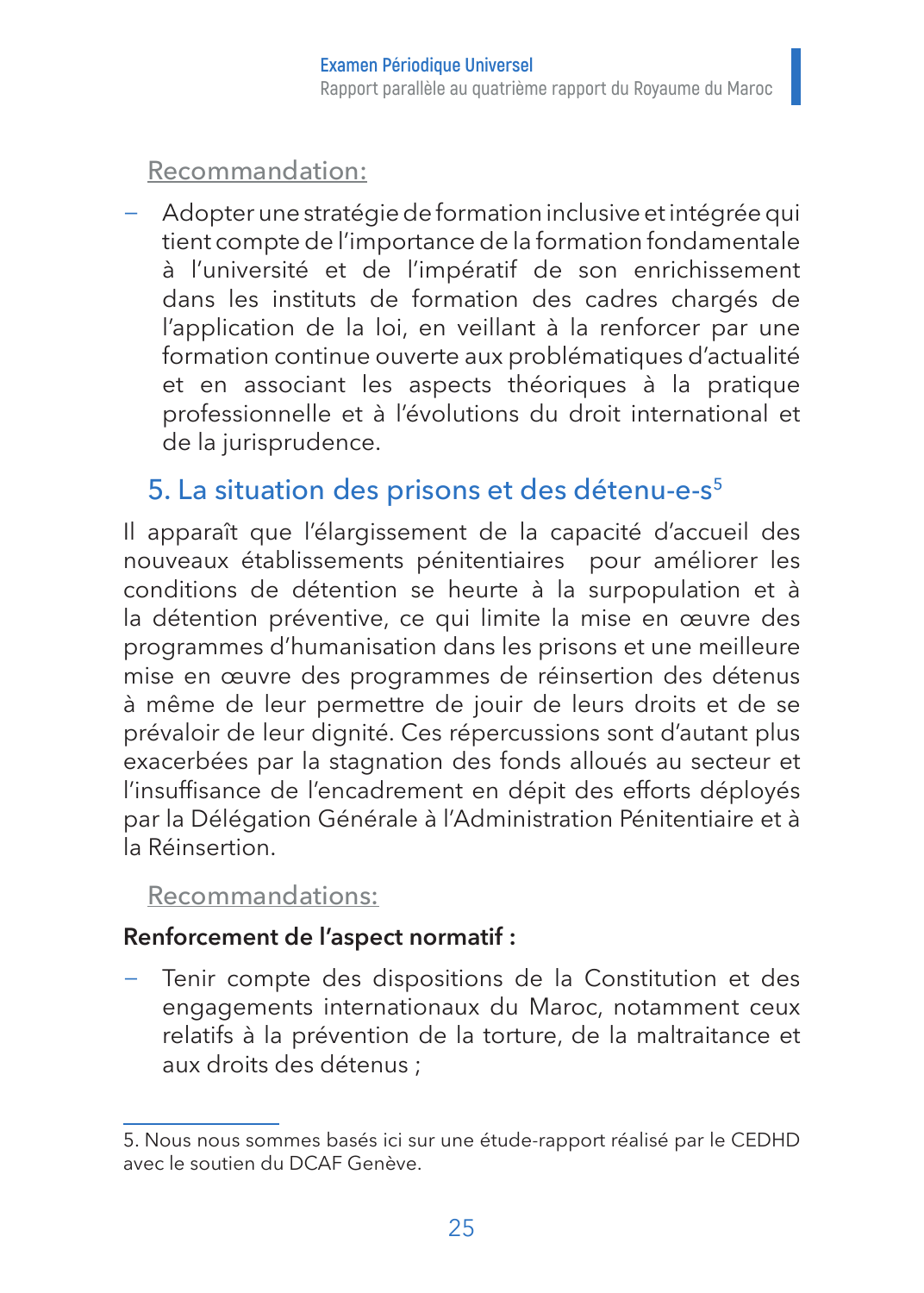- − Mettre à jour la politique pénale de manière à la rendre compatible avec les dispositions constitutionnelles et les exigences d'un système pénal moderne ;
- − Adopter des peines alternatives ;
- − Revoir les questions procédurales et les exigences liées à la grâce et à la libération conditionnelle, ainsi que le rôle du juge de l'application des peines;
- − Promulguer la nouvelle loi régissant les établissements pénitentiaires ;
- − Assurer la qualité du contrôle judiciaire des prisons, de même que l'amélioration de ses rapports et le suivi de la mise en œuvre des recommandations qui en découlent.

#### **Renforcement des soins de santé dans les établissements pénitentiaires**

- Renforcer l'infrastructure des prisons et l'encadrement médical,
- − Consolider l'expertise en matière de santé mentale ;

#### **Amélioration et humanisation des conditions carcérales**

- − Limiter le recours excessif à la détention provisoire et réviser le cadre juridique la régissant ;
- − Adopter et mettre en application les peines alternatives ;
- − Adopter l'approche genre et la protection des catégories vulnérables, notamment les femmes, les mineurs, les détenus en situation de handicap et les détenus étrangers au Maroc, aussi bien au niveau du système pénal qu'au niveau de la loi réglementant les prisons ;
- − Faire de la détention une mesure exceptionnelle quand il s'agit de mineur-e-s en conflit avec la loi.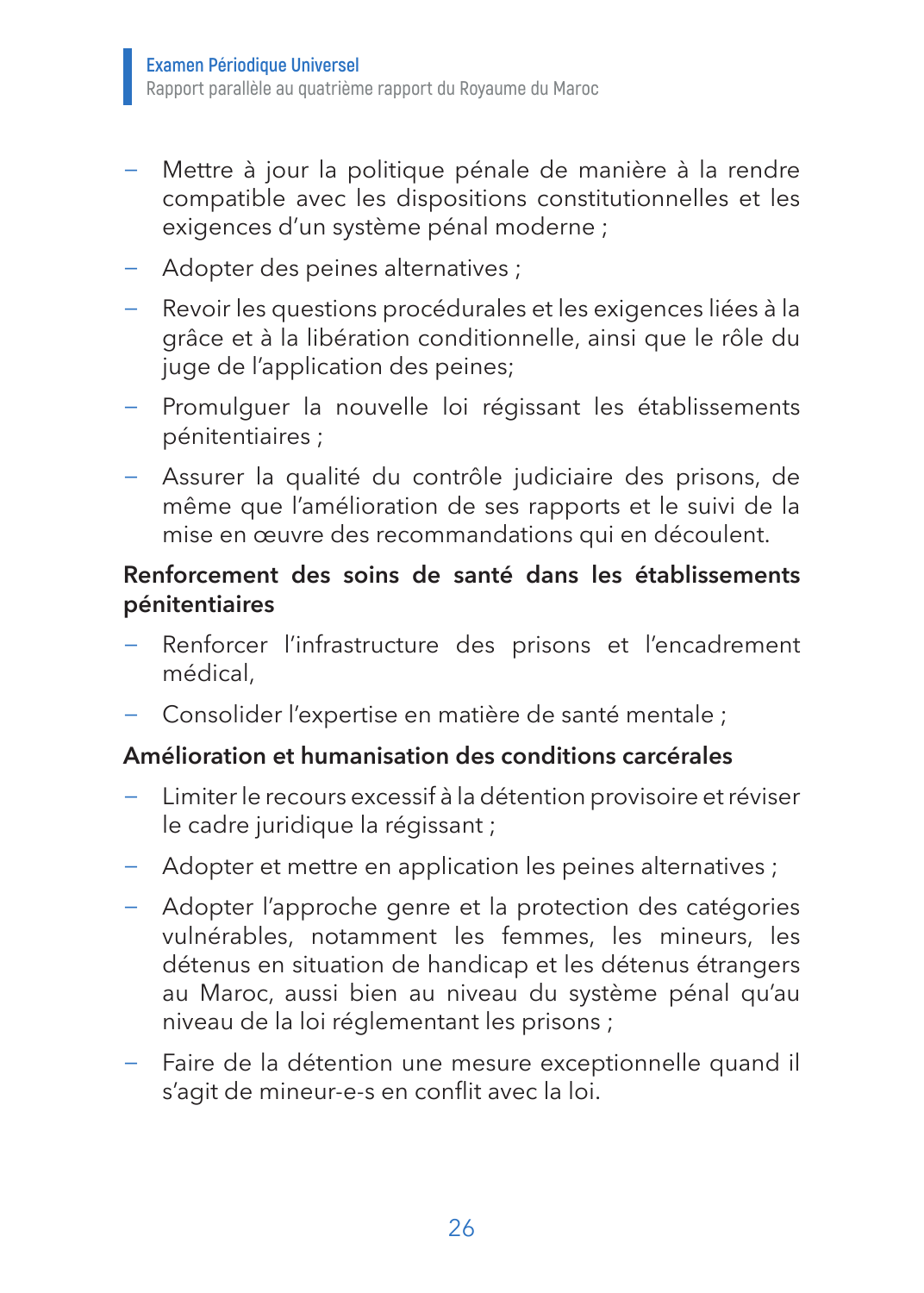### **Amélioration de la situation du personnel :**

Renforcer les ressources humaines, y compris en cadres qualifiés, pour un meilleur encadrement dans les établissements pénitentiaires et améliorer les conditions matérielles et morales du personnel.

## 6. Garantir la parité et l'égalité des sexes dans les politiques publiques

Les deux dernières décennies ont été marquées par d'importantes réformes au niveau politique, institutionnel et juridique visant à assurer la parité et l'égalité, de même que par le lancement de stratégies de développement adoptant des approches novatrices, y compris l'approche genre.

Plus d'une décennie après l'adoption de la Constitution, qui consacre le principe d'égalité et la responsabilité de l'État dans la mise en œuvre de la parité, la discrimination affecte toujours les droits des femmes. La représentativité politique, économique et sociétale des femmes demeure faible. En témoigne la composition du gouvernement (7 femmes ministres sur 28), des deux Chambres du parlement (24% et 8%), de la présidence des Conseils régionaux «1 sur 12» et des Conseils des grandes villes (3 villes), et dans les postes de responsabilité de la fonction publique (23,5%). Le nombre de femmes nommées par décret à de hauts postes de responsabilité n'a pas dépassé 137 sur un total de 1160 postes durant la période 2012-2020, soit 11,8%<sup>6</sup>.

Recommandations:

− Accélérer le rythme d'harmonisation de la législation nationale avec les dispositions constitutionnelles et les

<sup>6</sup>. Voir le rapport du Ministère de l'économie et des finances, élaboré dans le cadre de la préparation du budget au titre de 2021 (version arabe), [En ligne], URL : https://www.finances.gov.ma/Publication/db/2020/PLF2021- 20218\_Rapport%20RH\_AR.pdf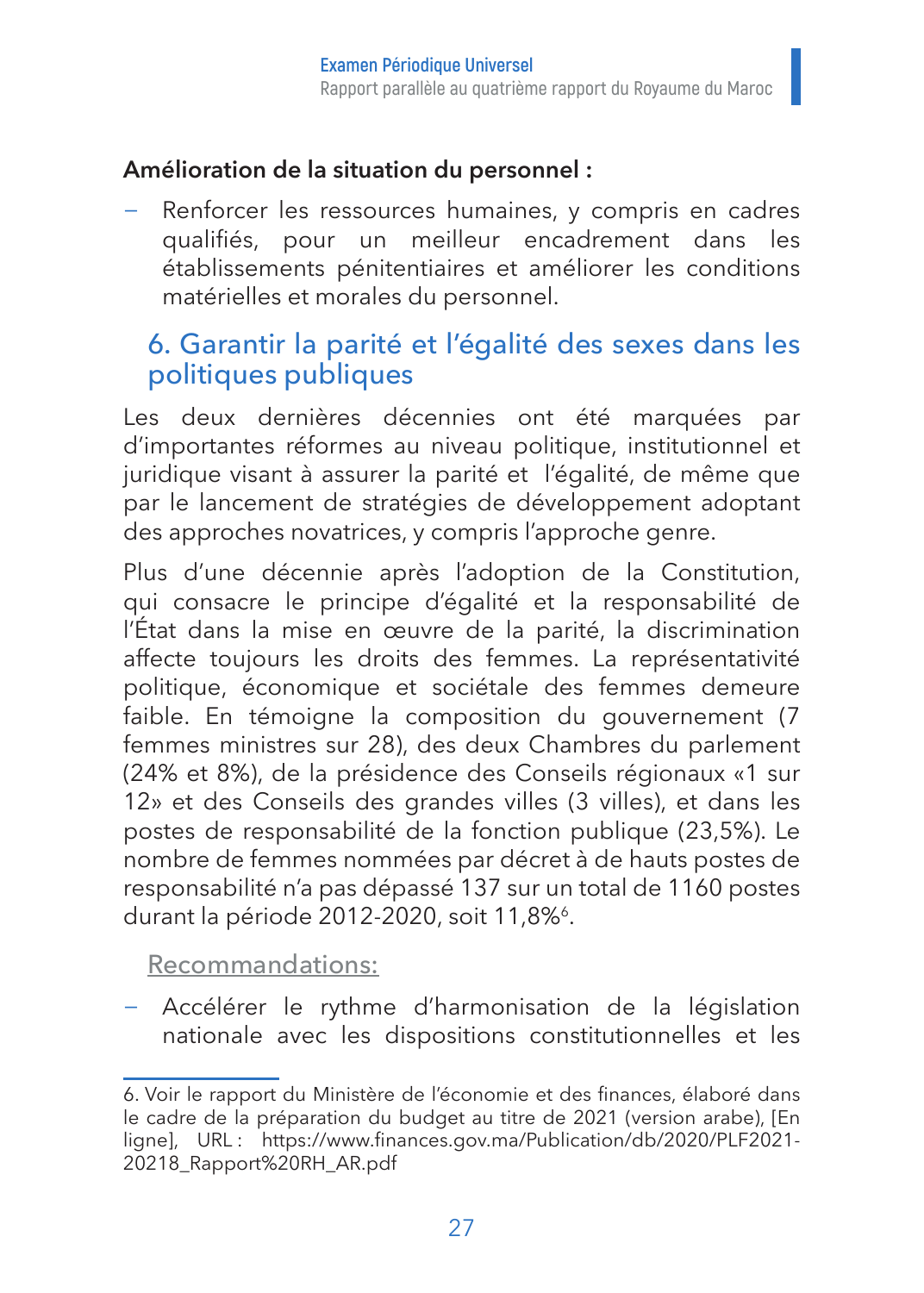conventions internationales ratifiées par le Maroc sur la prévention et l'élimination de toutes les formes de discrimination à l'égard des femmes et des filles ;

- Prendre des mesures efficaces et spécifiques de discrimination positive visant à assurer l'égalité d'accès aux postes de responsabilité ;
- Augmenter le nombre de femmes occupant des postes de direction de 11,4 à 35% d'ici 2035, comme recommandé par le nouveau modèle de développement.
- − Faire de l'égalité en droits et de la parité une responsabilité commune qui s'étend à toutes les sphères culturelle, économique, politique et sociale, et impliquant les instances décisionnelles, les structures administratives des associations, partis et syndicats, en plus des conseils d'administration des entreprises, des institutions et des médias.
- − Protéger l'image des femmes dans les médias et la publicité, y compris à travers l'adoption de sanctions pénales dissuasives.
- − Promouvoir le débat public afin de développer les mentalités pour accompagner les démarches requises dans le traitement des questions liées au mariage des mineure-s, l'interruption volontaire de grossesse, l'héritage, l'éducation sexuelle...

## 7. Autres droits fondamentaux des femmes

En 2004, le Maroc a adopté un nouveau Code de la famille, qui constituait alors une avancée majeure dans le domaine des droits de la femme. Depuis lors, le Maroc a ratifié plusieurs conventions internationales des droits de l'Homme, et a adopté une nouvelle Constitution qui prévoit le principe d'égalité et appelle à l'harmonisation des lois nationales avec les obligations internationales. Par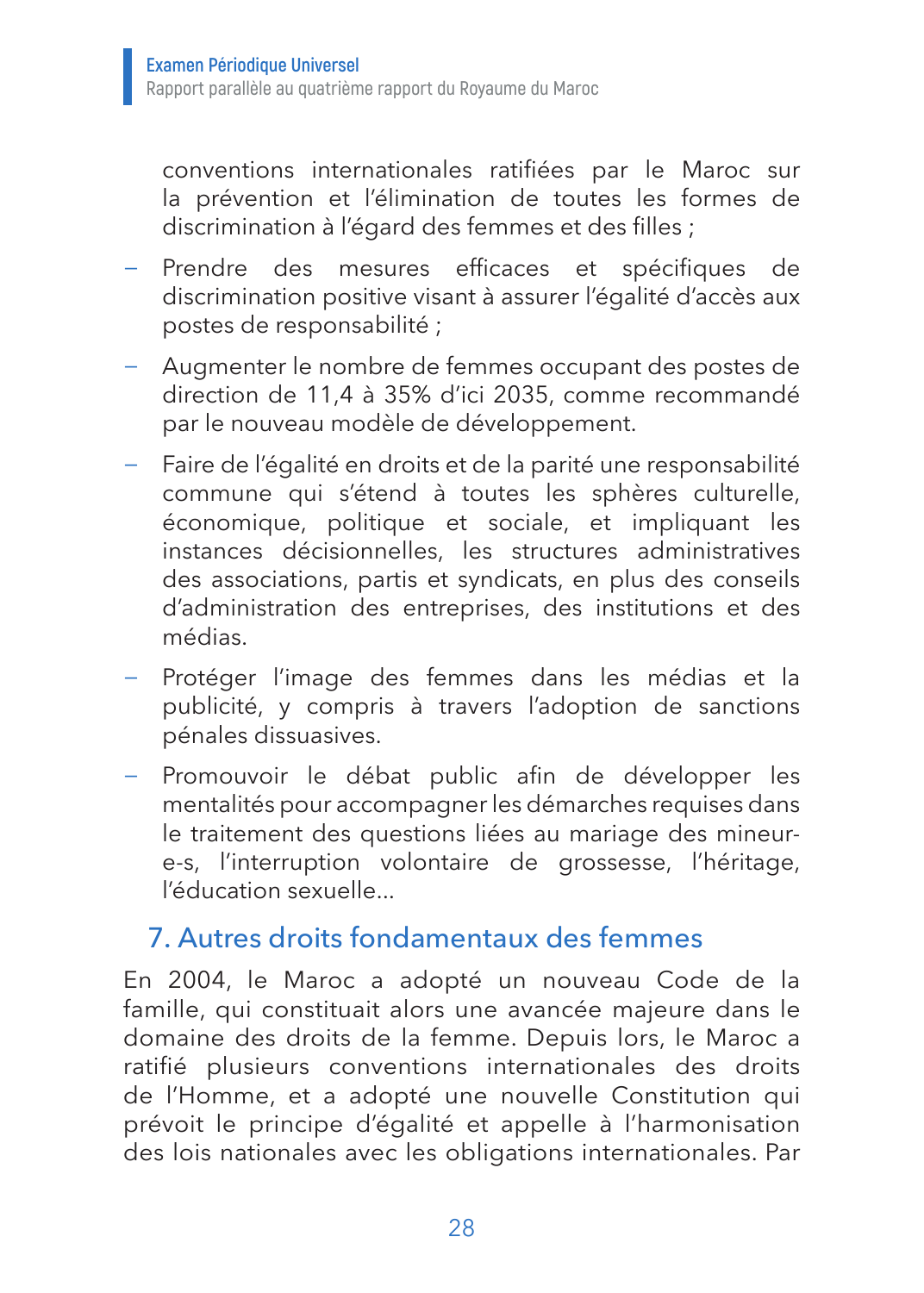conséquent, il est devenu nécessaire d'introduire plusieurs réformes, dont notamment :

#### **Au niveau du Code de la famille**

## **Tutelle des enfants**

L'article 4 du Code de la famille stipule que le but du mariage est la fondation d'une famille stable sous la responsabilité des deux époux et que la garde des enfants incombe au deux conjoints. Néanmoins, l'article 231 accorde au père la tutelle légale des enfants et ne l'accorde à la mère que dans des cas très particuliers. En cas de divorce, le père reste le tuteur légal des enfants même lorsque la garde des enfants est confiée à la mère. Celle-ci ne peut prendre aucune mesure administrative concernant l'enfant sans l'autorisation du tuteur légal. Ces dispositions sont incompatibles avec les articles 4 et 5 qui définissent la responsabilité des époux, ainsi qu'avec l'article 19 de la Constitution marocaine et l'article 16 de la Convention sur l'élimination de toutes les formes de discrimination à l'égard des femmes.

#### Recommandations:

- − Veiller à l'harmonisation du Code de la famille afin d'assurer la tutelle conjointe de l'enfant à la mère et au père et garantir l'intérêt supérieur de celui-ci de l'enfant.
- − Assurer le plein respect du droit de la mère divorcée à reconstruire sa vie conjugale sans perdre son droit de garde de ses enfants en cas de mariage.

#### **Le mariage précoce**

L'article 19 du Code de la famille stipule que la capacité matrimoniale s'acquiert, pour le garçon et la fille, jouissant de leurs facultés mentales, à dix-huit années grégoriennes révolues. Cependant, l'article 20 du même code accorde au juge de la famille d'autoriser le mariage des mineures sous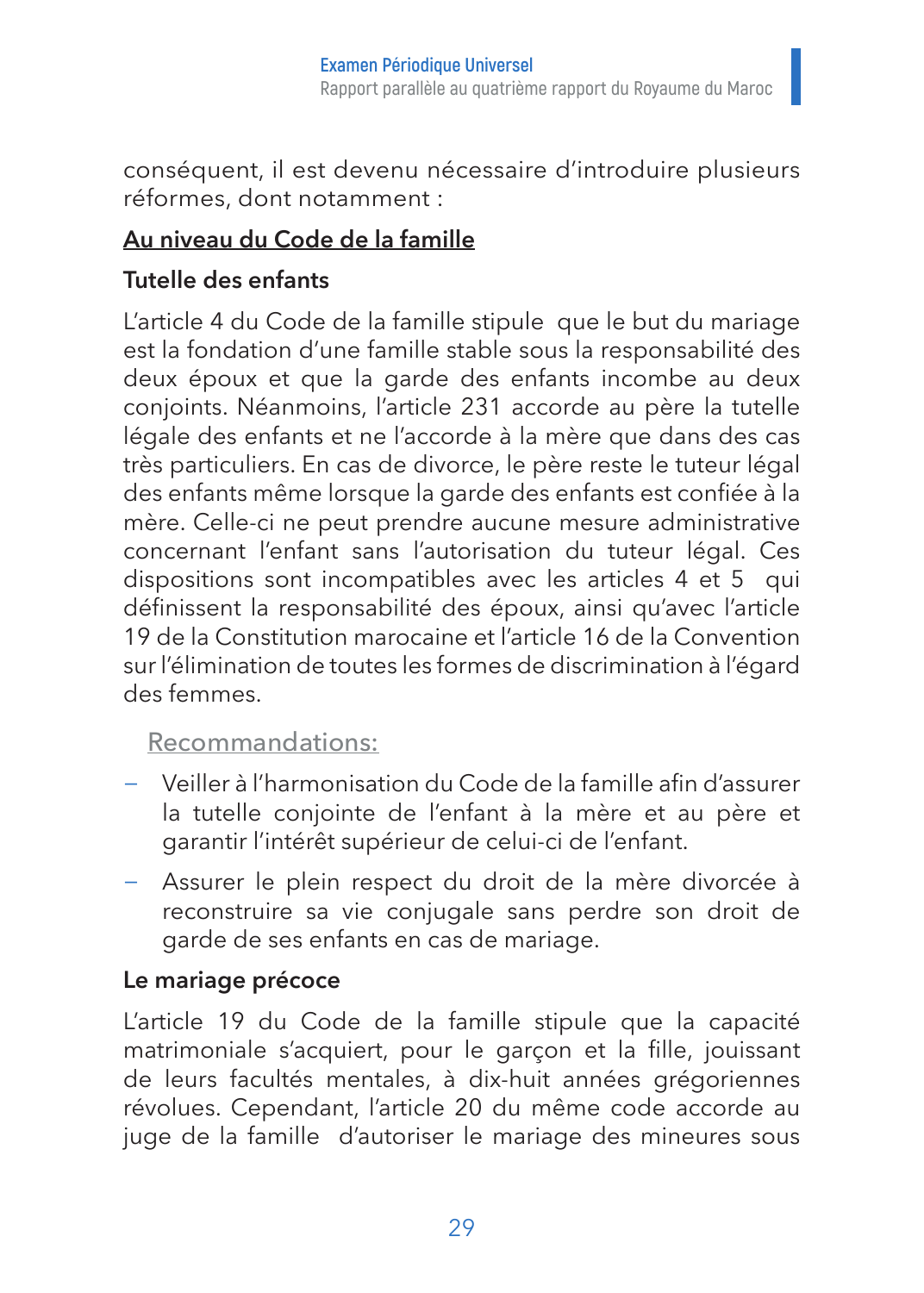certaines conditions. Cette disposition est incompatible avec l'article 23 du Pacte international relatif aux droits civils et politiques et l'article 16 de la CEDAW qui stipule expressément la nécessité de fixer un âge minimum pour le mariage et l'abolition légale du mariage des enfants.

#### Recommandation:

− L'adoption d'une législation interdisant clairement le mariage avant l'âge de dix-huit ans pour les deux sexes, et prévoir des sanctions dissuasives et injonctives contre quiconque autorise le mariage d'une fille avant l'âge légal.

#### **La polygamie**

Le Code de la famille fixe des conditions pour autoriser la polygamie, y compris le consentement de la première épouse. Cependant, les chiffres annoncés révèlent que de nombreux maris épousent plus d'une femme, aussi bien avec le consentement de la première épouse que par le recours à des méthodes contournant la loi.

#### Recommandation:

− Adopter des textes clairs qui interdisent la polygamie, car celle-ci ne tient pas compte des sentiments et droits des femmes, d'autant qu'elle ne protège point la famille et les enfants et n'est pas compatible avec les engagements internationaux du Maroc.

#### **Biens acquis pendant le mariage :**

Le travail domestique d'une femme pendant le mariage n'est pas reconnu et a pour effet de priver l'épouse de sa part des biens acquis durant la vie conjugale lorsqu'elle se trouve dans l'incapacité de prouver sa contribution directe au développement du patrimoine familial.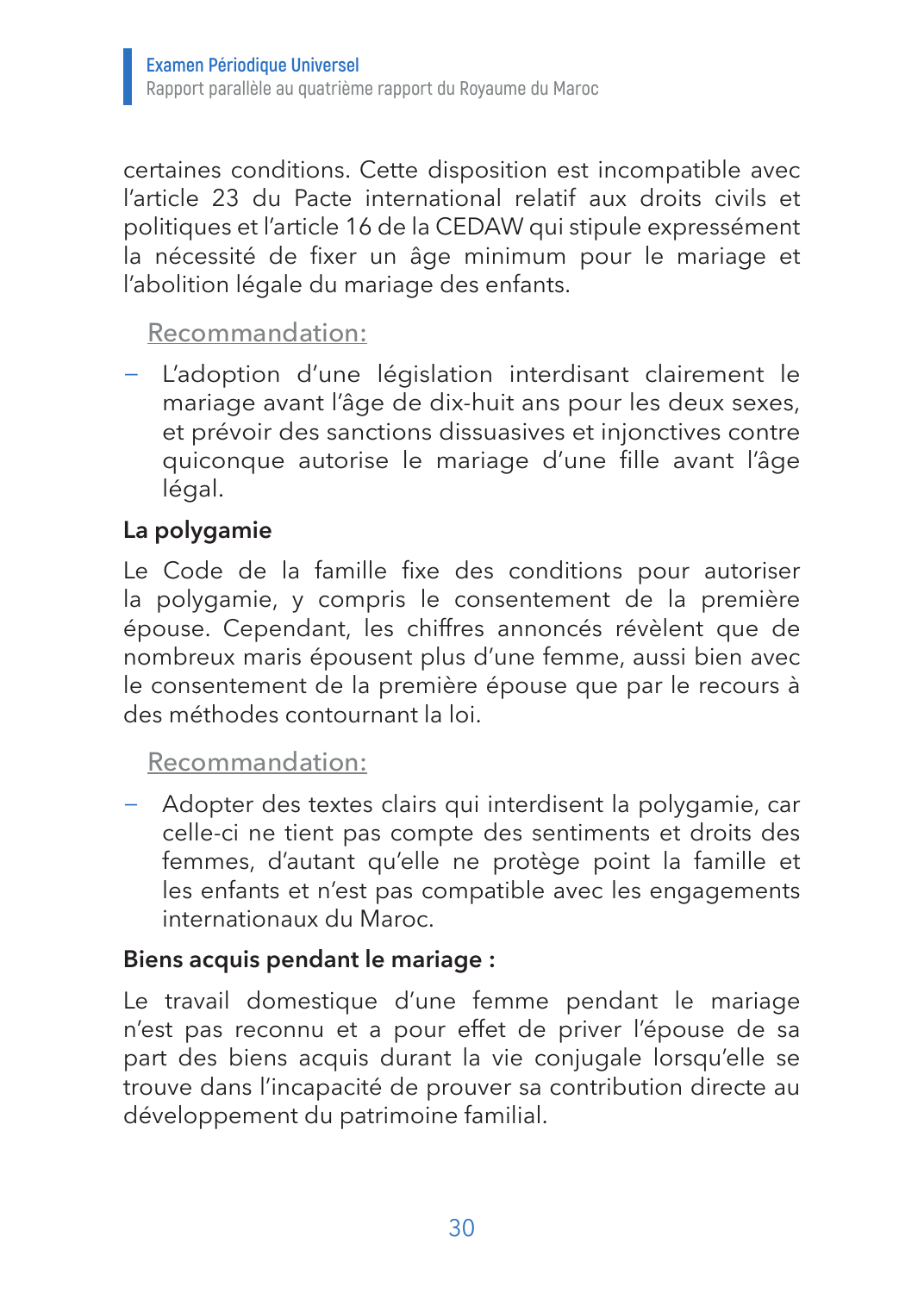Recommandatio:

Adopter un contrat obligatoire de gestion des biens familiaux et l'exiger comme document nécessaire du dossier du mariage, et stipuler explicitement que le travail domestique et l'éducation des enfants sont pris en compte dans l'évaluation de la contribution des femmes.

#### **L'avortement**

Selon l'article 453 du Code pénal marocain l'interruption de grossesse peut être autorisée en cas de viol, de malformation du fœtus ou lorsque la vie ou la santé de la mère est en danger.

Cependant, le mot «santé» utilisé dans le texte de la loi reste assez vague. Il est interprété en pratique comme touchant à l'aspect physique et jamais aux aspects psychologiques et sociaux.

#### Recommandation:

− Définir de manière claire la notion de santé dans le texte juridique pour inclure également la santé mentale et le statut social conformément à la définition de l'Organisation Mondiale de la Santé.

#### **La violence à l'égard des filles et des femmes**

La violence faite aux filles et aux femmes est un phénomène répandu au Maroc. Selon l'étude menée par le Haut-Commissariat au Plan en 2019, 57% des femmes ont subi au moins l'une des formes de violence.

Le rapport souligne que les divers efforts déployés pour lutter contre la violence à l'égard des femmes rencontrent des difficultés pour atteindre les résultats escomptés. Les pouvoirs publics ont alors adopté plusieurs stratégies et plans de lutte contre ce phénomène depuis 2002 et ont promulgué la loi n°103.13 relative à la lutte contre les violences faites aux femmes qui est entrée en vigueur en 2018.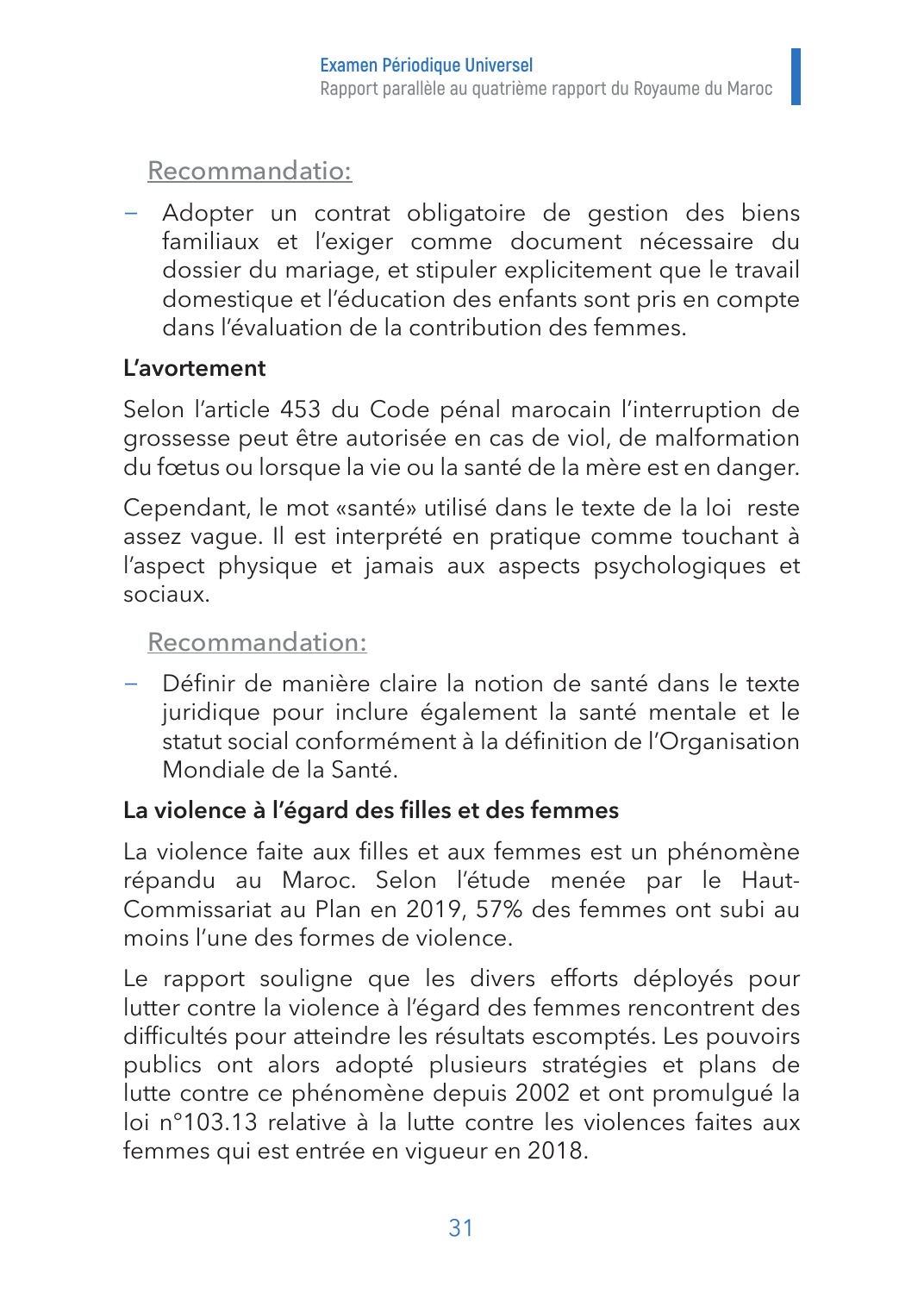Ces mesures n'ont pas eu d'effet tangible sur la limitation de la gravité du phénomène selon le Conseil Economique, Social et Environnemental (CESE, 2020)7.

#### Recommandations:

- Faire de la question de la lutte contre les violences faites aux filles et aux femmes un enjeu prioritaire à décliner sous forme d'une politique publique intégrée et transversale s'appuyant sur un budget spécifique et durable.
- Promouvoir la culture de l'égalité et de la « tolérance zéro » en cas de violence, à travers la mise en place d'une politique globale de prévention contre la violence faite aux filles et aux femmes.
- Établir un mécanisme pratique, intégré et de nature territoriale pour protéger les filles et les femmes victimes de violence.

#### **Le harcèlement sexuel**

Le harcèlement sexuel est la première forme de violences subies par les femmes dans l'espace public au Maroc. Dans un «Mémorandum sur les violences faites aux femmes et aux filles » publié par le Haut-Commissariat au Plan, sur 12,6% de femmes ayant subi des violences dans les lieux publics durant douze mois, 7,7% d'entre elles ont été victimes de violences sexuelles. On constate que le nombre de cas de violence augmente dans l'espace public, sur les lieux de travail et dans les institutions censées protéger les femmes de la violence.

Selon la loi marocaine relative à la lutte contre les violences faites aux femmes, entrée en vigueur en Septembre 2018, le harcèlement sexuel dans l'espace public, qu'il soit au moyen «d'actes, propos ou gestes à caractère sexuel ou à des fins

<sup>7.</sup> Conseil Economique, Social et Environnemental, Eliminer la violence à l'égard des filles et des femmes : une urgence nationale, auto-saisine, 2020. Voir l'intégralité de cet avis sur le portail du CESE.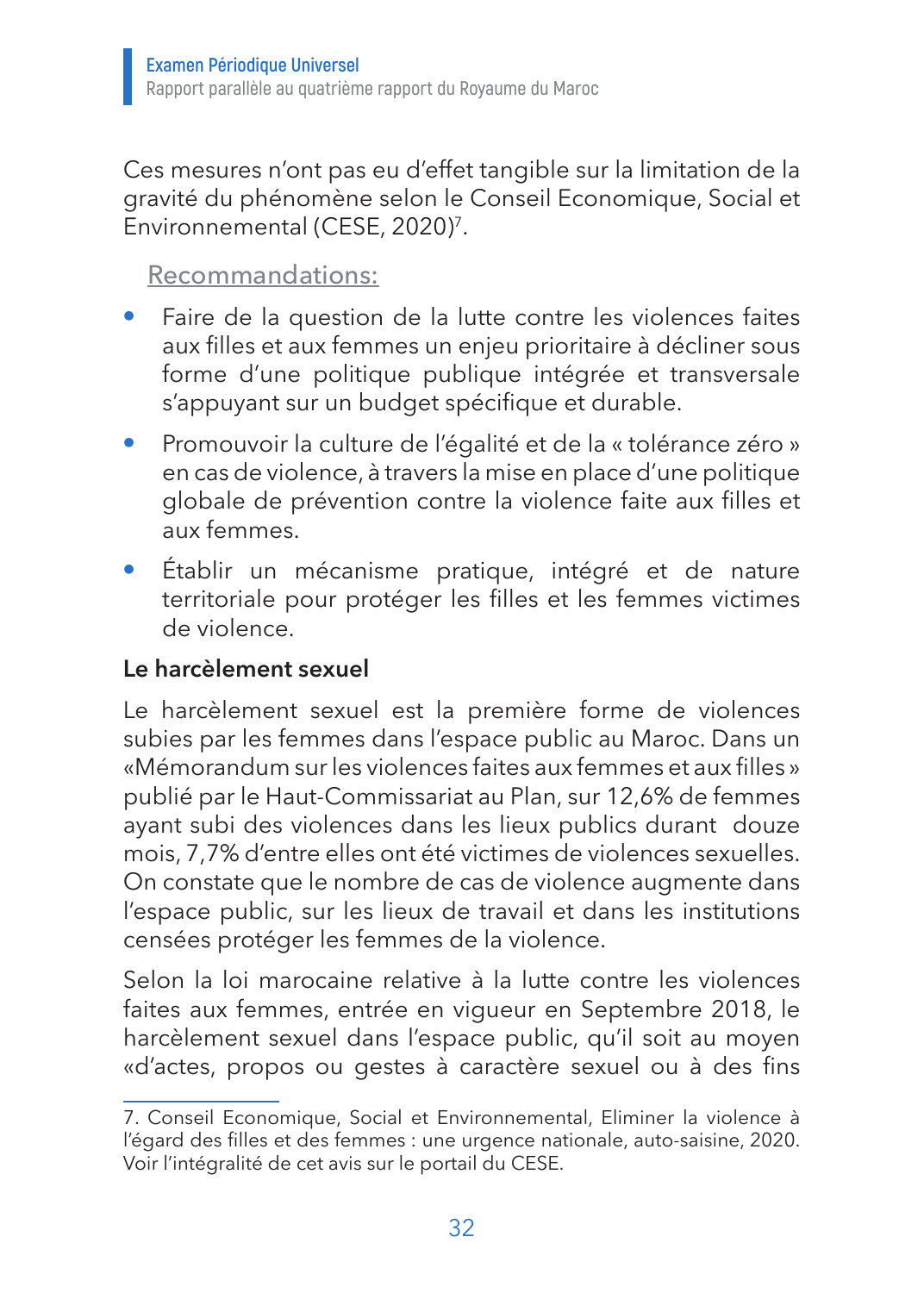sexuelles» est passible d'un mois de prison et d'une amende allant de deux mille à dix mille dirhams, ou de l'une des deux peines.

Cependant, dans nombre de cas, les victimes de harcèlement sexuel n'arrivent pas à dénoncer ce qu'elles ont subis, en raison de la difficulté qu'il y a à le prouver et l'inefficacité des mécanismes qui assurent l'écoute des femmes lors de la dénonciation.

#### Recommandations :

- Renforcer le cadre légal de lutte contre le harcèlement moral et sexuel à l'égard des femmes dans les espaces publics et privés ;
- Inscrire la sécurité des femmes contre la violence et le harcèlement dans les transports en commun et dans l'espace public au cœur des politiques de la ville, des plans d'aménagement, des programmes de construction d'habitats, etc.
- Mettre en place un mécanisme judiciaire compétent et doté des capacités nécessaires pour aider les victimes de harcèlement sexuel à trouver es moyens de prouver cet acte.

#### **Le viol**

Selon l'article 486 du Code pénal marocain, le «viol» est «l'acte par lequel un homme a des relations sexuelles avec une femme contre son gré «. Il est puni de la réclusion de 5 à 10 ans selon l'article susmentionné.

Le Code pénal considère que le viol requiert l'absence de relation conjugale existante entre l'accusé et la victime. La défloration est l'un des motifs justifiant le durcissement de la peine.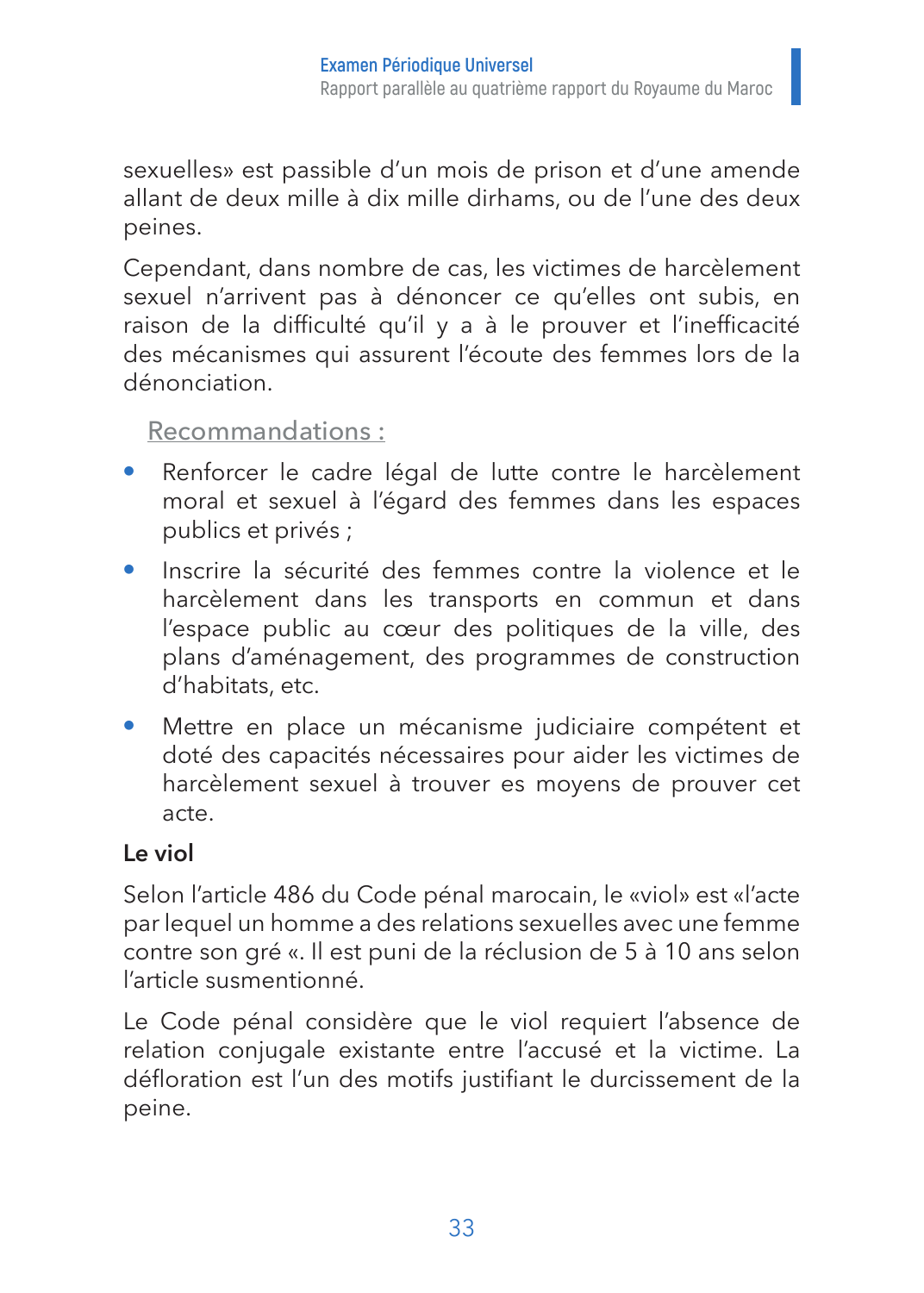L'article 486 stipule que «si le viol a été commis sur la personne d'une mineure de moins de dix-huit ans (...) la peine est la réclusion de dix à vingt ans». Par ailleurs, l'article 484 traite de «l'attentat à la pudeur » et prévoit une peine d'emprisonnement de deux à cinq ans pour tout attentat à la pudeur consommé ou tenté sans violence, sur la personne d'un mineur de moins de dix-huit ans (...) de l'un ou de l'autre sexe».

Nombre de chercheurs estiment que les sanctions prévues contre les auteurs de ce crime sont incompatibles avec l'atrocité de l'acte et de ses effets sur la victime et la société.

### Recommandations:

- Créer un code spécial pour l'enfant pour le protéger de tous les dangers ;
- Ne pas considérer de la défloration comme condition de durcissement de la peine, mais plutôt durcir la peine dans tous les cas de viol ;
- Clarifier l'expression « contre son gré » citée à l'article 486 pour y inclure toutes les formes de violence auquelles pourrait se livrer l'agresseur (morale, verbale, physique et psychologique), comme éléments confirmant le manque de consentement de la victime ;
- Criminaliser le viol conjugal en modifiant l'article 486 pour y intégrer ce type de viol ;
- Ne pas accorder de circonstances atténuantes en cas d'agressions sexuelles sur mineur-e-s, même sans violence ;
- Organiser des campagnes de sensibilisation des enfants aux dangers de l'abus sexuel et les inciter à en parler, tout en intégrant l'éducation sexuelle dans les programmes scolaires pour une meilleure protection des enfants.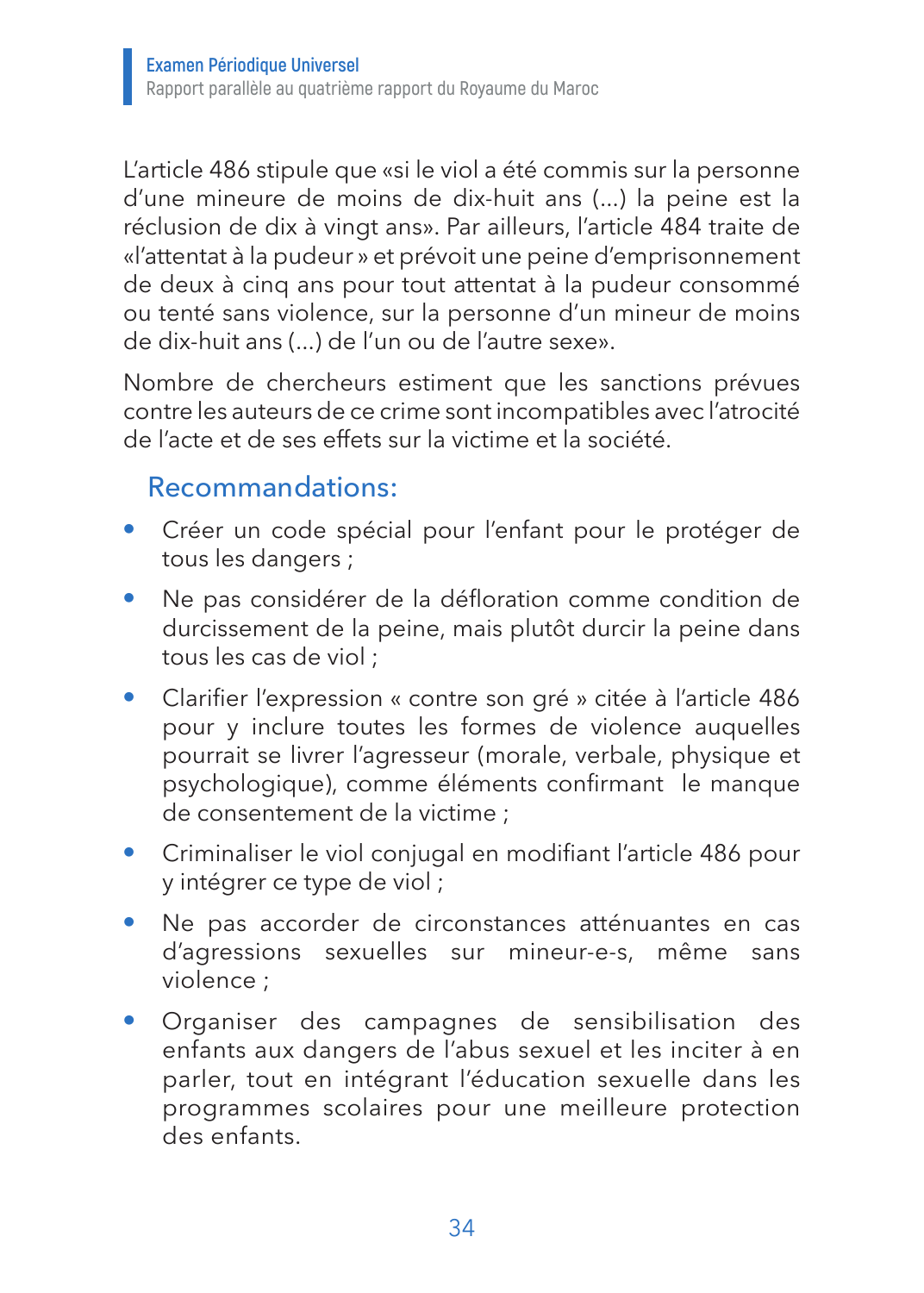Les questions soulevées dans ce rapport constituent des axes prioritaires dans le travail du CEDHD, mais nous tenons à rappeler également l'ensemble des engagements du Maroc, y compris ceux qu'il a pris devant le Conseil des droits de l'homme.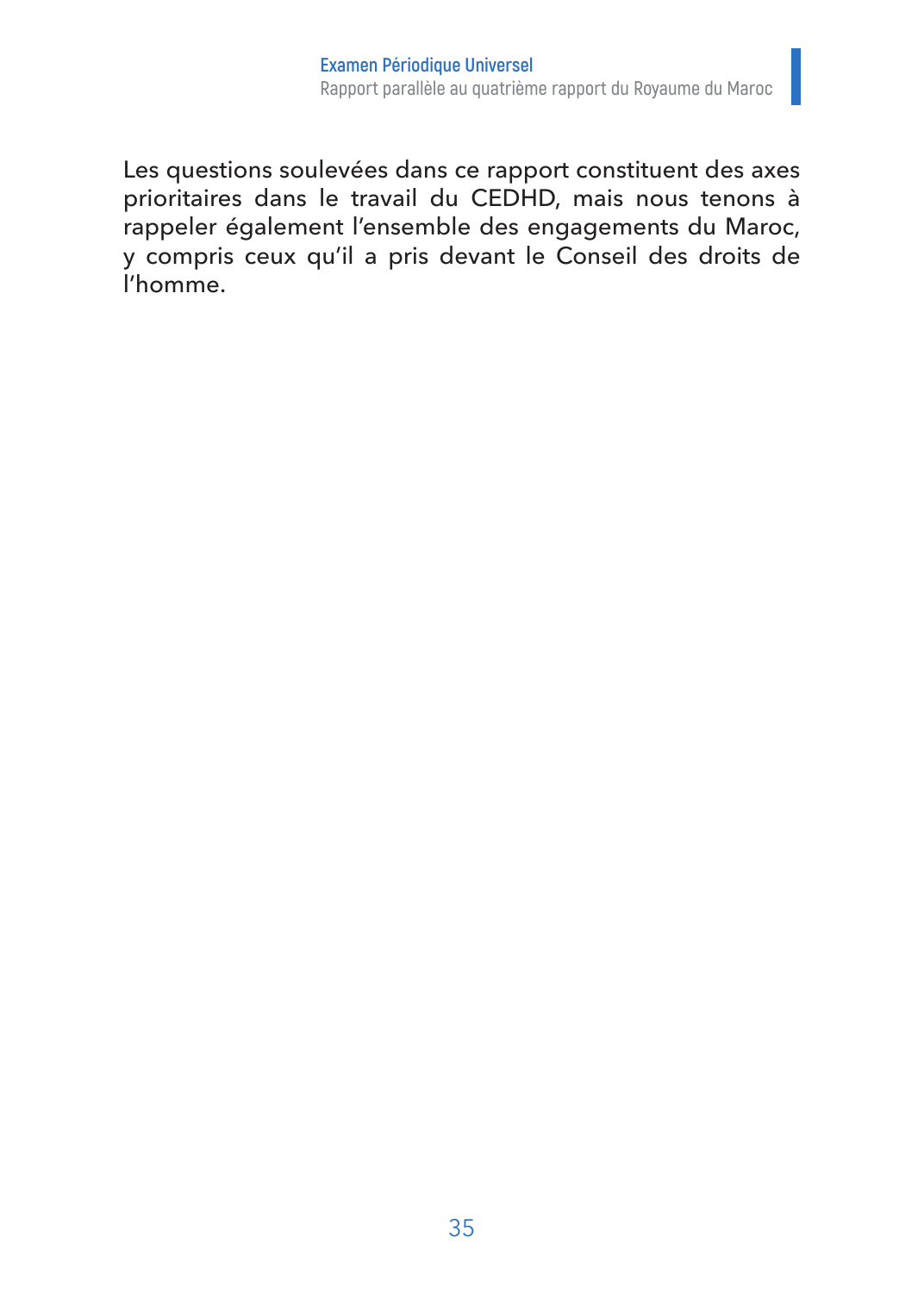

مركز دراسات حقوق الإنسان والديمقراطية **GELGOI +Y8O ELEI I EXOIGI I SILXGIA +GA ELEGOG+ E+** Centre d'Etudes en Droits Humains et Démocratie

# **االستعـراضالدوري الشـامـل التقـريـرالـمــوازي للتقريرالرابع للمملكةاملغربية**

**إعدادمركزدراساتحقوق اإلنسان والديمقراطية**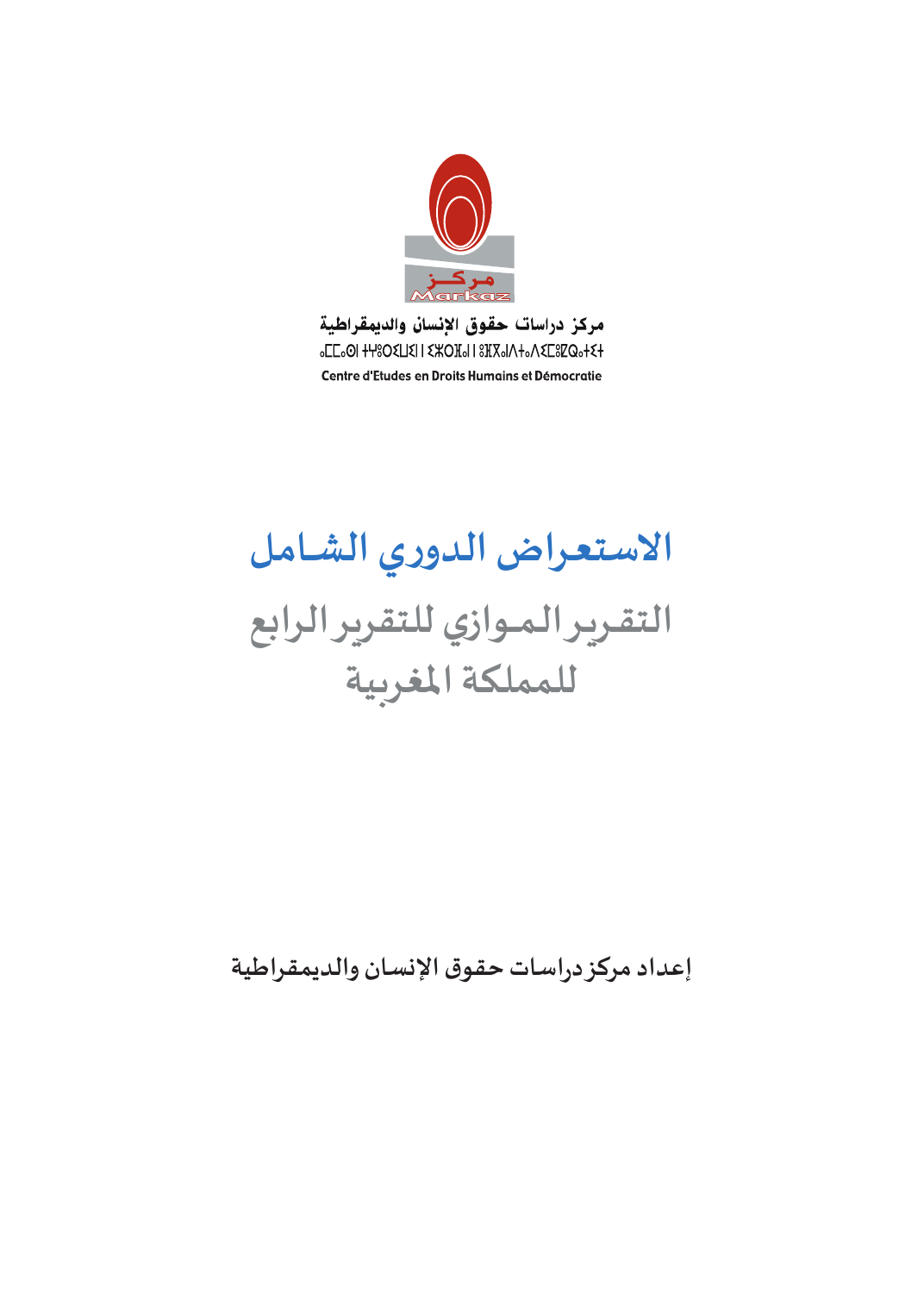- تم إنجاز هذا التقرير من طرف مركز دراسات حقوق اإلنسان والديمقراطية بدعم من صندوق األمم املتحدة للسكان والشؤون الدولية بكندا.
- إن مضمون التقرير هو مسؤولية مركز دراسات حقوق اإلنسان والديمقراطية ولا يمكن اعتباره يعكس وجهة نظر صندوق الأمم المتحدة للسكان والشؤون الدولية لكندا.
	- مارس 2022

منشورات : مركز دراسات حقوق اإلنسان والديمقراطية مارس 2022 اإليداع القانوني : 1809MO2022 ردمك : 978-9920-9055-4-1 املطبعة : مطبعة البيضاوي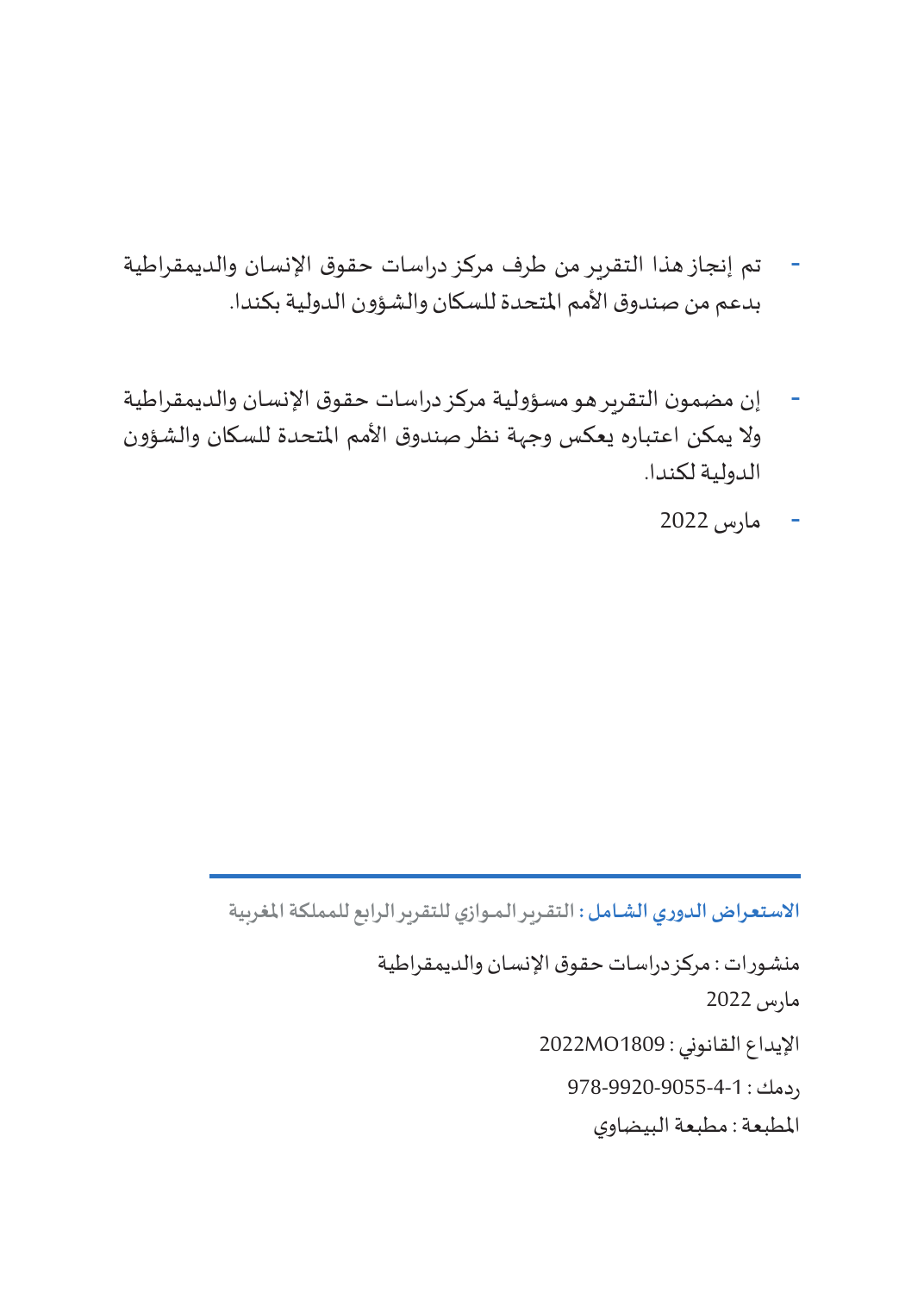#### **تمهيد**

يدشن مركز دراسات حقوق اإلنسان والديمقراطية خطوة جديدة في مجال الترافع من أجل النهوض بحقوق اإلنسان وتعزيز مقومات دولة القانون ومالءمة التشريعات الوطنية مع االلتزامات الدولية، وذلك من خالل تقديم أول تقرير مواز في إطار الدورة الرابعة لالستعراض الدوري الشامل أمام مجلس حقوق اإلنسان.

إن الهدف من هذه املساهمة هو مرافقة انخراط بالدنا في الدينامية الدولية لحقوق اإلنسان من خالل مساءلة الحكومة حول مدى إعمالها لاللتزامات الدولية وتقديم مقترحات وتوصيات تهدف تحصين املكتسبات والدعوة إلى بلورة سياسات عمومية تترجم اختيار المملكة المغربية الالتزام بحقوق الإنسان كما هي متعارف عليها دوليا.

وسيواصل المركز وحده أو بتعاون مع منظمات تتقاسم معه نفس الانشغالات واألهداف، هذا التمرين الحقوقي كجزء مكمل إلستراتيجية الترافع التي ينهجها داخل البالد في مختلف مجاالت عمله من خالل الدراسات والتقارير والندوات التي ينجزها ويرفعها إلى الجهات املختصة كترجمة لدور املجتمع املدني في النهوض بحقوق الإنسان وحمايتها.

ونشير هنا إلى أن حجم التقرير مرتبط بالشروط املحددة من قبل مجلس حقوق الإنسان (من حيث عدد الكلمات) لتقديم هذه التقارير الموازية من قبل المنظمات غير الحكومية في إطار االستعراض الدوري الشامل.

ونود في الأخير أن نشكر صندوق الأمم المتحدة للسكان والشؤون الدولية لكندا على دعمها الذي مكن املركز من إنجاز ونشر هذا التقرير الذي يتحمل مركز دراسات حقوق الإنسان والديمقراطية كامل المسؤولية في مضامينه.

**الحبيب بلكوش رئيس مركز دراسات حقوق اإلنسان والديمقراطية**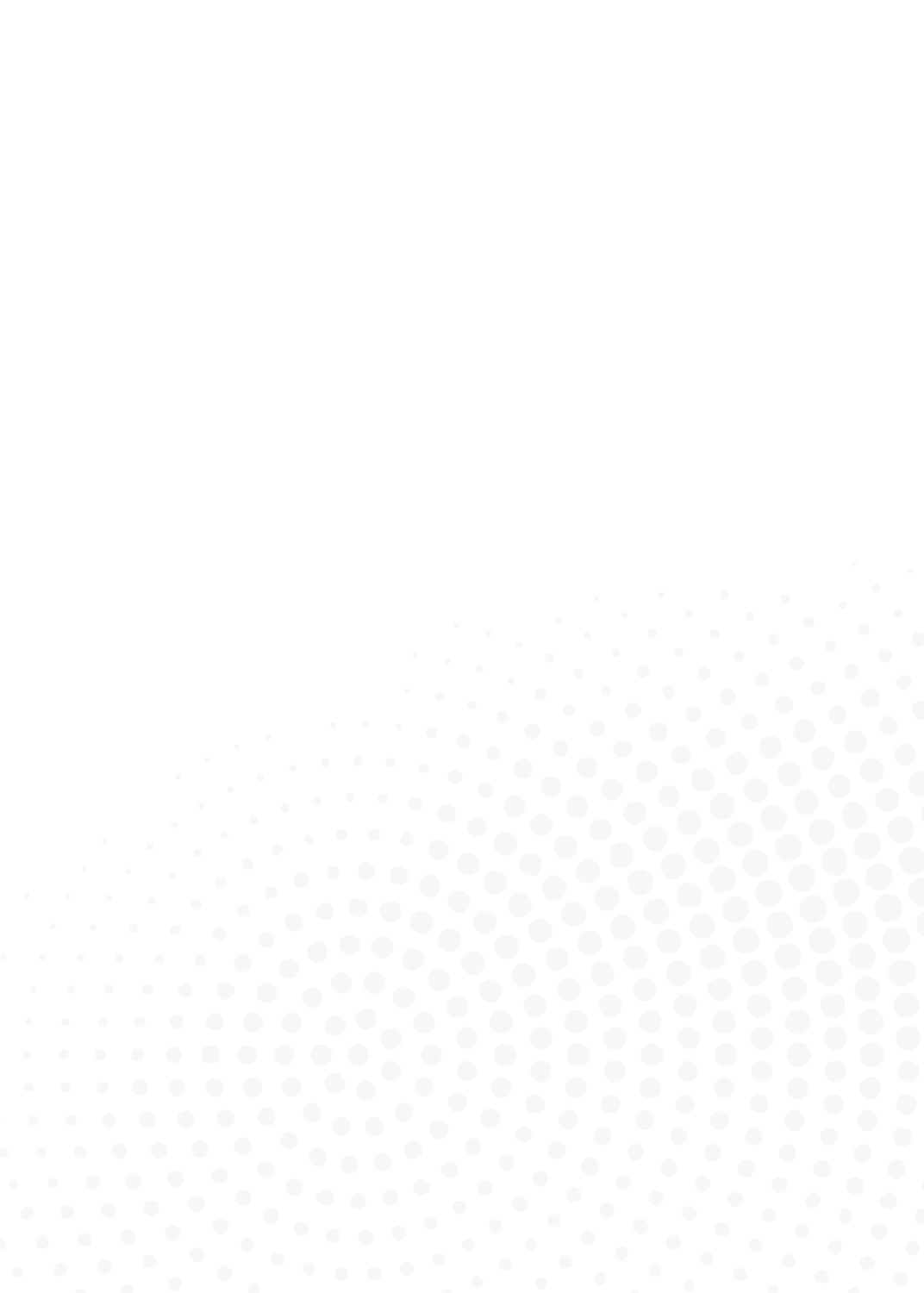**تقديم**

أحدث مركز دراسات حقوق اإلنسان والديمقراطية، كمنظمة غير حكومية مستقلة، في دجنبر 2005 بالرباط/ املغرب، كفضاء للتفكير والنهوض بثقافة حقوق اإلنسان من خالل الندوات والتدريب وإنجاز الدراسات. ويصب هذا العمل في تقييم السياسات العمومية والترافع من أجل إصالح القوانين والبرامج بما يترجم االلتزامات الدولية للمغرب.

ونظم المركز إلى الآن عشرات الندوات وورشات التدريب وأصدر حوالي خمسين كتابا، ومجلة متخصصة، واستفاد من أنشطته وإصداراته عشرات املئات من املكلفين بإنفاذ القانون والفاعلين املدنيين والبرملانيين والشباب والنساء وغيرهم، وذلك بدعم وشراكة مع هيئات دولية ومحلية.

وضمن هذا التوجه يقوم املركز بتقديم هذا التقرير املوازي في إطار الدورة الرابعة االستعراض الدوري الشامل.

**.1 التفاعل مع آلية االستعراض الدوري الشامل**

طبقا لمقتضيات القرار الأممي رقم 251.60 الصادر عن الجمعية العامة في مارس 2006، قدم المغرب في إطار تعهداته بهذا الخصوص، ثلاثة تقارير وطنية في جولات الاستعراض الدوري الشامل أمام الفريق المعنى: سنة 2008، وسنة 2012، وسنة 2017. كما قدم تقريرا مرحليا سنة 2019.

ومن المفترض أن تقدم المملكة المغربية التقرير الرابع بعد أربع سنوات من التقرير الثالث، غيرأن ذلكلم يتم الى حدودإعداد هذا التقريراملوازي.

**توصية:** 

- الوفاء بتقديم التقرير الرابع لالستعراض الدولي الشامل وفقا اللتزامات اململكة.

**.2 إنشاء وتعزيز املؤسسات املنصوص عليها في الدستور**

نص الدستور املغربي في فصوله من 161 إلى 170 على هيئات متعددة منها هيئات تهم حمايـة حقـوق اإلنسـان والنهـوض بهـا؛ وهيئات للنهوض بالتنمية البشرية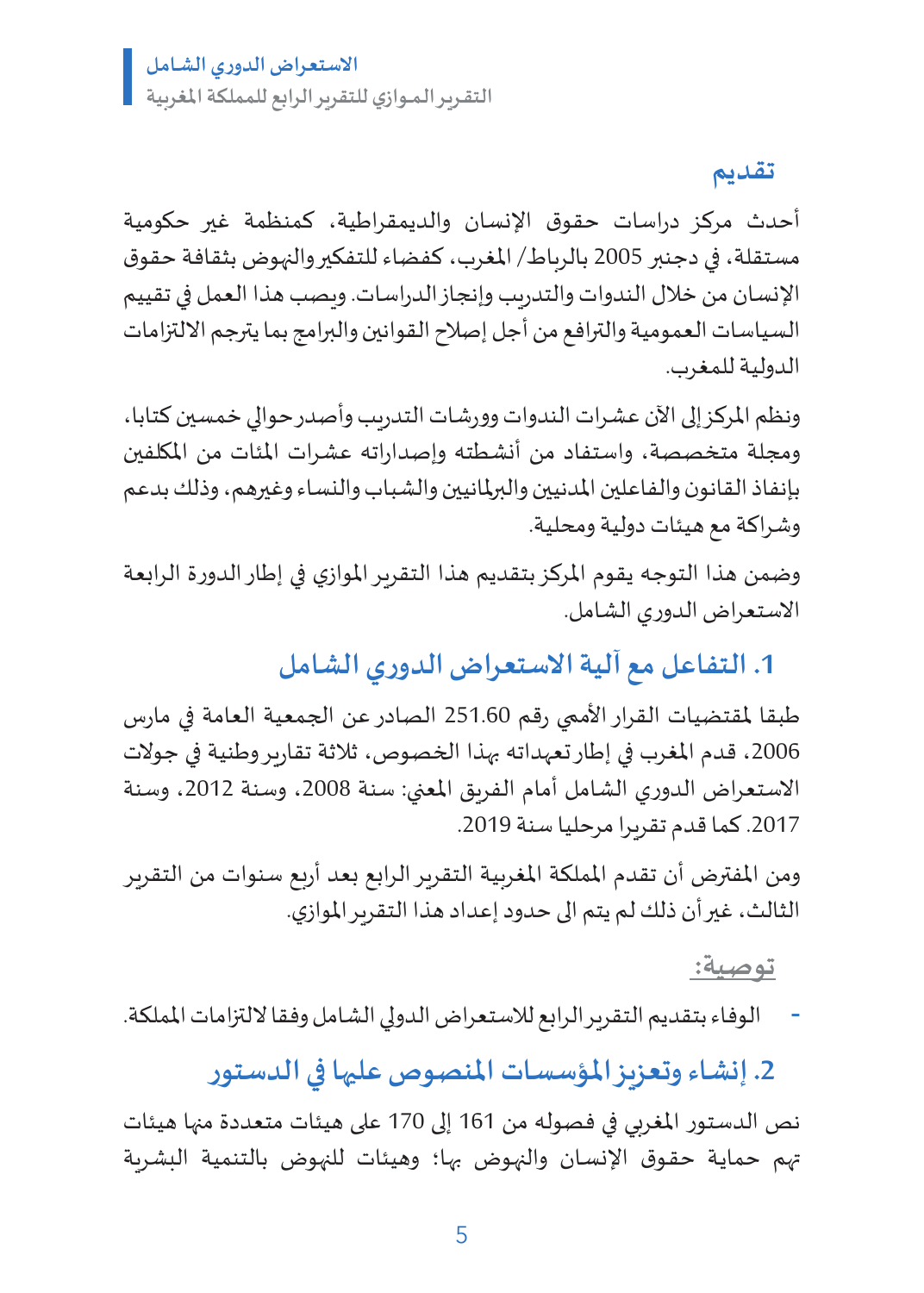والديمقراطية التشاركية وهيئات الحكامة الجيدة والتقنين. وبعد أكثر من عقد عن صدور الدستور لم يتم بعد إحداث بعض هذه الهيئات. ويهم الأمر:

- الهيئة املكلفة باملناصفة ومحاربة جميع أشكال التمييزرغم صدور القانون 79.14المُنشئ لها سنة 2017 <sup>1</sup>؛
- المجلس الاستشاري للشباب والعمل الجمعوي رغم أن القانون رقم 89.15 المتعلق به صدر بالجريدة الرسمية<sup>2</sup>؛
- املجلس االستشاري لألسرة والطفولة رغم صدور القانون رقم 78.14 املتعلق . به بالجريدة الرسمية<sup>3</sup>

**توصية:** 

- التسريع بإخراج هذه الهيات الدستورية الثالث إلى الوجود وتمكينها من االشتغال.

## **.3 إصالح النظام القضائي**

كان من المنتظر تعديل القانون الجنائي وقانون المسطرة الجنائية في سياق إصلاح منظومة العدالة باملغرب، غيرأن مجلس النواب توصل بطلب من رئيس الحكومة المغربية الحالية لسحب مشروع القانون رقم 10.16 المتعلق بتتميم وتغيير مجموعة القانون الجنائي<sup>4</sup> بدعوى الرغبة في تحضير إصلاح شمولي.

يالحظ أنه على الرغم من أن الدستور املغربي ينص على الحق في الحياة، وعدم تنفيذ عقوبة اإلعدام منذ سنة 1993 فإن القوانين املغربية تتضمن مقتضيات ُعاقبباإلعدام. ت

كما أن المغرب لم ينضم إلى نظام روما الأساسي للمحكمة الجنائية الدولية.

33 الجريدة الرسمية رقم 6640 )18 يناير 2018( ص 436

4. https://www.chambredesrepresentants.ma/ar

<sup>11</sup> الجريدة الرسمية عدد 6612 )12 أكتوبر 2017( ص 5823

<sup>22</sup> الجريدة الرسمية رقم 6640 )18 يناير 2018( ص 436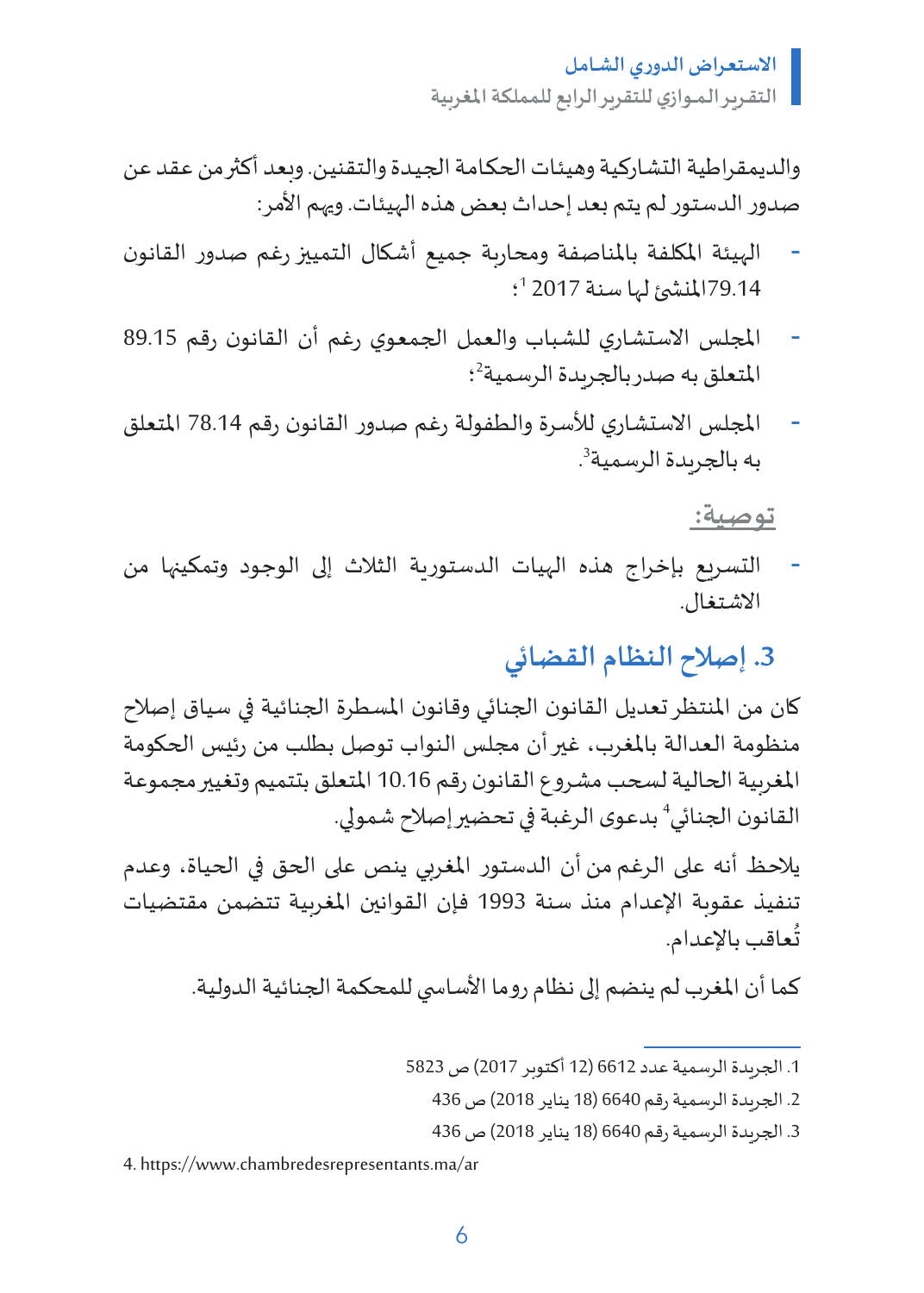**توصيات :**

اإلسراع بإصالح املنظومة الجنائية املغربية بما يحقق:

- ضمان استناد اإلدانات الجنائية إلى أدلة أخرى غير اعترافات املتهم، وعدم االعتداد بالتصريحات املنتزعة تحت اإلكراه.
- الحرص على إجراء تحقيقات نزيهة وفعالة بشأن المزاعم المتعلقة بالتعذيب والاعتقال والاحتجاز التعسفي وإحالة المسؤولين عنها أمام العدالة وتعزيز املراقبة القضائية على عمل الشرطة القضائية.
- تمكين الشخص المعتقل من الحصول على محام منذ إيقافه، والسماح لهذا األخير باالطالع على امللف الخاص بموكله، إضافة إلى الوصول إلى طبيب مستقل منذ اعتقاله، واحترام الحق في إخبار أسرته بمكان احتجازه ومثوله أمام قاض.
- تقليص مدة الحراسة النظرية بالنسبة للجرائم التي تعرف مددا تصل إلى 96 ساعة قابلة للتمديد؛
- النص على عدم تقادم كل األفعال التي لها عالقة بالجرائم ضد الحريات والحقوق الأساسية.
	- إلغاء تجريم الجنح البسيطة والعمل بالعقوبات البديلة.
		- اإللغاء القانوني لحكم اإلعدام
	- الانضمام إلى نظام روما الأساسي للمحكمة الجنائية الدولية.

**.4 التكوين والتثقيف في مجال حقوق اإلنسان للقضاة**

يحظى التكوبن والتثقيف في مجال حقوق الإنسان باهتمام المنظمات الأممية المعنية، وفي مقدمتها مجلس حقوق الإنسان.

وإذا كان ورش إصالح منظومة العدالة باملغرب قد أولى اهتماما خاصا بالجانب املادي نتج عنه تحسن ملحوظ في حياة القضاة وفضاءات املحاكم، فإن الجانب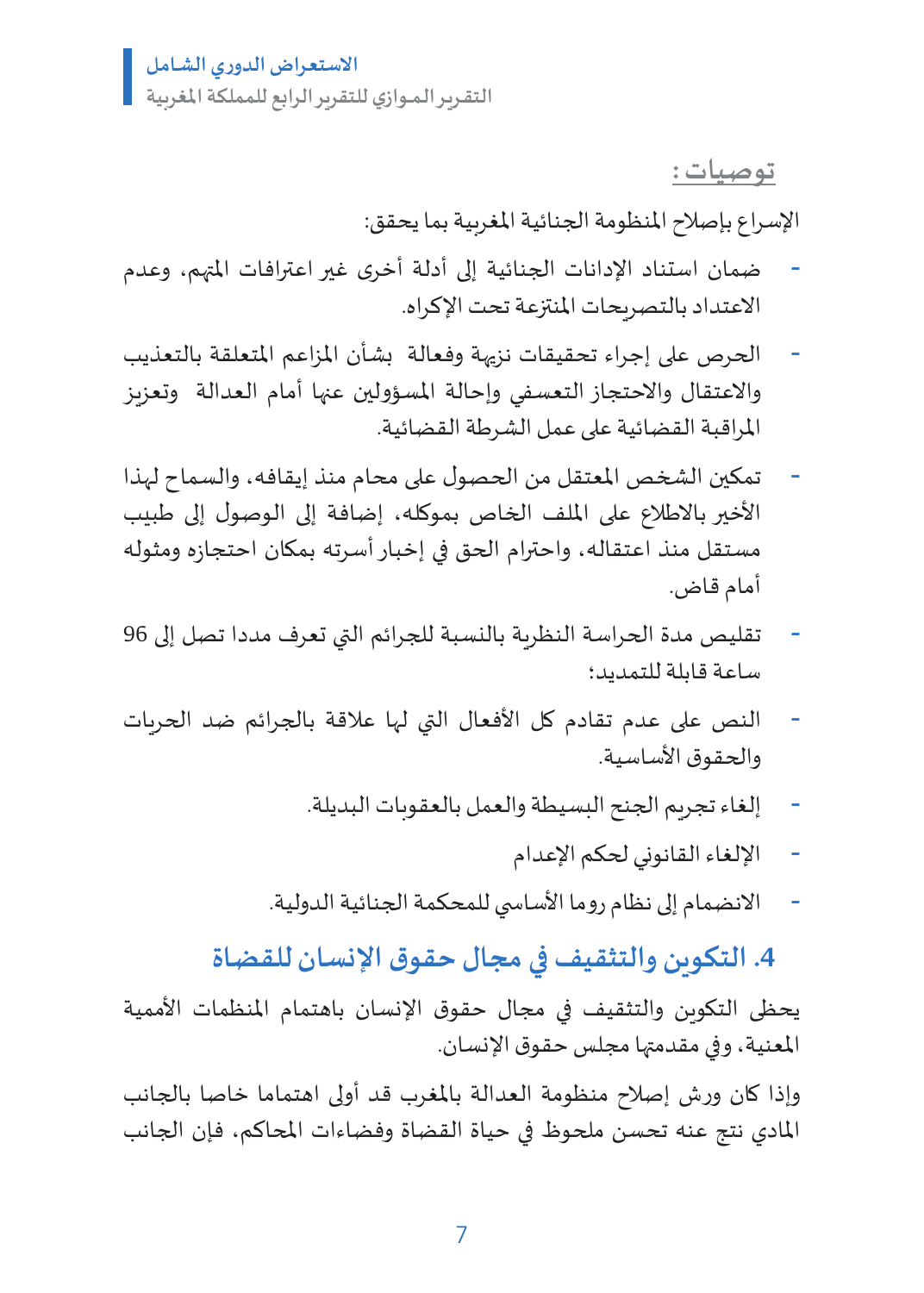التكويني والتثقيفي على حقوق اإلنسان لم يحظى بنفس االهتمام سواء على مستوى التكوين الأساسي أو المستمر.

وقد أنجز املركز دراسة في املوضوع لتشخيص الوضعية القائمة وقدم توصيات تروم تطوير التكوين ومناهجه نظرا لكونه ركيزة أساسية لنجاح كل المشاريع الإصلاحية ملنظومة العدالة، مستفيدا أيضا من خالصات عشرات الورشات التكوينية التي نظمها لفائدة املكلفين إنفاذ القانون، من قضاة، وأمنيين، وأطباء السجون ومسؤوليها وغيرهم.

**توصية:**

اعتماد استراتيجية تكوبن شاملة ومتكاملة تستحضر مكانة التكوبن الأساسي بالجامعة ومستلزمات إغنائه بمعاهد تكوين األطر املكلفة بإنفاذ القانون، وتعزيز ذلك من خلال التكوين المستمر المنفتح على الإشكاليات المطروحة مع الربط بين البعد النظري واملمارسة املهنية وتطورات القانون الدولي واالجتهاد القضائي.

# **5 .5 وضعية السجون والسجناء والسجينات**

يبدو إن توسيع حظيرة السجون الجديدة لتحسين ظروف االعتقال يواجه عائق االكتظاظ واالعتقال االحتياطي، األمر الذي يحد من تنفيذ برامج أنسنة السجون وتطبيق أفضل لبرامج إعادة تأهيل السجناء وتمكينهم من التمتع بحقوقهم واحترام كرامتهم. وبزيد من تفاقم هذه التداعيات جمود الاعتمادات المخصصة للقطاع وضعف التأطير البشري، على الرغم من الجهود التي تبذلها المندوبية العامة لإدارة السجون وإعادة اإلدماج.

<sup>5.</sup> تم الاعتماد في هذا المجال على دراسة – تقرير أنجزه مركز دراسات حقوق الإنسان والديمقراطية بدعم من مركز جنييف.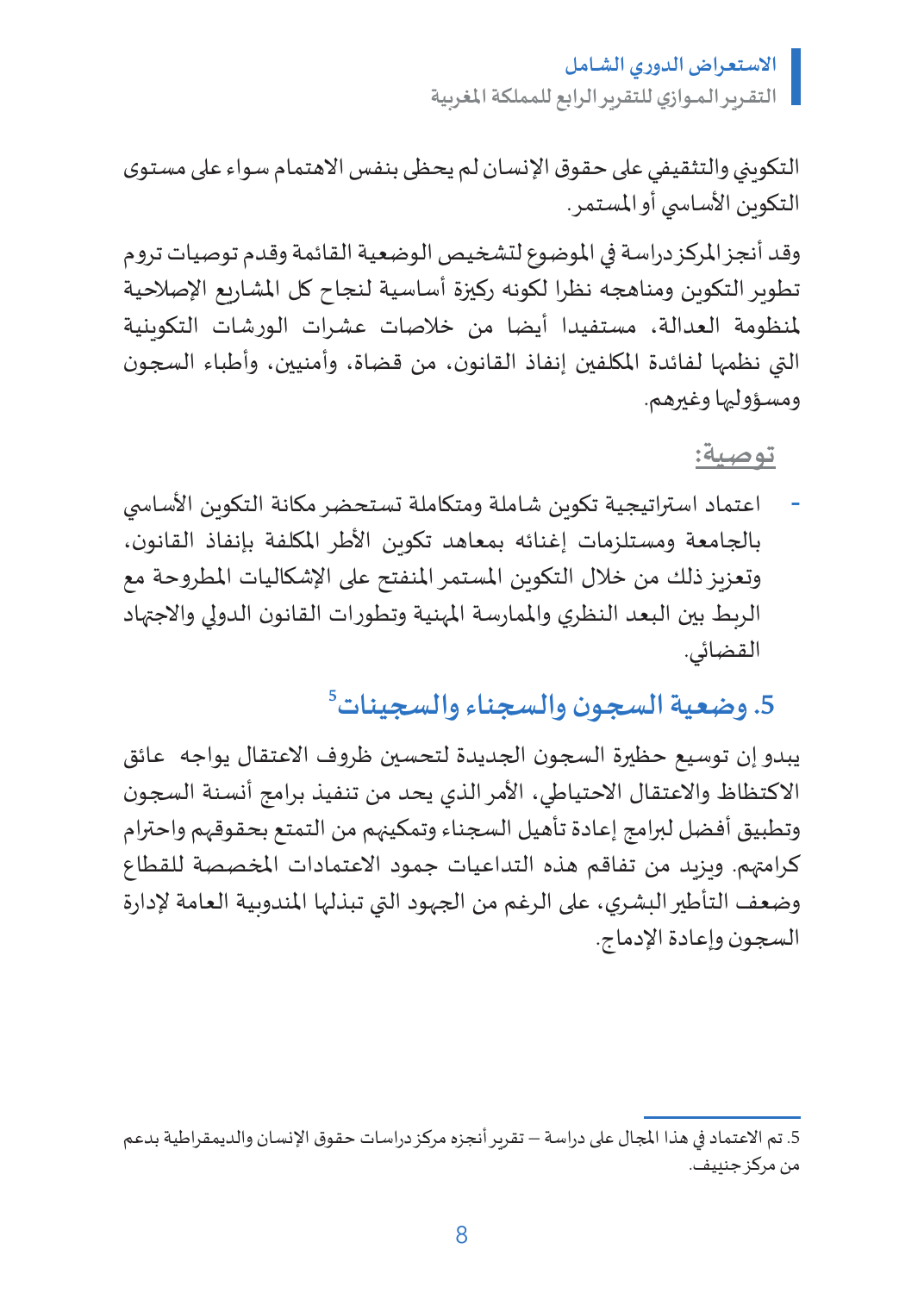**توصيات :**

#### **تعزيز الجانباملعياري :**

- استحضار مقتضيات الدستور والتزامات املغرب الدولية السيما تلك املرتبطة بالوقاية من التعذيب وسوء املعاملة وحقوق السجناء؛
- إعادة النظر في فلسفة العقاب بما يجعلها متوافقة مع المقتضيات الدستورية متطلبات منظومة جائية حديثة؛
	- اعتماد العقوبات البديلة؛
- إعادة النظر في المساطر والمقتضيات المتعلقة بالعفو والإفراج المشروط ودور قاضي تنفيذ العقوبة...؛
	- إخراج القانون الجديد المنظم للمؤسسات السجنية إلى الوجود؛
- االرتقاء النوعي بمراقبة القضاء للسجون وتجويد التقارير الصادرة عنه ومتابعة تنفيذ توصياتها.

**تعزيز الرعايةالصحيةباملؤسساتالسجنية:**

- تعزيز الخبرة في مجال الصحة العقلية؛
- تعزيز مكانة التطبيب عن بعد في السجون.

**تحسين أوضاع السجون وأنسنتها :** 

- التقليص من االكتظاظ عبر مراجعة عميقة وشاملة للمنظومة الجنائية؛
- الحد من اللجوء املفرط إلى االعتقال االحتياطي ومراجعة املفهوم القانوني املؤطر له؛
	- اعتماد العقوبات البديلة مع التطبيق الفعلي لها؛
- تجسيد مبدأ مقاربة النـوع ورعايـة الفئـات الهشـة خاصـة النسـاء والأحداث والسجناء في وضعية إعاقة والسجناء الأجانب بالمغرب في المنظومة الجنائية وفي القانون المنظم للسجون؛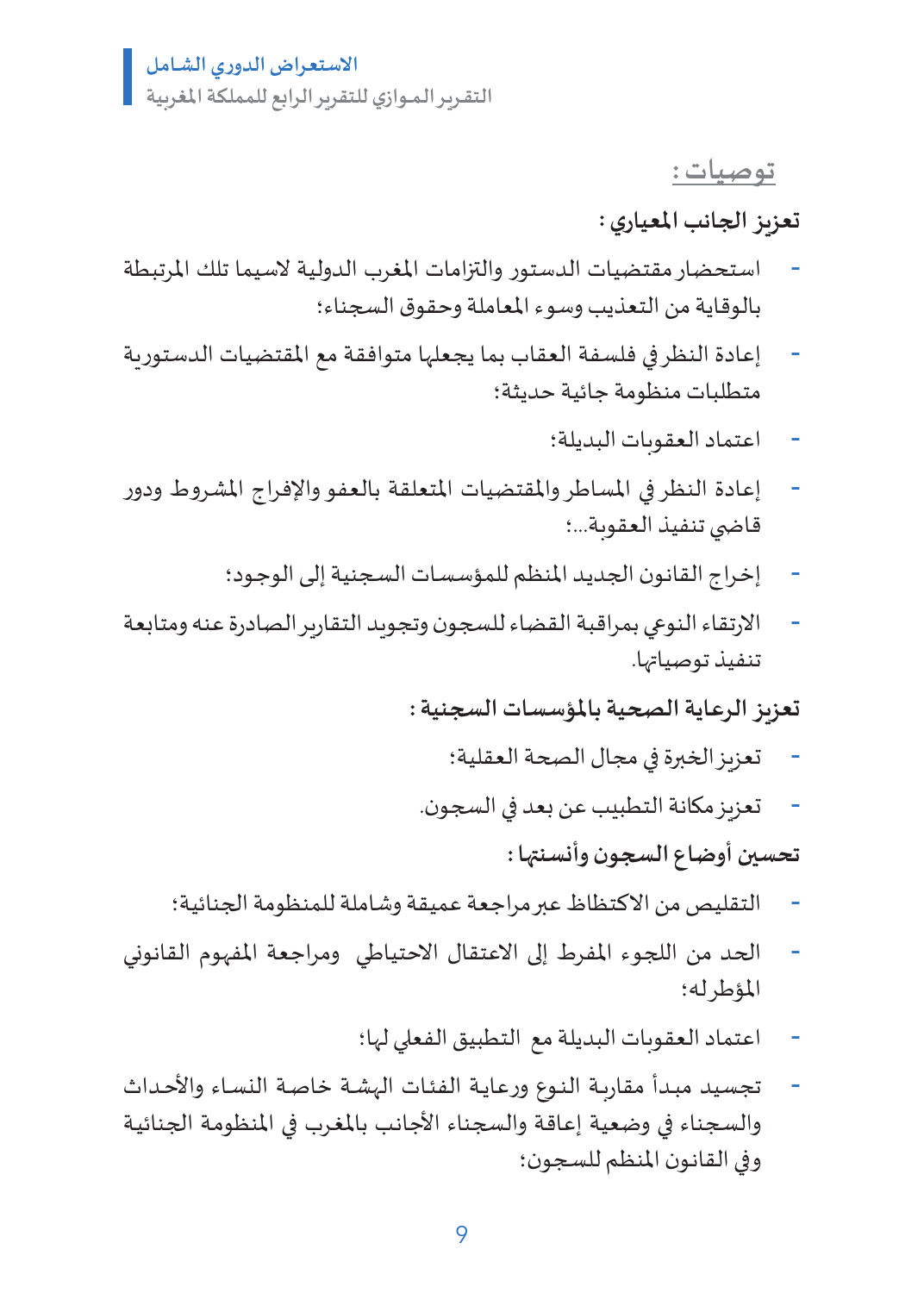جعل الاعتقال استثناء في حالة الأحداث في نزاع مع القانون.

#### **تحسين وضعيةاملواردالبشرية:**

- الرفع من الموارد البشرية لتحسين نسـبة التأطير المتعددة المؤهلات بالمؤسسات السجنية وتحسين الأوضاع المادية والمعنوبة للموظفين؛
- تأهيل الموظفين والموظفـات بالمؤسسـات السـجنية والرفـع مـن قدراتهـم (ن) لمسايرة مختلف المستجدات القانونية والتواصلية والوظيفية؛
- العمل على تثمين مهمة الوظيفة السجنية وذلك بالرفع من مكانتها االعتبارية وجاذبيتها املهنية.

# **.6 تكريس املناصفة واملساواة بين الجنسين في السياسات العمومية**

عرف العقدان الأخيران إصلاحات مهمة على المستويات السياسية والمؤسساتية والقانونية تصب في اتجاه تكريس قانوني للمساواة واملناصفة، كما تميزت بإطالق استراتيجيات للتنمية تعتمد مقاربات متجددة من بينها مقاربة النوع.

وبعد انقضاء أكثر من عقد من الزمن على اعتماد الدستور الذي يكرس مبدأ املساواة ومسؤولية الدولة في تنفيذ المناصفة، لايزال التمييز يطال حقوق المرأة، كما ظل التمثيل السياسي والاقتصادي والمجتمعي للمرأة ضعيفا وأقل بكثير من الطموحات المعلنة. ويظهر ذلك جليا على مستوى الحكومة 7 نساء من أصل 28 وزيرا) وغرفتي البرلمان( 24 % و8 %) ورئاسة مجالس الجهات 1 على 12) والمجالس الجماعية للمدن الكبرى (3 مدن)، وفي مناصب المسؤولية في الوظيفة العمومية ./23.5٪ ولم يتعد عدد النساء المعينات بمرسوم في المناصب العليا 137 من إجمالي 1160 منصبًا<br>الفقية 2012-2020 أي بنسبة 11.87 <sup>6</sup> للفترة ،2020-2012 أي بنسبة .11.8٪

<sup>6.</sup> انظر بهذا الصدد تقرير وزارة الاقتصاد والمالية بمناسبة إعداد الميزانية لسنة 2021 على الموقع //https: www.finances.gov.ma/Publication/db/2020/PLF2021-20218\_Rapport%20RH\_AR.pdf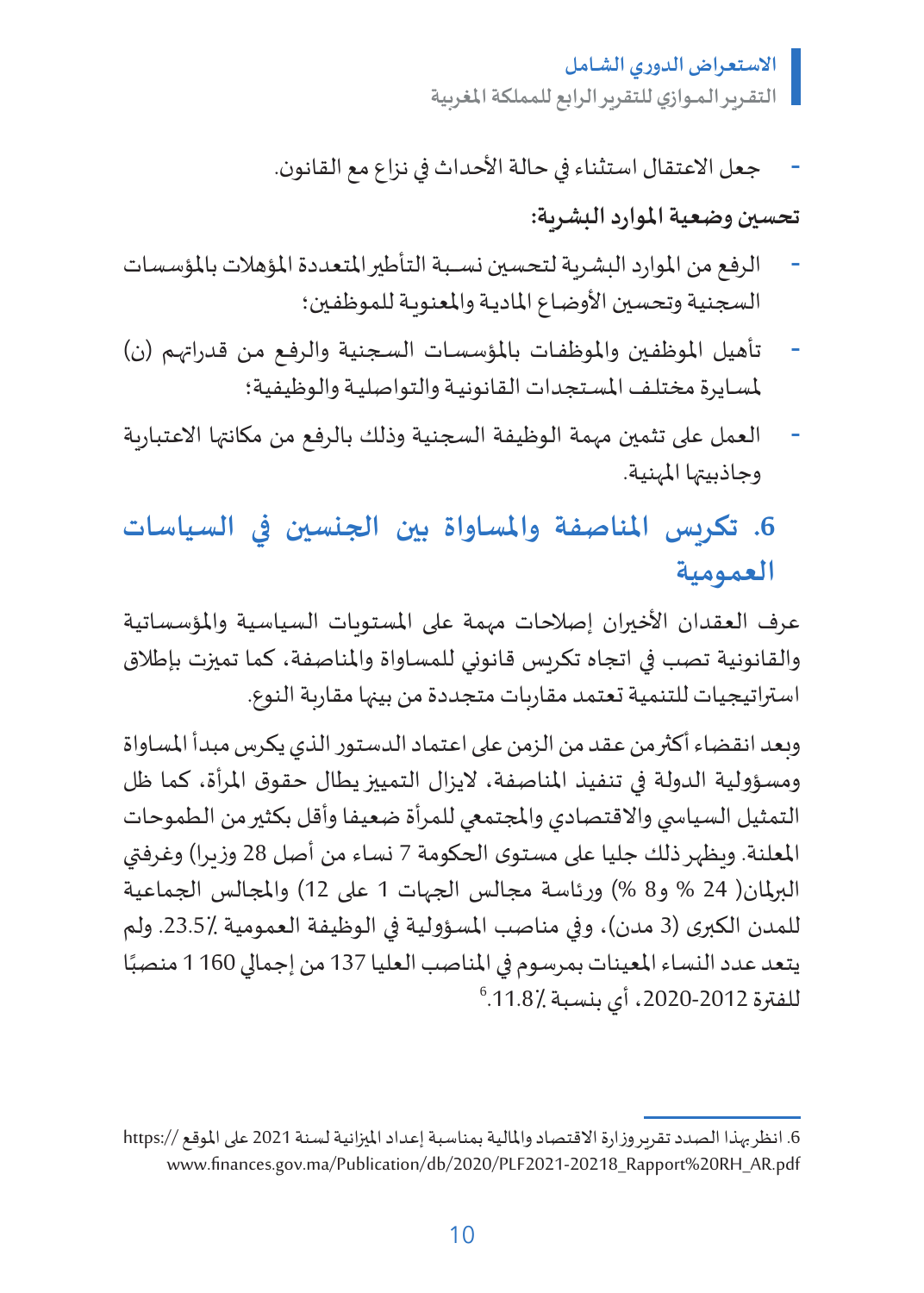**توصيات:**

- تسـريع وتيـرة مالءمـة التشـريعات الوطنيـة مـع املقتضيـات الدسـتورية واالتفاقيـات الدوليـة التـي املصادق عليهـا بشـأن الوقايـة مـن جميـع أشـكال التمييـز ضـد النسـاء والفتيـات والقضـاء عليهـا؛
- اتخاذ تدابير فعالة ومحددة للتمييز الإيجابي هدفها ضمان المناصفة في الولوج إلى مناصب المسؤولية ؛
- رفع عدد النساء اللواتي يشغلن مناصب شغل عليا من 11.4 إلى 35 في املائة في أفق 2035 وفق مشروع النموذج التنموي الجديد.
- جعل المساواة في الحقوق والمناصفة مسؤولية مشتركة تشمل كل المجالات الثقافية واالقتصادية والسياسية واالجتماعية وهيئات صنع القرار والبنيات الإدارية للجمعيات والأحزاب والنقابات، ومجالس إدارة المقاولات والمؤسسات ووسائل الإعلام.
- حماية صورة المرأة في وسائل الإعلام والإعلانات الإشهارية، بما في ذلك اتخاد عقوبات جزائية رادعة.
- النهـوض بالنقـاش العمومـي مـن أجـل تطويـر العقليـات ملرافقة االجراءات املطلوبة فـي التعاطـي مـع القضايـا املتعقلـة بتزويـج القاصرات، والتوقيـف اإلرادي للحمـل، واإلرث، والتربيـة الجنسـية...

**.7 الحقوق األساسية األخرى للنساء**

في سنة 2004، اعتمد المغرب مدونة جديدًة للأسرة شكلت حينها تقدمًا كبيرًا في ًًمجال حقوق املرأة. وبعد حوالي عقدين من الزمن عرفا مصادقة املغرب على العديد من االتفاقيات الدولية لحقوق اإلنسان، كما أصبح لديه دستور جديد ينص على مبدأ المساواة وبدعو إلى ملاءمة القوانين الوطنية مع الالتزامات الدولية. لذلك بات ضروريا إحداث إصالحات متعددة منها: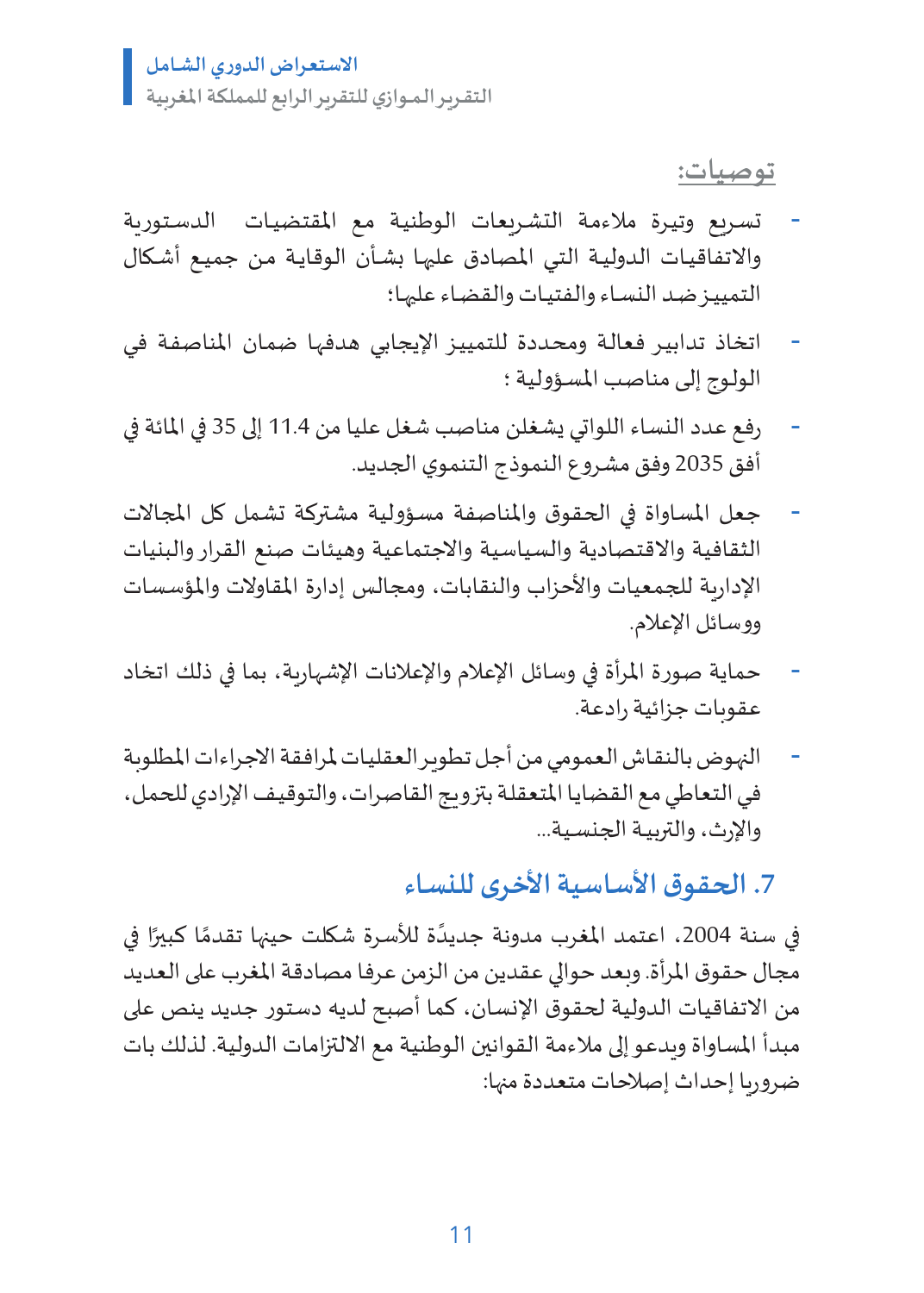#### **علىمستوى مدونةاألسرة**

#### **الوصاية على األطفال**

تنص مدونة األسرة في فصلها الرابع على أن الغاية من الزواج هو إنشاء أسرة مستقرة برعاية الزوجين، وأن رعاية األطفال مسؤولية األب واألم معا، وتنص املادة 231 على منح الوالية الشرعية لألب، وال تعود الوالية لألم إال في حاالت جد خاصة، وفي حالة س - ر - سبب حسب حسب حضانة المسابق.<br>الطلاق، يظل الأب الوصي القانوني على الأبناء حتى عندما تُعهد حضانة الأبناء إلى األم، التي ال يمكنها القيام بأي إجراء إداري بشأن الطفل دون إذن من الولي الشرعي. وبتناقض ذلك مع المواد التي تحدد مسؤولية الزوجين بمدونة الأسرة (خاصة المادتان 4 و5 )، والمادة 19 من الدستور المغربي والمادة 16 من اتفاقية القضاء على جميع أشكال التمييز ضد املرأة.

#### **توصيات :**

- مالءمة مدونة األسرة لتنص على والية األمهات واآلباء معا على أبنائهم، بما يضمن مصلحة الطفل الفضلى.
- االحترام التام لحق األم في إعادة بناء حياتها الزوجية وعدم إسقاط حقها في حضانة أبنائها في حالة زواجها.

#### **الزواج املبكر**

تنص املادة 19 من مدونة األسرة على أن أهلية الزواج تكتمل بإتمام الفتى والفتاة املتمتعين بكامل قواهما العقلية ثمان عشر سنة شمسية. غير أن املادة 19 من هذه المدونة تمنح لقاضي الأسرة إمكانية تزويج القاصرين بشروط معينة، وهو ما يتعارض مع املادة 23 من العهد الدولي للحقوق املدنية والسياسية واملادة 16 من اتفاقية القضاء على جميع أشكال التمييز ضد املرأة التي تنص صراحة على الحاجة إلى تحديد حد أدنى لسن الزواج واإللغاء القانوني لزواج األطفال.

#### **توصية:**

- سن قوانين صارمة بدون أدنى استثناء تحظر الزواج قبل سن الثامنة عشرة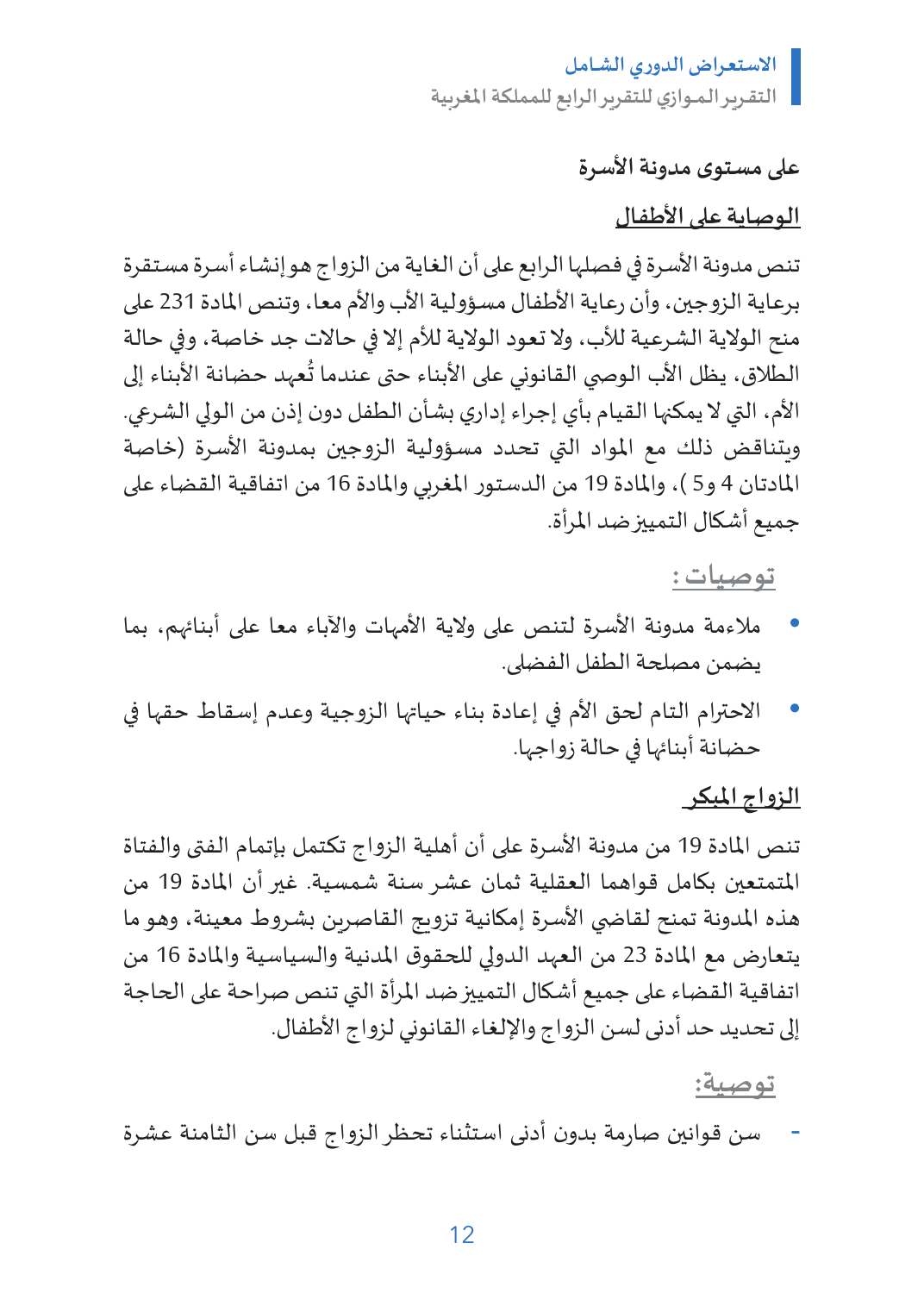**االستعـراضالدوري الشـامـل**

**التقـريـرالـمــوازي للتقريرالرابع للمملكةاملغربية**

لكال الجنسين، وسن عقوبات رادعة وزجرية في حق كل من يقوم بتزويج طفلة قبل السن القانوني للزواج.

#### **تعدد الزوجات**

نضع المدونة للإذن بتعدد الزوجات شروطا منها موافقة الزوجة الأولى. بيد أنّ الأرقام ֦֧֦֧֦֧֦֧֦֧֦֧֦֧ׅ֧֦֧ׅ֧֦֧ׅ֧ׅ֧֧֝֜֓֓֡֬֓֜֓֓֜֓֓֜֓֓֞֬֓֜֬֓ ل عن سبب من المركز.<br>المعلنة تكشف أنّ الكثير من الازواج يتزوجون أكثر من إمرأة إمّا نتيجة موافقة الزوجة األولى أو من خالل اعتماد الحيل.

**توصية:**

- سن نصوص واضحة تمنع تعدد الزوجات، باعتبارها ال تحترم شعور املرأة وإنسانيتها وحقوقها، ولا تحمي الأسرة والأطفال،ولا تتماشى مع التزامات المغرب الدولية .

**املمتلكات املكتسبة خالل الزواج:**

العمل املنزلي للمرأة أثناء فترة الزواج غير معترف به ويؤدي إلى حرمان الزوجة من نصيبها من الممتلكات المكتسبة خلال الحياة الزوجية عندما لا تكون قادرة على إثبات مساهمتها املباشرة في تنمية ممتلكات األسرة.

**توصية :**

اعتماد الزامية عقد تدبير ممتلكات الأسرة واشتراطه ضمن الوثائق اللازمة لملف الزواج، والنص صراحة على اعتبار دور العمل املنزلي وتربية األطفال في تقييم مساهمة النساء.

#### **اإلجهاض**

تتحدث املادة 453 من القانون الجنائي املغربي، عن حاالت اإلجهاض املسموح بها، عندما يكون الحمل اغتصابا، أو يتعرض الجنين للتشوه، أو تكون حياة أو صحة األم معرضة للخطر.

غير أن القانون يترك كلمة »صحة« فضفاضة تختصر عمليا في الجانب البدني دون الجانب النفس واالجتماعي.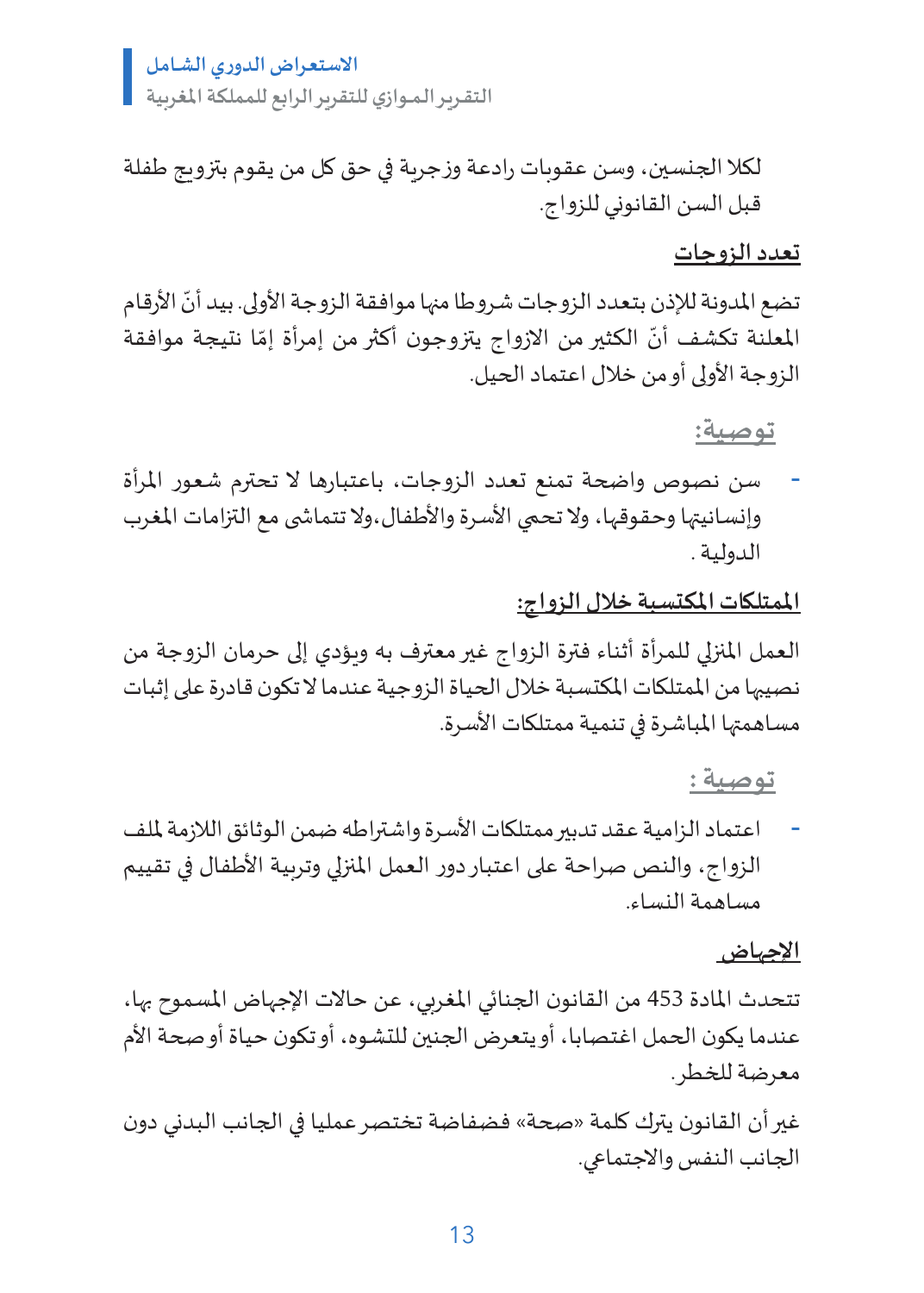#### **توصية :**

- تحديد واضح ملفهوم الصحة في النص القانوني ليشمل أيضا الصحة العقلية والوضعية الاجتماعية وفقا لتعريف منظمة الصحة العالمية.

#### **العنف ضد النساء والفتيات**

العنف ضد الفتيات والنساء ظاهرة متفشية في املغرب. ويفيد البحث الذي أنجزته المندوبية السامية للتخطيط سنة 2019، أن 57 % من النساء تعرضن لشكل واحد على الأقل من أشكال العنف .

ويؤكد التقرير على أن الجهود املختلفة املبذولة ملواجهة العنف ضد املرأة تجد صعوبات في تحقيق النتائج املتوخات. في هذا السياق اعتمـدت السـلطات العموميـة عـدة اسـتراتيجيات ومخططـات لمحاربـة الـعنف ضد النسـاء منذ سـنة 2002، كما اعتمدت القانـونرقـم 103.13 املتعلـق بمحاربـة العنـف ضـد النسـاء، الـذي دخـل حيـز التنفيـذ سنة .2018

ورغـم ذلـك، لم يكن لهـذه التدابير أثر ملمـوس من أجل التقليـص مـن حـدة الظاهرة والقضاء عليها، حسب رأي المجلس الاقتصادي والاجتماعي والبيئي  $.2020^7$ لسنة.

**توصيات:** 

انطلاقا من ذلك، يوصي المركز:

- جعل موضـوع محاربـة العنـف ضـد النسـاء والفتيـات قضيـة ذات أولويـة يتـم تنزيلهـا فـي شـكل سياسـة عموميـة شـاملة وعرضانيـة ترتكـز علـى ميزانيـة مسـتدامة ومحـددة.
- تعزيز ثقافـة المسـاواة و «عـدم التسـامح» مع العنف، من خلال وضع سياسـة وقائيـة شـاملة ضـد العنـف املرتكـب فـي حـق الفتيـات والنسـاء.

<sup>7.</sup> المجلس الاقتصادي والاجتماعي والبيئي، القضاء على العنف ضد الفتيات والنساء: استعجال وطني، إحالة ذاتية، 2020، يمكن الاطلاع على هذا الرأي على الموقع الإلكتروني للمجلس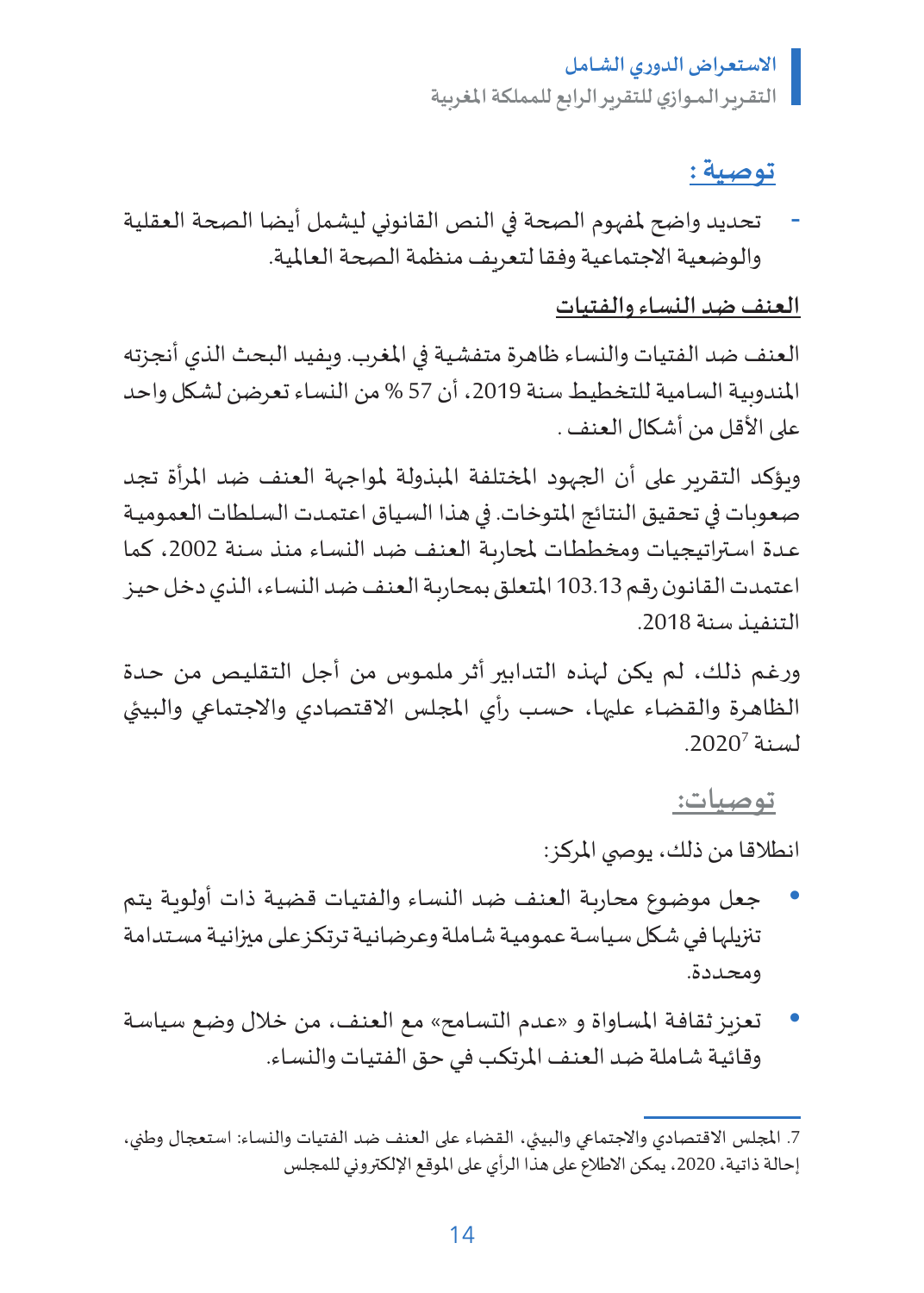**االستعـراضالدوري الشـامـل**

**التقـريـرالـمــوازي للتقريرالرابع للمملكةاملغربية**

• إحـداث آليـة عمليـة مندمجـة وذات بعـد ترابـي لحمايـة الفتيـات والنسـاء ضحايـا العنـف.

#### **التحرش الجن�سي**

يتصدر التحرش الجنسي أنواع العنف الذي تتعرض له النساء في الفضاء العمومي بالمغرب. في «مذكرة حول العنف ضد النساء والفتيات» نشرتها المندوبية السامية للتخطيط، من بين 12.6% من النساء اللواتي تعرضن للعنف في األماكن العامة خلال اثني عشر شهرا، %7.7 كن ضحايا للعنف الجنسي. وبلاحظ تزايد عدد حالات العنف في الفضاء العام وأماكن العمل وفي مؤسسات يفترض أنها تسهر على حماية املرأة من العنف.

يعاقب القانون املغربي املتعلق بمحاربة العنف ضد النساء، الذي دخل حيز التنفيذ في شتنبر 2018، التحرش الجنسي في الفضاءات العمومية، سواء كان ذلك «بأفعال أو أقوال أو إشارات ذات طبيعة جنسية أو ألغراض جنسية«، وتتراوح عقوبة الحبس من شهر إلى ستة أشهر وغرامة من ألفين إلى عشرة آالف درهم أو بإحدى العقوبتين. غير أن ضحايا التحرش الجنسي لا يتمكن في العديد من الحالات من التبليغ بما يتعرضن له، بسبب صعوبة اإلثبات، وضعف اآلليات التي تضمن اإلنصات للنساء عند التبليغ.

#### **توصيات:**

- تعزيز اإلطار القانونـي الخـاص بمحاربـة التحرش املعنوي والجنسـي ضـد املـرأة فـي الفضـاء العـام واألماكـن الخاصـة؛
- إدراج سالمة النسـاء من العنف والتحرش في وسـائل النقل العمومي وفي الفضـاء العـام فـي صلـب سياسـات املدينـة وتصاميـم التهيئـة الحضريـة وبرامـج السكن الخ.
- وضع آلية قضائية مدربة ولها الإمكانيات الضروربة لمساعدة ضحايا التحرش الجنسي في البحث عن وسائل إثبات التحرش.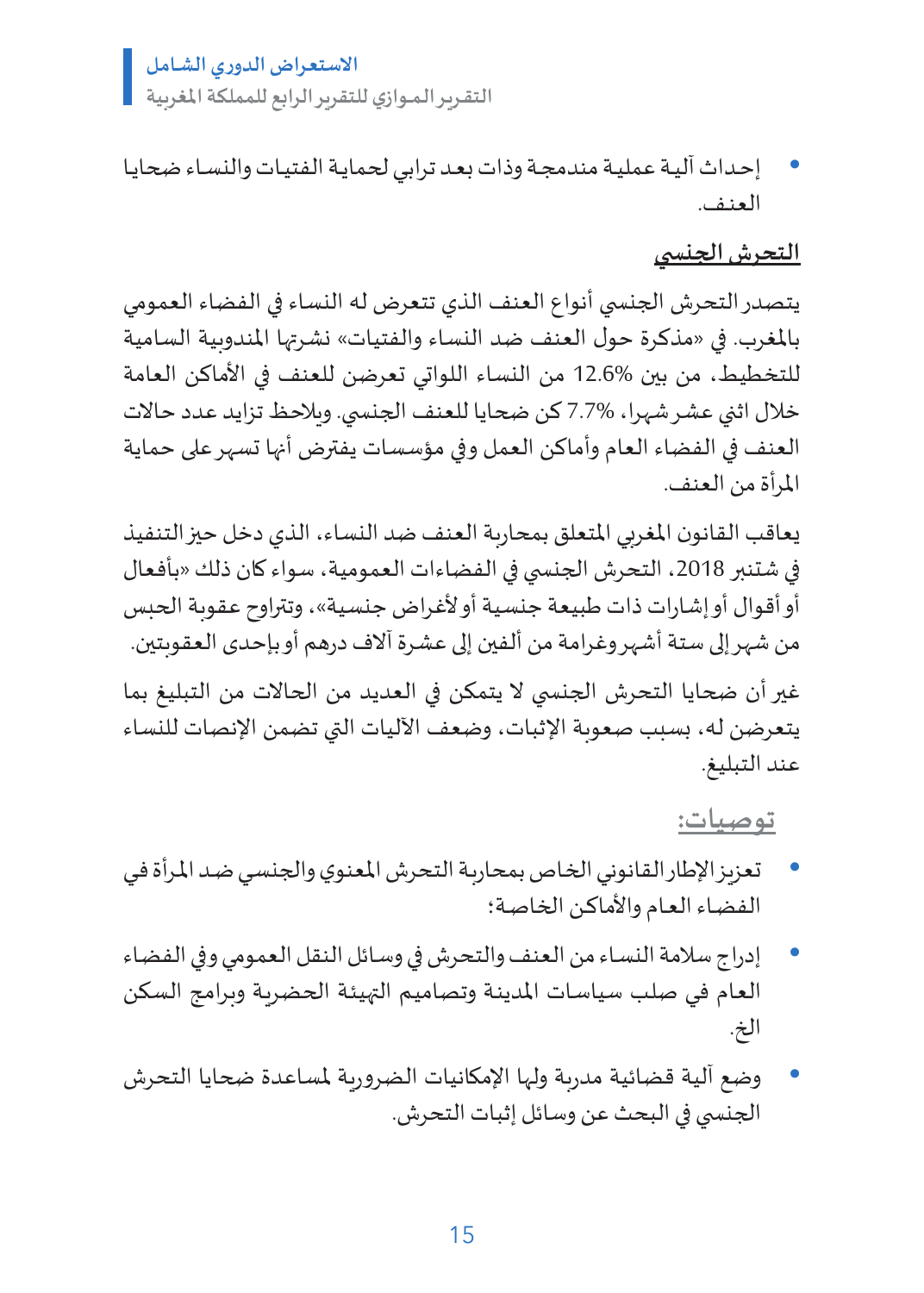**االغتصاب**

مصطلح «اغتصاب» يعني حسب الفصل 486 من القانون الجنائي المغربي «مواقعة رجل المرأة بدون رضاها«، ويعاقب عليه بالسجن من 5 إلى 10 سنوات حسب املادة املذكورة.

واعتبر القانون الجنائي أن االغتصاب يشترط عدم وجود عالقة زوجية قائمة بين املتهم واملجنى عليها. ومن عناصر تشديد العقوبة االفتضاض.

ينص الفصل 486 على أنه »إذا كانت سن املجني عليها تقل عن ثمان عشرة سنة، فإن الجاني يعاقب بالسجن من عشر إلى عشرين سنة«. كما أن الفصل 484 يتطرق إلى »هتك العرض« وينص على عقوبة بالسجن تتراوح بين سنتين وخمس سنوات لكل »من هتك بدون عنف أو حاول هتك عرض قاصر،... سواء كان ذكرا أو أنثى«.

وبعتبر عدد من الباحثين العقوبات المنصوص عليها ضد مرتكبي هذه الجريمة لا تتما�شى وفظاعة الفعل وآثاره على الضحية واملجتمع .

- إحداث مدونة خاصة بالطفل لحمايته من جميع املخاطر؛
- عدم جعل االفتضاض شرطا لتشديد العقوبة، بل تشديدها في كل حاالت االغتصاب؛
- توضيح عبارة »بغير رضاها« الواردة في الفصل 486 لتشمل جميع أشكال العنف التي يحتمل أن يمارسها المعتدي (الأخلاقية واللفظية والجسدية والنفسية) باعتبارها عناصر تؤكد على عدم رضا الضحية؛
- تجريم االغتصاب الزوجي من خالل تعديل الفصل 486 ليشمل هذا النوع من االغتصاب؛
- عدم تطبيق ظروف التخفيف في قضايا االعتداءات الجنسية على القاصرين والقاصرات وإن كانت بدون عنف؛